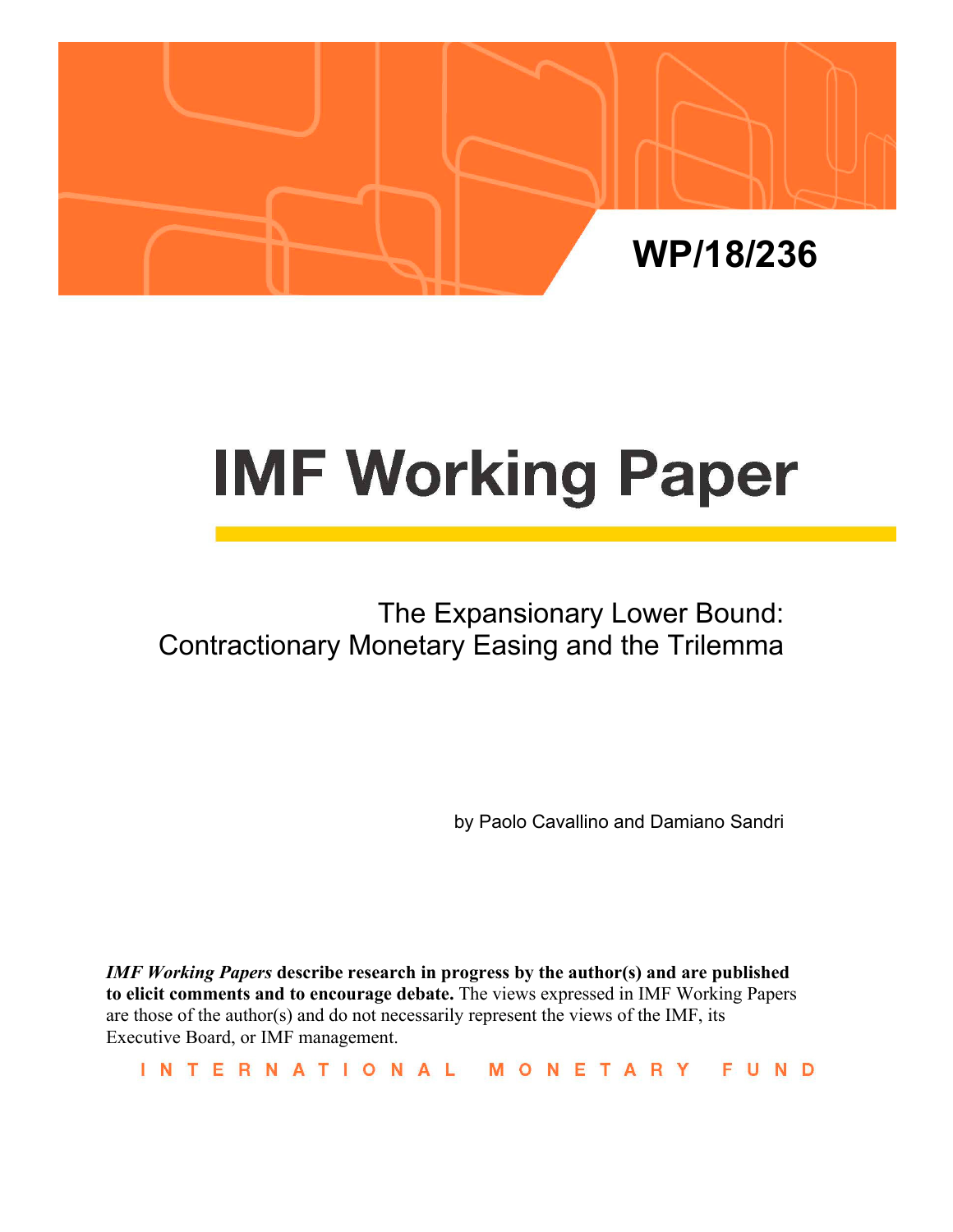#### **IMF Working Paper**

#### Western Hemisphere Department

#### **The Expansionary Lower Bound: Contractionary Monetary Easing and the Trilemma**

#### **Prepared by Paolo Cavallino and Damiano Sandri**

Authorized for distribution by Antonio Spilimbergo

November 2018

*IMF Working Papers* **describe research in progress by the author(s) and are published to elicit comments and to encourage debate.** The views expressed in IMF Working Papers are those of the author(s) and do not necessarily represent the views of the IMF, its Executive Board, or IMF management.

#### **Abstract**

We provide a theory of the limits to monetary policy independence in open economies arising from the interaction between capital flows and domestic collateral constraints. The key feature of our theory is the existence of an "Expansionary Lower Bound" (ELB), defined as an interest rate threshold below which monetary easing becomes contractionary. The ELB can be positive, thus acting as a more stringent constraint than the Zero Lower Bound. Furthermore, the ELB is affected by global monetary and financial conditions, leading to novel international spillovers and crucial departures from Mundell's trilemma. We present two models under which the ELB may arise, the first featuring carry-trade capital flows and the second highlighting the role of currency mismatches.

JEL Classification Numbers: E5, F3, F42

Keywords: Monetary policy, collateral constraints, currency mismatches, carry trade, spillovers

Author's E-Mail Address: paolo.cavallino@bis.org; dsandri@imf.org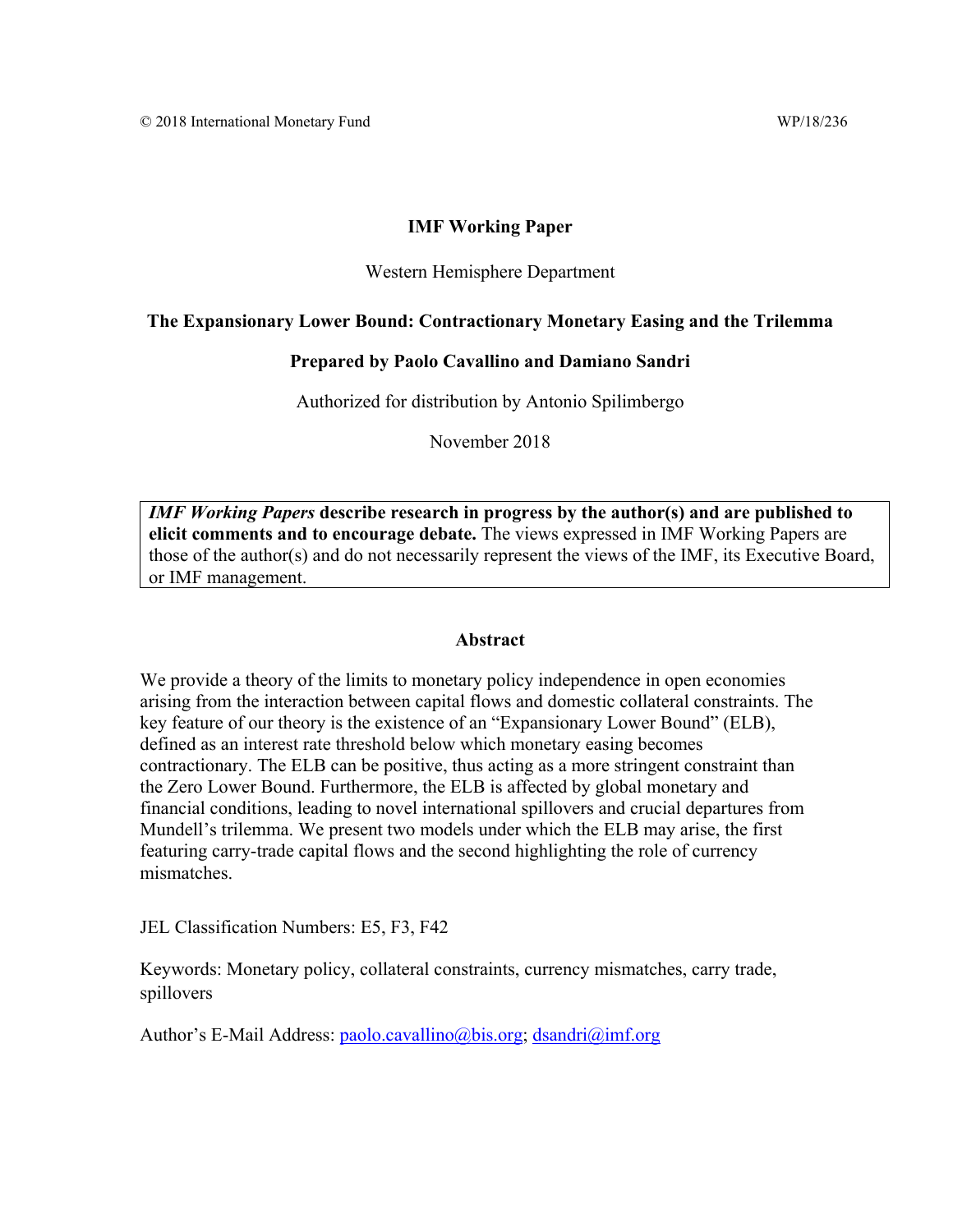## 1 Introduction

The large swings in capital flows during the global financial crisis and the concerns about international spillovers from the ongoing US monetary tightening have rekindled the debate on whether emerging markets (EMs) can retain monetary independence while having open capital accounts. According to Mundell's trilemma, monetary authorities in EMs can respond effectively to global financial and monetary shocks even if they are open to capital flows as long as they allow for exchange rate flexibility. Under this perspective, which is at the core of conventional open-economy models, movements in capital flows do not undermine the ability of monetary policy to ensure macro-economic stability.

However, growing skepticism against this benevolent view of capital flows has been voiced by both academics and policy makers [\(Blanchard et al.,](#page-31-0) [2016;](#page-31-0) [IMF,](#page-33-0) [2012;](#page-33-0) [Obstfeld,](#page-34-0) [2015;](#page-34-0) [Rajan,](#page-34-1) [2015;](#page-34-1) [Rey,](#page-34-2) [2015,](#page-34-2) [2016;](#page-34-3) [Arregui et al.,](#page-31-1) [2018\)](#page-31-1). These concerns stem in part from the observation that financial and monetary conditions in EMs are strongly affected by volatile international capital flows, raising doubts on whether monetary policy in EMs can effectively balance these pressures. Furthermore, monetary policy in EMs can itself generate swings in capital flows that may impair monetary transmission. For example, policy makers in EMs are often reluctant to lower interest rates during an economic downturn because they fear that, by spurring capital outflows, monetary easing may end up weakening, rather than boosting, aggregate demand.

An empirical analysis of the determinants of policy rates in EMs provides suggestive evidence about the tensions faced by monetary authorities, even in countries with flexible exchange rates. In Table [1,](#page-3-0) we regress policy rates for a sample of major EMs over Taylor-rule determinants as well as measures of global financial and monetary conditions.<sup>[1](#page-2-0)</sup> The results reveal that, even after controlling for expected inflation and the output gap, monetary authorities in EMs tend to hike policy rates when the VIX or US policy rates increase. This is arguably driven by the desire to limit capital outflows and the depreciation of the exchange rate. These effects are highly statistically significant and economic sizable.<sup>[2](#page-2-1)</sup> Furthermore, they are robust to using quarterly or monthly data, excluding one country at a time, and estimating the regressions in first differences.

In this paper we provide a theory that rationalizes how free capital mobility can hinder monetary policy independence in EMs, i.e. it can prevent monetary authorities from ensuring macro-economic

<span id="page-2-0"></span><sup>&</sup>lt;sup>1</sup>The sample includes Brazil, China, India, Indonesia, Mexico, Russia, South Africa, Turkey and uses data from 2000 onward, both at quarterly and monthly frequency. The regressions are estimated with country-fixed effects. We use measures of expected inflation and GDP growth over the next year constructed with monthly data from Consensus Forecast. Forecasters are asked each month about their projections for the current year and the next one. We create indicators of inflation and growth over the next 12 months by taking a weighted average of the current and next year prediction based on the remaining months in the year. For example, in the month of September our averages use a weight of 3/12 on the current year and 9/12 on the following one. Regarding exchange rate, forecasters are asked about the changes over the next 12 months. The output gap is estimated using the HP filter. The US policy rate uses [Wu and Xia](#page-34-4) [\(2016\)](#page-34-4) shadow rate to account for changes in monetary policy during the zero lower bound period

<span id="page-2-1"></span><sup>&</sup>lt;sup>2</sup>A one-standard-deviation increase in the VIX is associated with an increase of policy rates in EMs by about 50 basis points.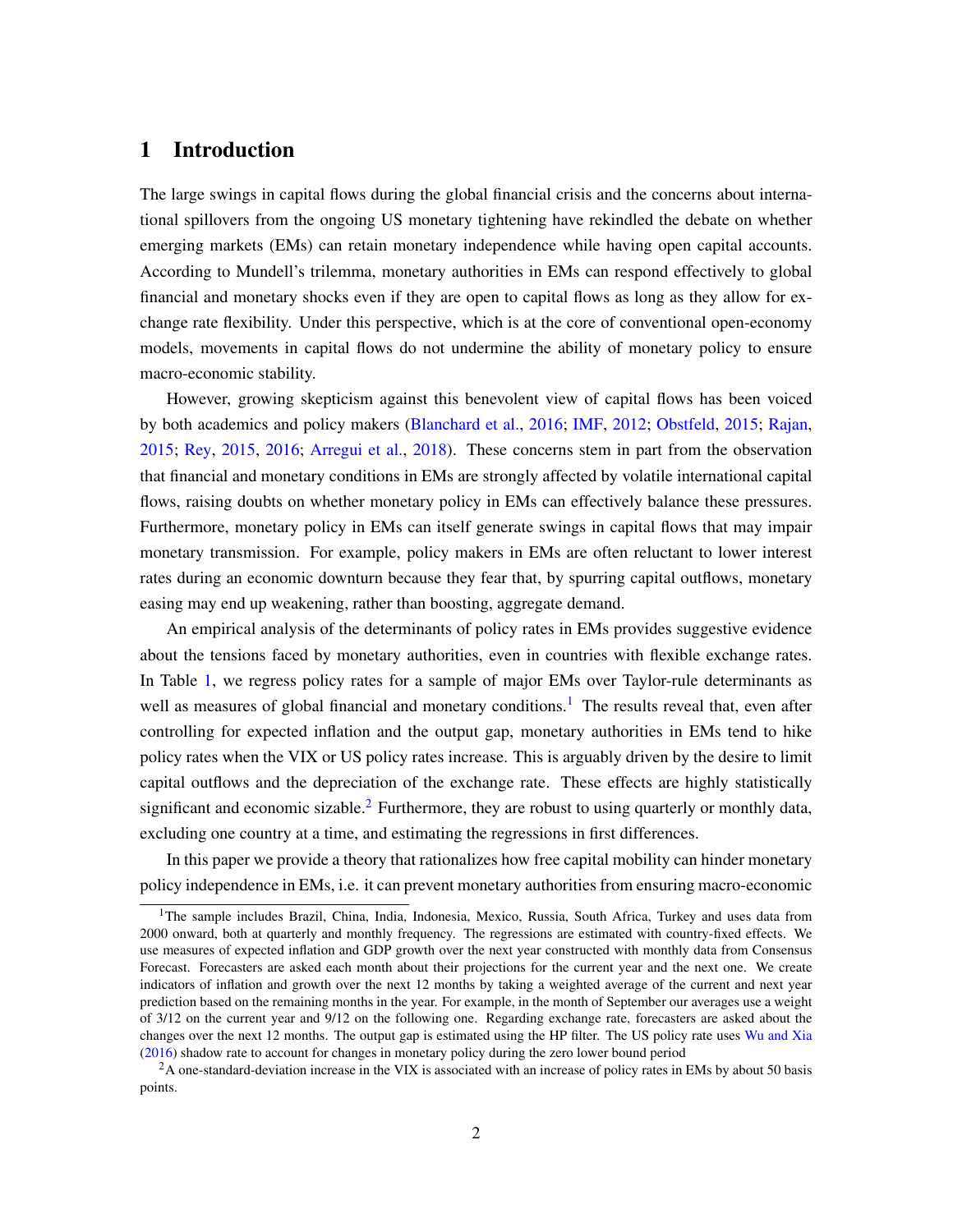<span id="page-3-0"></span>

|                     | (1)               | (2)         | (3)       | (4)       |
|---------------------|-------------------|-------------|-----------|-----------|
| <b>VARIABLES</b>    | Quarterly         | Quarterly   | Quarterly | Monthly   |
|                     |                   |             |           |           |
| Expected inflation  | $1.13***$         | $1.07***$   | $1.02***$ | $0.93***$ |
|                     | (0.07)            | (0.07)      | (0.06)    | (0.04)    |
| Output gap          | $0.14**$          | $0.20***$   | $-0.00$   |           |
|                     | (0.07)            | (0.07)      | (0.05)    |           |
| VIX                 |                   | $0.06***$   | $0.05***$ | $0.05***$ |
|                     |                   | (0.01)      | (0.01)    | (0.01)    |
| U.S. policy rate    |                   |             | $0.66***$ | $0.64***$ |
|                     |                   |             | (0.04)    | (0.02)    |
| Constant            | $2.48***$         | $1.70***$   | 1.46***   | $1.96***$ |
|                     | (0.44)            | (0.48)      | (0.38)    | (0.23)    |
| <b>Observations</b> | 543               | 543         | 543       | 1,555     |
| R-squared           | 0.311             | 0.330       | 0.570     | 0.502     |
| Number of countries | 8<br>$\mathbf{r}$ | 8<br>$\sim$ | 8         | 8         |

Table 1: Policy rate responses in EMs to global liquidity and monetary shocks

Standard errors in parentheses

\*\*\* p<0.01, \*\* p<0.05, \* p<0.1

stability even under a flexible exchange rate regime. This is because the interaction between capital flows and domestic collateral constraints can undermine monetary transmission. More specifically, our theory predicts the existence of an "Expansionary Lower Bound" (ELB) which is an interest rate threshold below which monetary easing becomes contractionary. The ELB constraints the ability of monetary policy to stimulate aggregate demand, placing an upper bound on the level of output achievable through monetary stimulus.

The ELB can occur at positive interest rates and is therefore a potentially tighter constraint for monetary policy than the Zero Lower Bound (ZLB). Furthermore, global monetary and financial conditions affect the ELB and thus the ability of central banks to support the economy through monetary accommodation. A tightening in global monetary and financial conditions leads to an increase in the ELB which in turn can force domestic monetary authorities to increase policy rates in line with the empirical evidence presented in [1.](#page-3-0)

We establish the conditions for the existence of the ELB in the context of two different models. This shows that the ELB can arise in various environments through the interaction of capital flows and domestic collateral constraints. In the first model the ELB arises because of the impact of monetary policy on carry-trade capital flows. The model features a small open economy populated by domestic borrowers and savers, in which collateral constraints take the form of leverage restrictions on the domestic banking sector. Banks collect deposits, invest in government bonds, and provide domestic loans. Government bonds are also held by foreign investors whose demand is increasing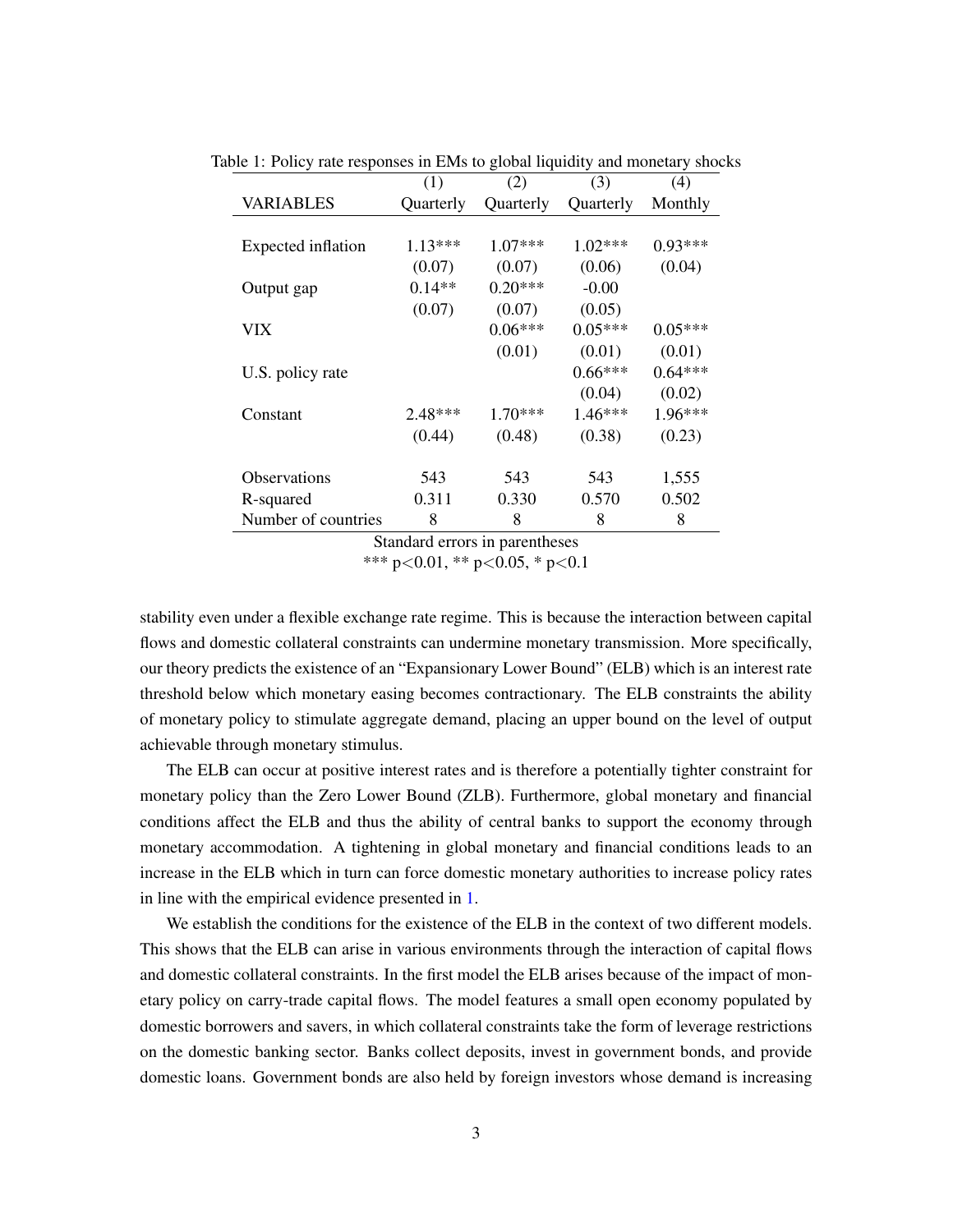in the expected currency risk premium of domestic over foreign assets.

In the model, monetary easing triggers capital outflows since it reduces the excess return on domestic bonds. When the banks' leverage constraint is not binding, monetary easing has conventional expansionary effects as the banking sector can absorb the excess supply of bonds without jeopardizing its ability to provide loans. However, for a sufficiently strong monetary easing, capital outflows become large enough to push domestic banks against their leverage constraint. Once banks are constrained, further monetary easing can become contractionary. This is because to absorb the bonds liquidated by foreign investors, banks have to reduce private credit by increasing lending rates. If this credit crunch is sufficiently large, monetary easing becomes contractionary giving rise to the ELB.

In the second application the ELB arises because of the effects of currency mismatches on collateral constraints. This is a proverbial concern in EMs that in recent years have accumulated large amounts of US dollar debt attracted by low US rates [\(Acharya et al.,](#page-31-2) [2015;](#page-31-2) [McCauley, McGuire](#page-33-1) [and Sushko,](#page-33-1) [2015\)](#page-33-1). In the model, unhedged currency mismatches are held by domestic banks that borrow internationally in foreign currency and lend domestically in local currency. As in the first model, banks are subject to a leverage constraint that limits domestic lending to a certain multiple of bank capital.

When the leverage constraint is not binding, monetary accommodation is expansionary. Lower rates boost domestic demand and, by depreciating the exchange rate, they also strengthen foreign demand. However, a sufficiently large monetary easing can make the leverage constraint binding since the exchange rate depreciation reduces bank capital. From this point onward, if foreigncurrency debt is sufficiently large, additional monetary easing becomes contractionary since banks can no longer freely intermediate foreign capital to provide domestic loans. This generates an increase in lending rates and a domestic credit crunch that contracts domestic demand and output.

A crucial aspect of our theory is that in both models the ELB is affected by global financial and monetary conditions. Under carry-trade capital flows, the ELB increases with a tightening of global financial conditions since foreign demand for domestic bonds weakens. In the presence of currency mismatches, the ELB rises instead with an increase in the foreign monetary policy rate due to the depreciation of the exchange rate. The increase in the ELB can in turn push EMs into a recession while central banks are forced to increase policy rates, in line with the evidence in Table [1.](#page-3-0) This is the case even in countries with flexible exchange rates, thus providing a crucial departure from Mundell's trilemma.

The existence of the ELB gives raise also to a novel inter-temporal trade-off for monetary policy. This is because, unlike the ZLB, the level of the ELB is affected by the monetary policy stance in previous periods through the effects on domestic lending, capital flows, and bank capital. In particular, a tighter ex-ante monetary policy tends to lower the ELB in subsequent periods. This calls for running the economy below potential by keeping a tighter monetary stance to lower the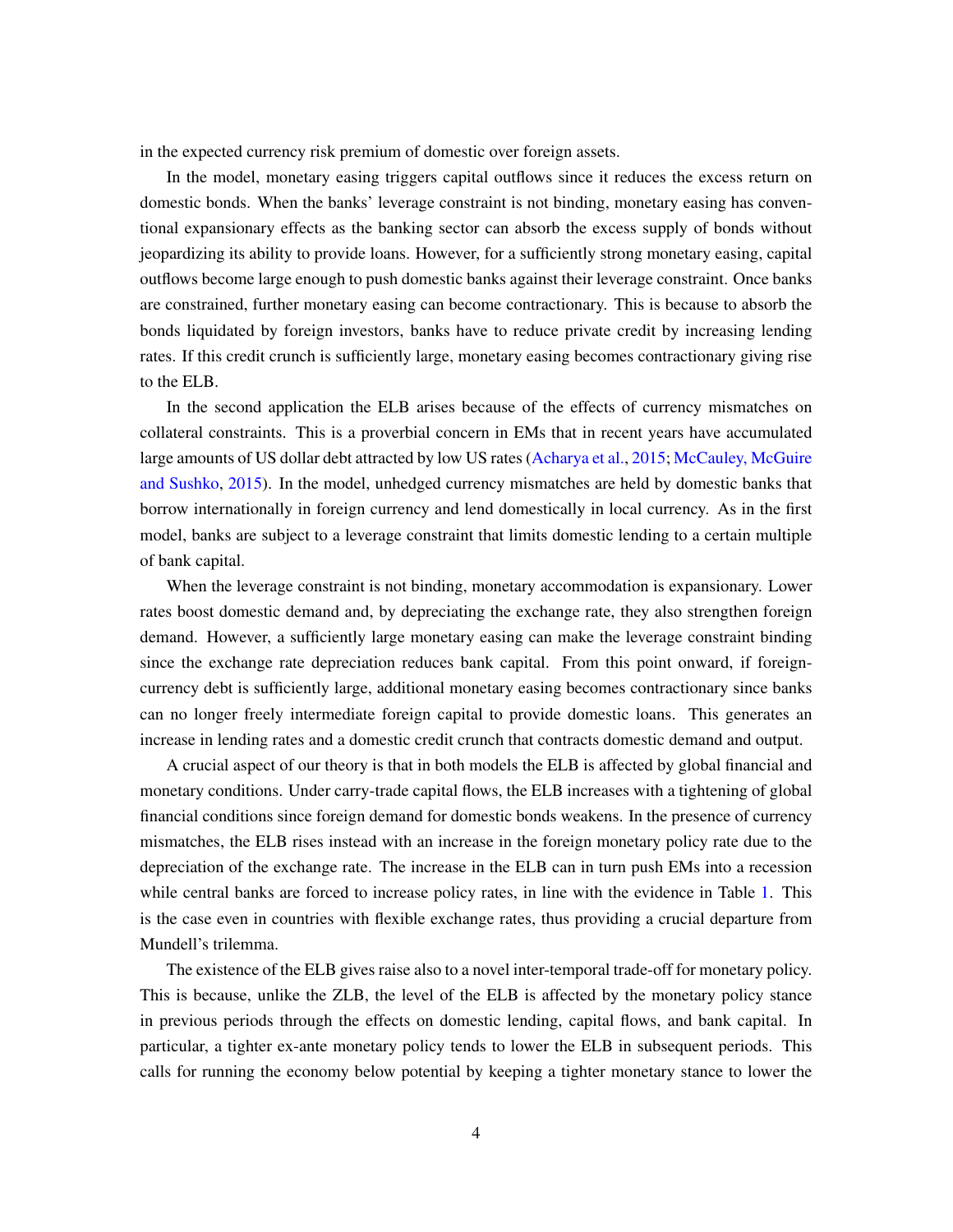ELB and allow for greater monetary space in the future. The negative correlation between ex-ante monetary policy and the ELB has the additional implication that monetary policy tends to become less effective in stimulating output even when the ELB does not bind. This is because the stimulative effects of monetary easing are partially offset by the expectation of a tighter future monetary stance due to the increase in the ELB.

The ELB provides also a rationale for alternative policy tools that can be used by domestic authorities to regain monetary space, especially unconventional monetary policies, capital controls, and macro-prudential measures. The effectiveness of these tools and the channels through which they operate depend on the determinants of the ELB. Balance-sheet operations by the central bank, including quantitative easing and foreign exchange intervention, are quite effective in overcoming the ELB due to carry-trade flows since they support credit supply by reducing the amount of government bonds held by banks. Capital controls are instead helpful in case of currency mismatches, since they can be used to decouple the exchange rate from the domestic monetary conditions. Interestingly, forward guidance is unable to ease the constraints imposed by the ELB, despite being quite effective in overcoming the ZLB. This is because the ELB is an endogenous interest threshold that increases with the expectation of looser monetary policy in the future.

The paper is structured as follows. After reviewing the relevant literature, we present the model with carry traders in section [2.](#page-7-0) We then analyze the model featuring currency mismatches in section [3.](#page-23-0) We summarize key findings and avenues for future research in the concluding section.

Literature review. The idea that domestic collateral constraints can alter the transmission of monetary policy is related to the literature spurred by the 1997 financial crisis in East Asia. Despite sound fiscal positions, East Asian countries suffered a severe crisis because the sharp depreciation of their exchange rates impaired the balance sheets of banks and firms with dollar liabilities. This led to the development of a third generation of currency crisis models to explain how the interplay between collateral constraints and currency mismatches can give rise to self-fulfilling currency runs [\(Krugman,](#page-33-2) [1999;](#page-33-2) [Aghion, Bacchetta and Banerjee,](#page-31-3) [2000,](#page-31-3) [2001\)](#page-31-4). Particularly related to our paper was the debate on the appropriate response of monetary policy, with some arguing in favor of monetary stimulus to support domestic demand, while others calling for monetary tightening to limit balance-sheet disruptions. These issues are analyzed in [Céspedes, Chang and Velasco](#page-32-0) [\(2004\)](#page-32-0), [Christiano, Gust and Roldos](#page-32-1) [\(2004\)](#page-32-1), and [Gourinchas](#page-33-3) [\(2018\)](#page-33-3). While these models can generate situations in which monetary easing is contractionary, the ability of the central bank to stabilize output is never constrained. Even when monetary easing is contractionary, monetary policy can still achieve any desired level of output by raising rather than lowering policy rates.

The global financial crisis led to renewed interest in how financial frictions can affect monetary transmission. [Ottonello](#page-34-5) [\(2015\)](#page-34-5), and [Farhi and Werning](#page-32-2) [\(2016\)](#page-32-2) show that currency mismatches and collateral constraints can considerably complicate the conduct of monetary policy. In these models,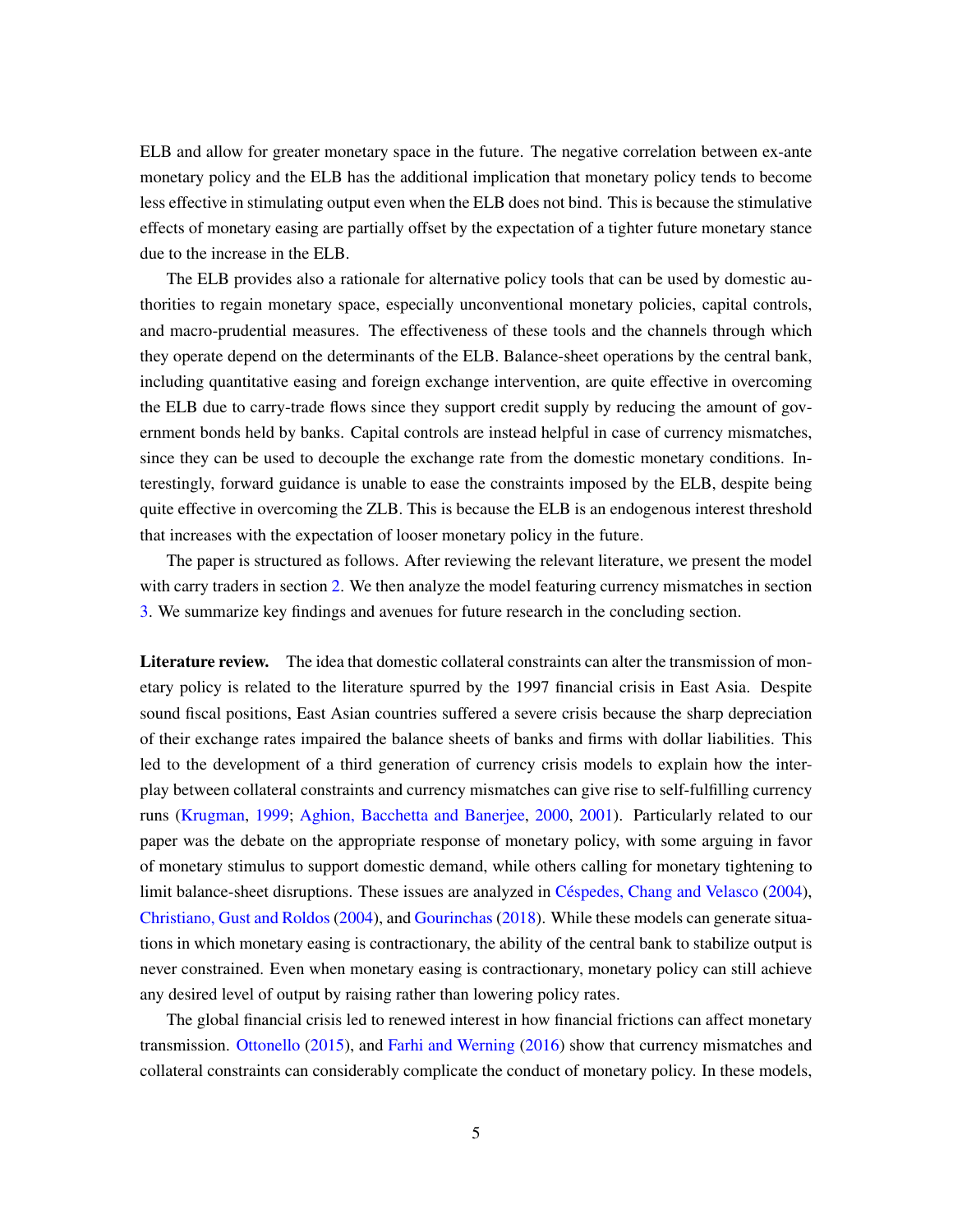monetary easing remains expansionary, but by depreciating the exchange rate it tightens collateral constraints and forces a reduction in domestic consumption.<sup>[3](#page-6-0)</sup> Therefore, monetary policy faces a trade-off between supporting output and stabilizing domestic consumption, even though it can still achieve any desired level of output. The interaction between monetary policy and collateral con-straints is also analyzed in [Fornaro](#page-32-3) [\(2015\)](#page-32-3), but in a model where monetary easing relaxes domestic constraints.

We go beyond this literature by developing models in which the interplay between collateral constraints and capital flows does not only generate competing objectives for monetary authorities, but it even prevents monetary policy from achieving a unique target, namely output stabilization. This happens because in our models monetary policy itself determines whether collateral constraints are binding or not. This is essential to generate the ELB and thus place an upper bound on the level of output that monetary policy can achieve. Furthermore, while the preceding literature focused only on currency mismatches, we show that monetary policy can face limits in stimulating output also because of the impact of carry-trade capital flows on domestic collateral constraints.

The notion that monetary policy may become ineffective below a certain interest rate threshold is common to other two recent papers. [Brunnermeier and Koby](#page-31-5) [\(2016\)](#page-31-5) point out that monetary policy can become contractionary because it may impair bank profitability. This can in turn push banks against their leverage constraint at which point further monetary easing can lead to an increase in lending rates. Concerns about the impact on bank profitability are expressed also in [Eggertsson,](#page-32-4) [Juelsrud and Wold](#page-32-4) [\(2017\)](#page-32-4), but in reference to the recent adoption of negative policy rates in several advanced economies. Since banks appear reluctant to lower deposit rates below zero, charging negative rates on bank reserve tends to reduce bank profits and lead to a contraction in credit supply. These papers use closed economy models which are therefore silent about the international aspects which are central to our analysis.

The paper is also closely related to a recent literature that analyzes the role of macro-prudential policies and capital controls in open economies, among which for example [Jeanne and Korinek](#page-33-4) [\(2010\)](#page-33-4), [Bianchi](#page-31-6) [\(2011\)](#page-31-6), [Benigno et al.](#page-31-7) [\(2013\)](#page-31-7) [Benigno et al.](#page-31-8) [\(2016\)](#page-31-8), and [Korinek and Sandri](#page-33-5) [\(2016\)](#page-33-5). These papers rationalize the use of these policy tools to correct externalities associated with collateral constraints in the context of real models. On the contrary, we work with a monetary model in which capital controls and macro-prudential policies are used to overcome the constraints imposed by the ELB. Closer to us, [Aoki, Benigno and Kiyotaki](#page-31-9) [\(2016\)](#page-31-9) analyze the tensions faced by monetary policy because of currency mismatches and the benefits from financial sector policies, but in a model where monetary easing remains expansionary.

We develop the analysis using models with collateral constraints and heterogeneity between

<span id="page-6-0"></span> $3$ [Ottonello](#page-34-5) [\(2015\)](#page-34-5) considers also an extension of his model in which collateral constraints limit the country's ability to import intermediate goods. In this case, monetary easing can in principle have contractionary effects on output by depreciating the exchange rate and tightening constraints. Nonetheless, in his calibration monetary accommodation remains expansionary.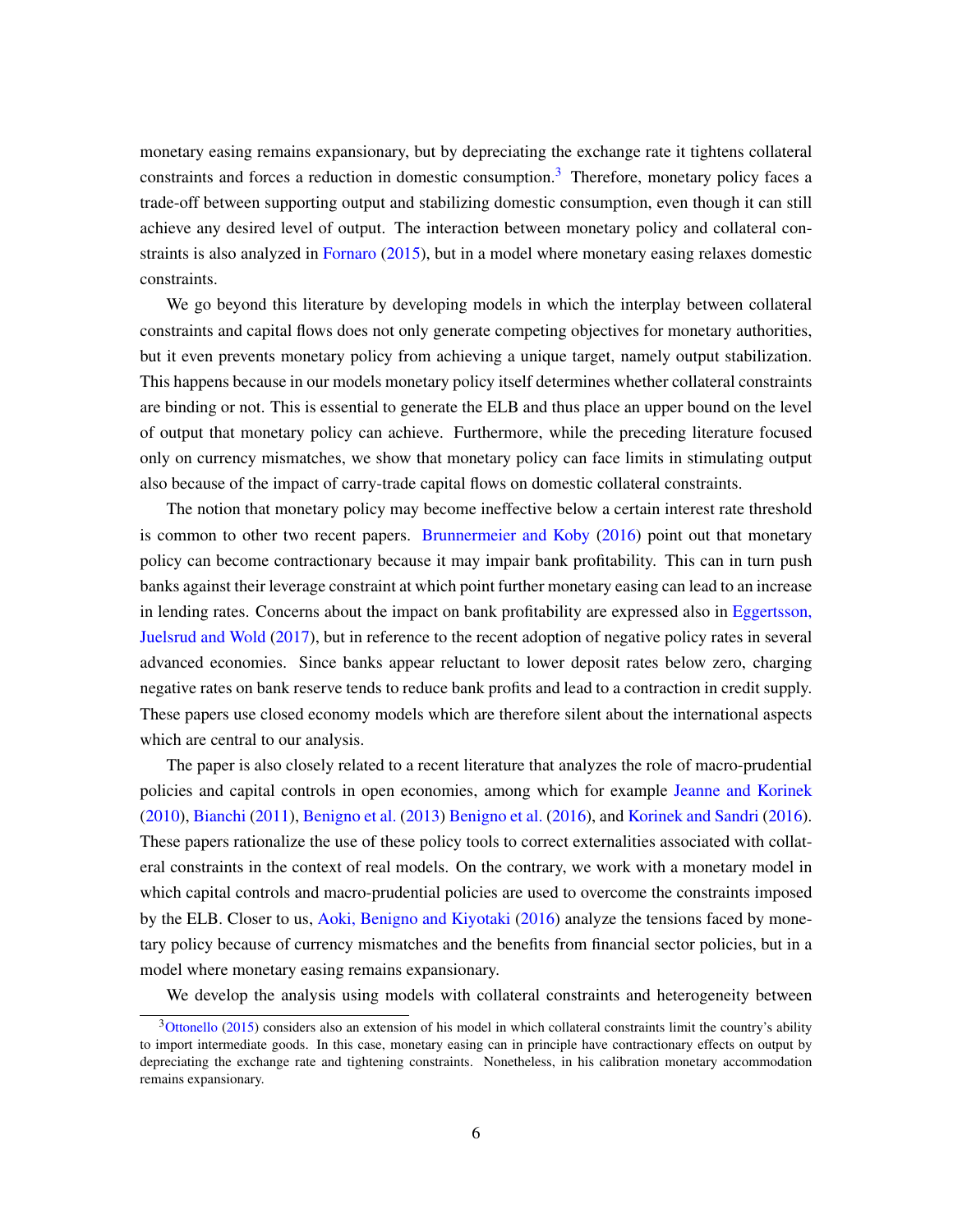constrained and unconstrained agents. The paper is thus related to a growing literature that analyzes monetary policy in models with incomplete financial markets and heterogeneous agents [\(Auclert,](#page-31-10) [2016;](#page-31-10) [Gornemann, Kuester and Nakajima,](#page-33-6) [2016;](#page-33-6) [Kaplan, Moll and Violante,](#page-33-7) [2016;](#page-33-7) [McKay, Naka](#page-34-6)[mura and Steinsson,](#page-34-6) [2016;](#page-34-6) [Guerrieri and Lorenzoni,](#page-33-8) [2016;](#page-33-8) [Werning,](#page-34-7) [2015\)](#page-34-7). These models reveal important departures from the monetary transmission in representative agent models. For example, they tend to find a stronger responsiveness of consumption to income effects and uncover novel channels of transmission through redistribution effects. Nonetheless, in all these papers, monetary easing remains expansionary.

Finally, the paper is related to three streams of the empirical literature. One documents that EMs tend to resist large movements in exchange rates by displaying what [Calvo and Reinhart](#page-32-5) [\(2002\)](#page-32-5) referred to as "fear of floating". Consistent with this evidence, the ELB can induce monetary authorities in EMs to increase policy rates when global financial or monetary conditions tighten, thus leaning against sharp exchange rate movements. A second and more recent group of papers, among which [\(Bruno and Shin,](#page-32-6) [2015,](#page-32-6) [2017;](#page-32-7) [Baskaya et al.,](#page-31-11) [2017;](#page-31-11) [Avdjiev and Hale,](#page-31-12) [2017\)](#page-31-12), provide evidence about the large international spillovers from US monetary policy. These papers find that US monetary policy has pronounced effects on global financial intermediaries and in turn on international capital flows in line with the mechanisms underpinning our models. Third, our first model is related to the empirical literature that analyzes carry trade capital flows, including [Lustig and](#page-33-9) [Verdelhan](#page-33-9) [\(2007\)](#page-33-9), [Brunnermeier, Nagel and Pedersen](#page-32-8) [\(2008\)](#page-32-8), [Lustig, Roussanov and Verdelhan](#page-33-10) [\(2011\)](#page-33-10), [Menkhoff et al.](#page-34-8) [\(2012\)](#page-34-8), and [Corte, Riddiough and Sarno](#page-32-9) [\(2016\)](#page-32-9).

## <span id="page-7-0"></span>2 The ELB under carry-trade capital flows

In this section, we present a model in which the ELB can emerge because of the effects of monetary policy on carry-trade capital flows. In the model, an interest rate cut reduces the expected excess return on domestic bonds and triggers a capital outflow. If large enough, the capital outflow tightens domestic collateral constraints and causes a domestic credit crunch which reduces aggregate demand and output. Monetary easing becomes therefore contractionary giving rise to an ELB.

#### 2.1 Model setup

The model features a small open economy in which banks collect domestic deposits to provide loans and buy government bonds subject to a leverage constraint. Foreign investors supply funds to the small open economy by purchasing government bonds in proportion to their expected excess return over foreign assets. To ease notation, we present the model in a recursive infinite-horizon formulation. When solving it, we will assume that the model is in steady state from time 2 onward and focus on the equilibrium in the first two periods. We describe the the model in its most simple form by considering only the role of conventional monetary policy. In section [2.3,](#page-21-0) we incorporate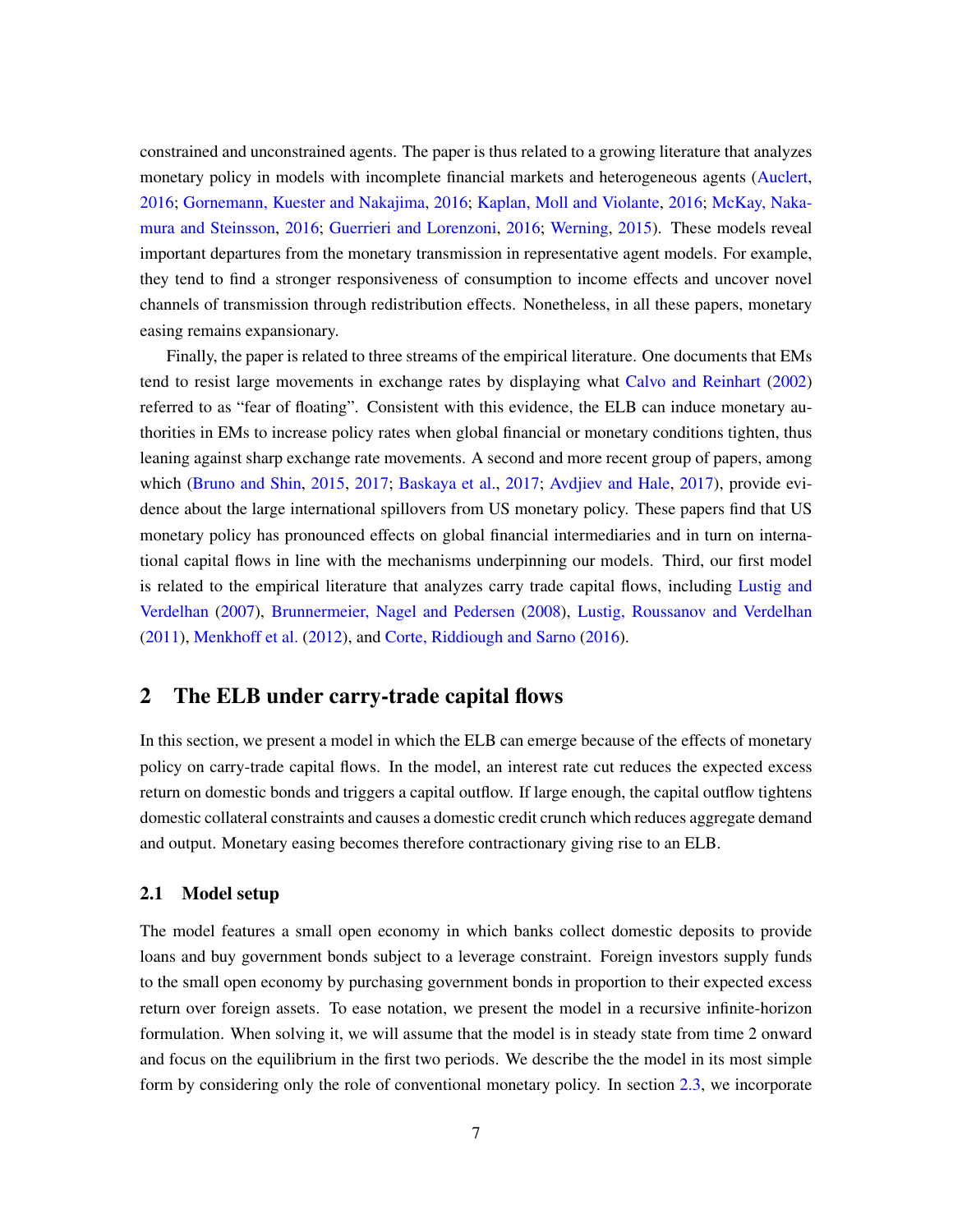fiscal and unconventional monetary policy tools to understand how they can help overcome the restrictions imposed by the ELB.

#### 2.1.1 Household and corporate sector

The economy is populated by two types of households, borrowers and savers, whose variables are denoted with *B* and *S* superscripts, respectively. Borrowers and savers have identical preferences but heterogeneous income streams, such that at time 0 and 1 borrowers are borrowing and savers are saving. Households choose consumption to maximize the inter-temporal utility function

$$
\mathbb{E}_0 \sum_{t=0}^{\infty} \beta^t \ln C_t^i \tag{1}
$$

where  $i = \{B, S\}$  and  $\beta$  is the inter-temporal discount factor. The consumption index  $C_t^i$  is defined as  $C_t^i = \left(C_{H,t}^i\right)^{1-\alpha} \left(C_{F,t}^i\right)^{\alpha}$ , where the parameter  $\alpha \in (0,1)$  reflects the degree of trade openness, and  $C_{H,t}^i$  and  $C_{F,t}^i$  are consumption aggregators of home and foreign goods.

Borrowers are subject to the following budget constraint

$$
P_{t}C_{t}^{B}+L_{t-1}I_{t-1}^{L}=\Pi_{t}^{B}+L_{t}
$$

where  $P_t$  is the aggregate price level,  $L_t$  are loans which carry the interest rate  $I_t^L$ , and  $\Pi_t^B$  is borrowers' total net income which includes both labor payments, profits from domestic firms, and lump-sum taxes. $4$  Savers face a similar budget constraint

$$
P_t C_t^S + D_t = \Pi_t^S + D_{t-1} I_{t-1}^D
$$

where  $D_t$  are bank deposits that are remunerated at the interest rate  $I_t^D$ . Domestic households smooth consumption based on the Euler equations

$$
1 = \beta_t^B I_t^L \mathbb{E}_t [P_t C_t^B / (P_{t+1} C_{t+1}^B)]
$$
  

$$
1 = \beta_t^S I_t^D \mathbb{E}_t [P_t C_t^S / (P_{t+1} C_{t+1}^S)]
$$

and allocate spending on Home goods according to  $P_{H,t}C_{H,t}^{i} = (1 - \alpha)P_{t}C_{t}^{i}$ . Similarly, foreign households, denoted with an asterisk, smooth consumption according to  $1 =$  $\beta I_t^* \mathbb{E}_t [P_t^* C_t^* / (P_{t+1}^* C_{t+1}^*)]$  and spend on domestic goods an amount equal to  $P_{H,t}^* C_{H,t}^* = \alpha P_t^* C_t^*$ . We denote aggregate consumption and income by dropping the household-type superscript, so that  $C_t = C_t^B + C_t^S$  and  $\Pi_t = \Pi_t^B + \Pi_t^S$ .

<span id="page-8-0"></span><sup>&</sup>lt;sup>4</sup>We leave the details of the labor market concerning labor supply and wage setting unrestricted since they are not essential for the determination of the ELB. For example, the model can easily incorporate endogenous labor supply and sticky wages without altering its key results.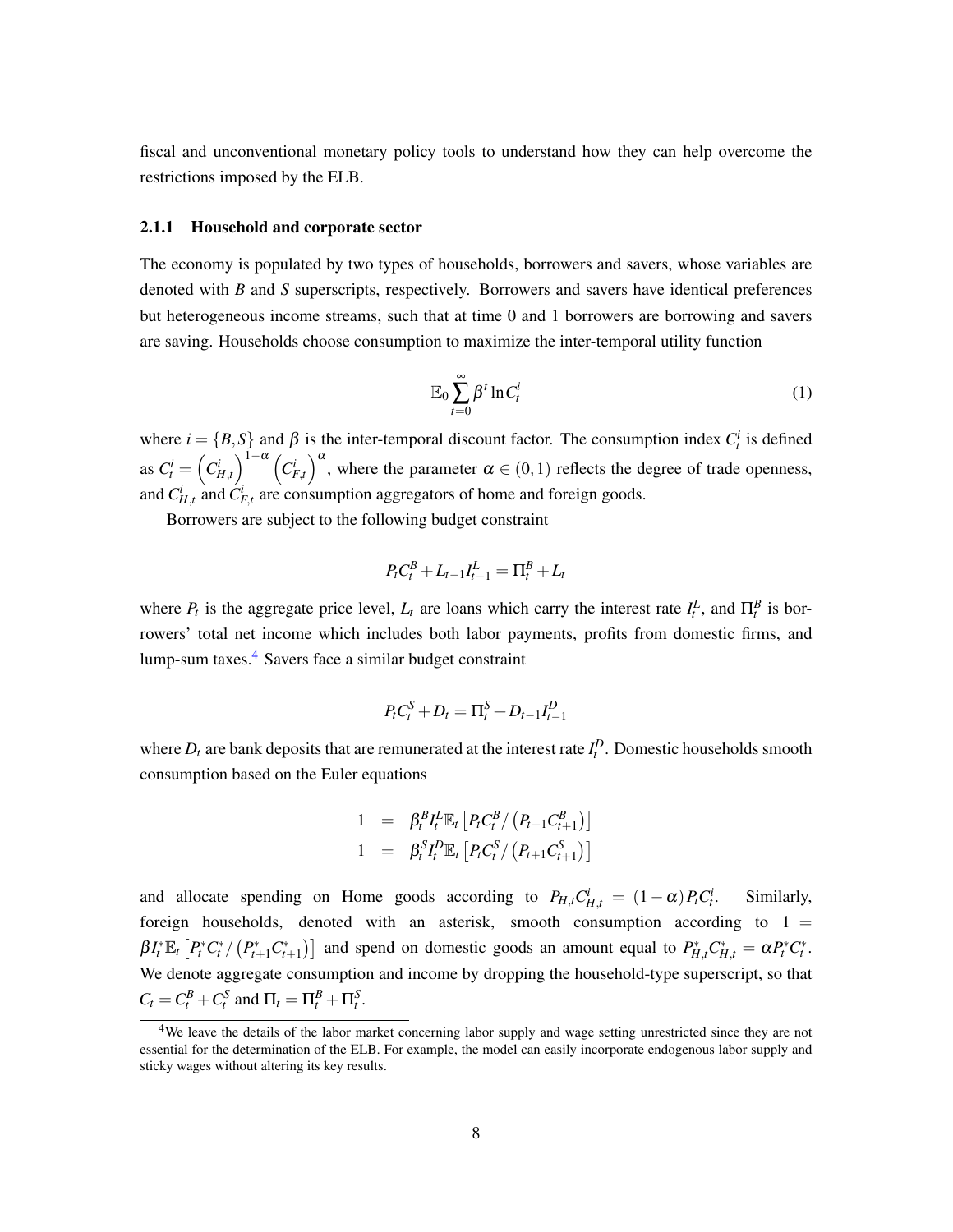The production sector is composed of a continuum of monopolistically competitive firms which hire households to produce differentiated varieties of the domestic good.<sup>[5](#page-9-0)</sup> Firms face downward sloping demand curves for their own variety and choose prices to maximize profits. Firms can set different domestic and foreign prices for their goods, so that the law of one price does not have to hold.<sup>[6](#page-9-1)</sup> We allow monetary policy to have real affects in periods 0 and 1 by assuming that the prices of goods sold domestically and abroad are constant and equal to  $\bar{P}_H$  and  $\bar{P}_H^*$ , respectively. Without loss of generality we normalize them to 1. We instead assume that prices are fully flexible from time 2 onward so that monetary policy has only nominal effects in the steady-state of the model.

#### 2.1.2 Banking sector

Domestic banks use their networth  $N_t$  and collect domestic deposits to provide loans, buy domestic government bonds  $B_t$ , and hold central bank reserves  $R_t$ . The balance sheet of the representative bank is given by

$$
N_t + D_t = L_t + B_t + R_t
$$

Bank networth evolves according to

$$
N_{t+1} = L_t I_t^L + B_t I_t^B + R_t I_t - D_t I_t^D
$$
\n(2)

where  $I_t^B$  is the yield on government bonds and  $I_t$  is the policy rate, i.e. the remuneration rate on reserves.

We assume that banks are subject to a leverage constraint which prevents assets from exceeding a multiple of networth, according to

<span id="page-9-2"></span>
$$
L_t + \lambda B_t \le \phi N_t \tag{3}
$$

where  $\phi > 1$  and  $\lambda \in (0,1)$ , such that government bonds have a lower capital charge than domestic loans. This formulation can capture regulatory requirements that usually provide a preferential treatment to government bonds. Or it can be due to market forces that consider bonds as less risky than loans or more easily recoverable in case of bank failure. More formally, constraint [\(3\)](#page-9-2) can be microfunded as the incentive compatibility constraint imposed to bankers by their creditors when

<span id="page-9-0"></span><sup>&</sup>lt;sup>5</sup>Since firms produce differentiated varieties of the Home good, indexed by  $j \in [0,1]$ , the consumption aggregator for domestic goods is  $C_{H,t} = \left(\int_0^1 C_{H,t}(j)^{\frac{\varepsilon-1}{\varepsilon}} dj\right)^{\frac{\varepsilon}{\varepsilon-1}}$ , where  $\varepsilon > 1$  is the elasticity of substitution among varieties. A similar aggregator applies to  $C_{H,t}^*$ .

<span id="page-9-1"></span><sup>6</sup>This price-setting assumption is known as Local Currency Pricing (LCP) in contrast with Producer Currency Pricing (PCP). Under the latter, firms only choose the domestic-currency price of their goods and the law of one price holds. Notice that, since in our model the elasticity of substitution between domestic and foreign goods is one, the choice of LCP vs PCP only affects export quantities but not export revenues, which are the same under both assumptions. The model can be easily extended to incorporate PCP.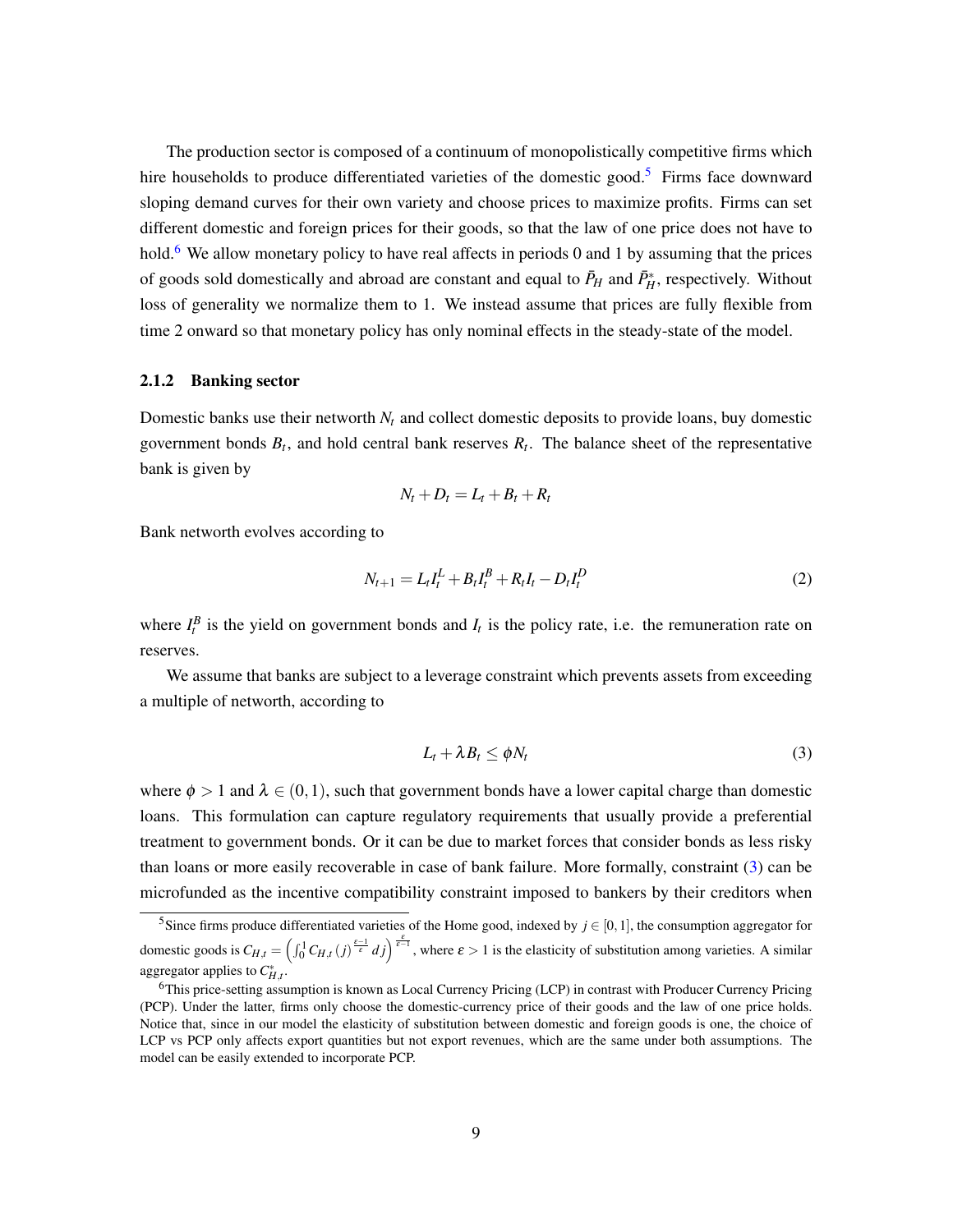assets have different recovery values.<sup>[7](#page-10-0)</sup> For the leverage constraint to be relevant, we assume that banks cannot issue new equity at time 0 and 1.

Banks act competitively and, since returns on their assets are riskless, they simply choose their balance sheets to maximize period-by-period networth subject to the leverage constraint. A noarbitrage condition between household deposits and central bank reserves implies that the deposit rate is equal to the policy rate  $I_t^D = I_t$ . Lending rates and bond yields can instead increase above the policy rate because of the leverage constraint. The first order conditions with respect to loans and government bonds require that

$$
I_t^L \geq I_t
$$
  

$$
I_t^B = \lambda I_t^L + (1 - \lambda) I_t
$$

If the leverage constraint does not bind, lending and bond rates are equal to the policy rate *I<sup>t</sup>* , so that any monetary policy change transmits one-for-one to all rates. If instead the constraint binds, the lending rate increases above the policy rate to ensure market clearing in the loan market. This gives rise to a lending spread that impairs the transmission of monetary policy. In fact, as we shall see below, a policy rate cut can even lead to an increase in lending rates so that monetary accommodation has contractionary effects on credit supply. When the leverage constraint binds, bond yields must also increase above the policy rate because of no-arbitrage between loans and bonds. The bond spread is proportional to the capital charge  $\lambda$  in the leverage constraint.

#### 2.1.3 Foreign investors

The country can attract foreign capital by selling government bonds internationally. We assume that foreign capital is channeled through foreign financial intermediaries that finance the purchase of domestic bonds  $B_t^F$  by borrowing in foreign currency at the rate  $I_t^*$ , so that their balance sheet is given by  $B_t^F + e_t B_t^* = 0$ . These intermediaries earn an expected foreign-currency return equal to

$$
V_t^* = B_t^* \mathbb{E}_t \left[ \frac{e_t}{e_{t+1}} I_t^B - I_t^* \right]
$$

In the spirit of [Gabaix and Maggiori](#page-32-10) [\(2015\)](#page-32-10), we assume that their intermediation capacity is limited by an agency friction due to their ability to divert funds. Rather than purchasing government bonds, foreign intermediaries can invest in foreign assets and divert a fraction  $\gamma_t B_t^F$  of the proceeds, where the parameter  $\gamma_t \geq 0$  controls the severity of the agency friction. Creditors can prevent foreign intermediaries from diverting money by constraining their balance sheets to satisfy the following

<span id="page-10-0"></span><sup>&</sup>lt;sup>7</sup>Notice that, although we do not explicitly allow banks to borrow from foreign investors, we do not impose any restriction on the sign of  $B_t$ . Indeed, when  $B_t < 0$  banks issue bonds that are perfectly substitutable with government bonds and effectively borrow from foreign investors. The implications of the model are unchanged since the collateral constraint still limits the substitutability between foreign funds and domestic deposits.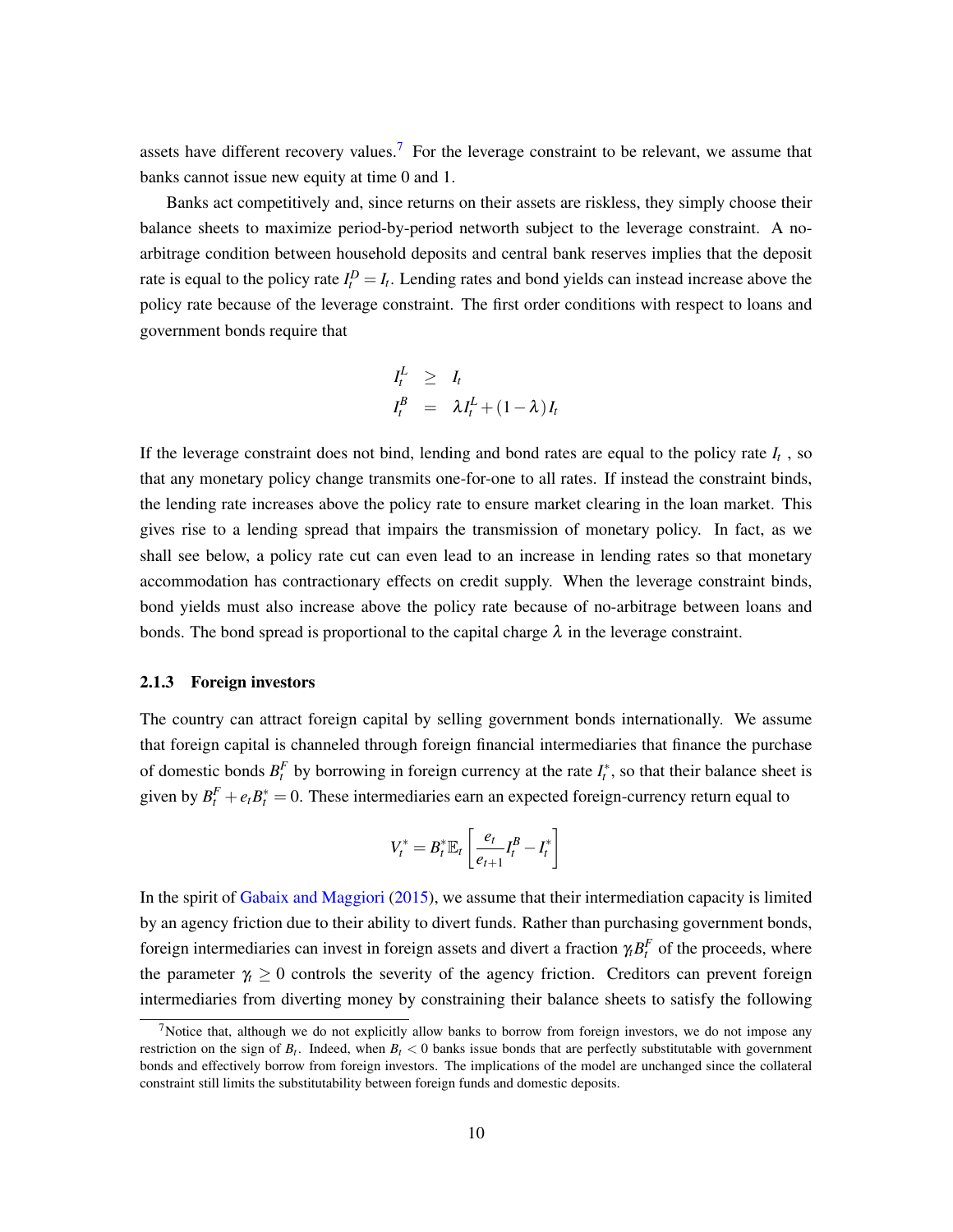incentive compatibility condition

$$
\mathbb{E}_{t}\left[\frac{e_{t}}{e_{t+1}}I_{t}^{B}-I_{t}^{*}\right] \geq \gamma_{t}B_{t}^{F}I_{t}^{*}
$$
\n
$$
(4)
$$

where the left and right-hand side expressions are the expected foreign-currency return for foreign intermediaries in case they invest in government bonds or divert money, respectively. Since the return from diverting funds is increasing in the size of the intermediaries' balance sheets, the incentive compatibility constraint is binding. Foreign demand for domestic government bonds is thus increasing in the expected excess return over foreign assets according to

<span id="page-11-0"></span>
$$
B_t^F = \frac{1}{\gamma} \mathbb{E}_t \left[ \frac{e_t}{e_{t+1}} \frac{I_t^B}{I_t^*} - 1 \right]
$$
 (5)

The parameter γ*<sup>t</sup>* determines the size of the intermediaries' balance sheets and is therefore an inverse measure of their risk-bearing capacity. The higher is γ*<sup>t</sup>* , the higher is the required compensation per unit of risk. As  $\gamma$   $\uparrow \infty$ , foreign demand shrinks to zero on matter the size of the excess return on domestic bonds. Vice versa, as  $\gamma \downarrow 0$ , the risk-bearing capacity is so high that any expected excess return is arbitraged away. In this case, Uncovered Interest Parity (UIP) holds as  $I_t^B e_t/e_{t+1} \to I_t^*$ . As we shall see when characterizing the model equilibrium, if  $\gamma_t \in (0,1)$ , the demand schedule in equation [\(5\)](#page-11-0) generates carry-trade dynamics so that domestic monetary easing triggers capital outflows.<sup>[8](#page-11-1)</sup>

The parameter γ*<sup>t</sup>* is allowed to be stochastic to capture possible shocks to global liquidity conditions that can notoriously affect capital flows to EMs. For example, an increase in γ*<sup>t</sup>* can reflect a rise in global risk aversion or in the perceived riskiness of EM government bonds. Modeling the exact source of shocks to γ*<sup>t</sup>* goes beyond the scope of this paper since it does affect the implications for the ELB.

#### 2.1.4 Public sector and market clearing

The public sector includes the central bank and the government. The central bank conducts monetary policy by setting the rate on reserves, *I<sup>t</sup>* . To simplify the algebra, we abstract from balancesheets operations by the central bank, considering the limit for  $R_t \downarrow 0$ . In Section [2.3,](#page-21-0) we relax this assumption and allow the central bank to use quantitative easing and foreign exchange intervention.

<span id="page-11-1"></span><sup>&</sup>lt;sup>8</sup>This is not the case in specification used by [Gabaix and Maggiori](#page-32-10) [\(2015\)](#page-32-10),  $B_t^F = \mathbb{E}_t [e_t - I_t^* e_{t+1}/I_t]/\gamma_t$ , since monetary easing has no effects on capital flows. The key difference is that our model features foreign intermediaries that care about the foreign-currency return of their portfolio. [Gabaix and Maggiori](#page-32-10) [\(2015\)](#page-32-10) assume instead that intermediaries maximize the domestic return. This rather subtle difference has important implications for the elasticity of the exchange rate to changes in interest rates. In [Gabaix and Maggiori](#page-32-10) [\(2015\)](#page-32-10) a policy rate cut generates a proportional depreciation of the exchange rate that leaves the expected return on domestic bonds relative to foreign assets unchanged. As we shall see below, our formulation implies instead a lower responsiveness of the exchange rate so that monetary easing reduces the relative return on domestic bonds and triggers capital outflows.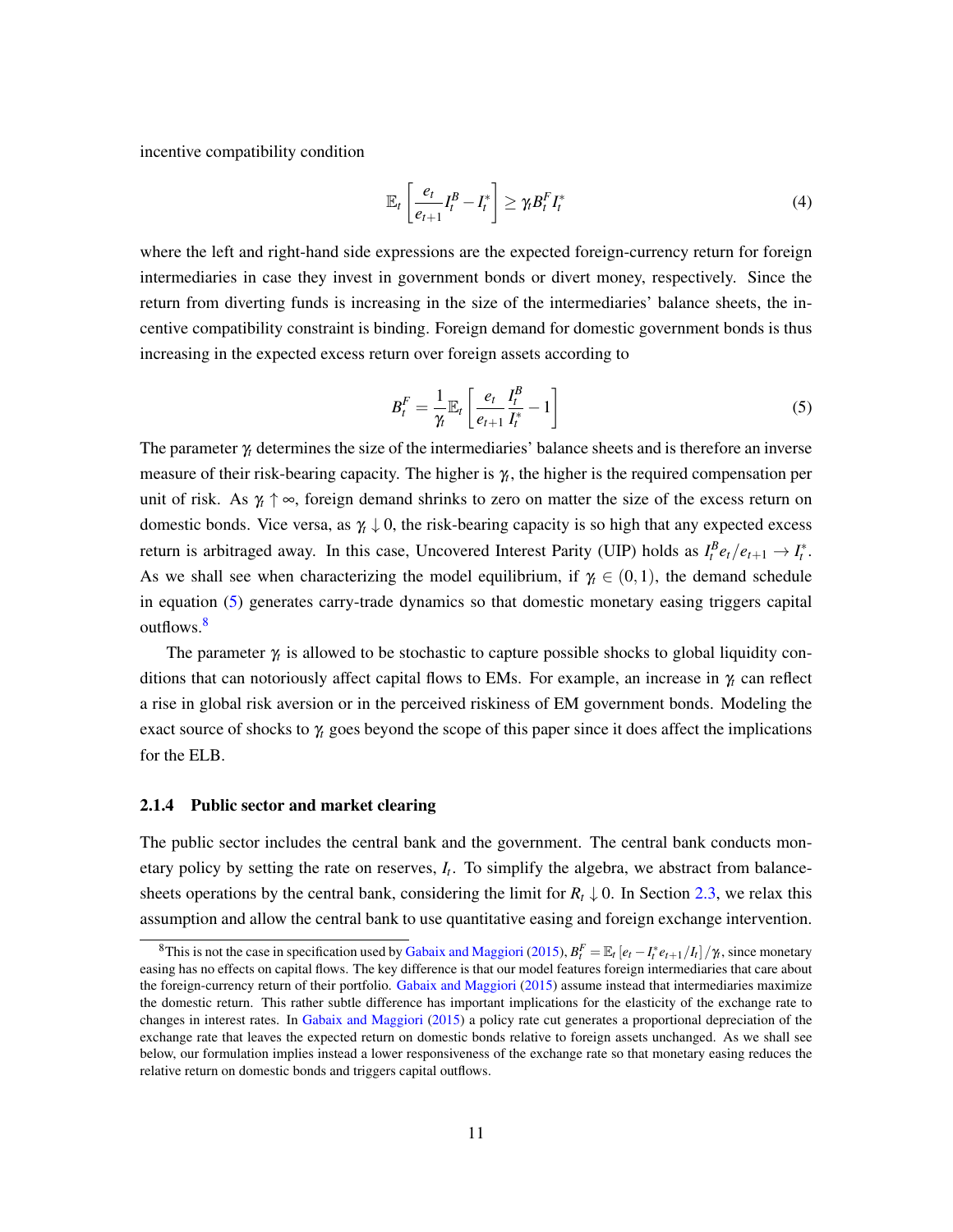Similarly, we start by assuming that the government simply rolls over the stock of public debt,  $B_t^G$ , that comes due each period

$$
B_t^G=B_{t-1}^G I_{t-1}^B
$$

and later extend the model to include taxes on domestic agents and capital flows. The model is closed by imposing market clearing conditions for domestic goods and government bonds

<span id="page-12-1"></span>
$$
Y_{H,t} = C_{H,t} + C_{H,t}^* \tag{6}
$$

$$
B_t^G = B_t + B_t^F \tag{7}
$$

#### 2.2 Model equilibrium

We assume that from time 2 onward the bank leverage constraint does not bind, prices are flexible, and the model is in steady state so that  $I_t\beta = 1$ . To ease notation and simplify the solution, we also set  $\beta = 1$  which implies that in steady state agents spend all their income,  $P_2 C_2^i = \Pi_2^i$ . We generalize the model results to the case in which  $\beta$  < 1 in Appendix [A.](#page-35-0) The steady-state equilibrium can be easily characterized by considering that spending is also equal to the level of money supply, so that  $P_2C_2^i = M_2^i$ . Using market clearing, which equates aggregate income in the Home economy with spending on Home goods,  $\Pi_2 = (1 - \alpha)M_2 + e_2\alpha M_2^*$ , we can derive the steady-state level of the exchange rate, which is given by

$$
e_2=\frac{M_2}{M_2^*}
$$

Without loss of generality, we normalize the steady-state money supply to 1 in both countries, such that  $e_2 = 1$ .

In the next section, we characterize the equilibrium in period 1, solving for the conditions under which the ELB may arise and showing how the ELB is affected by global conditions. We will then solve for the equilibrium at time 0, assuming that the bank leverage constraint does not bind and that global intermediaries can freely intermediate foreign funds under  $\gamma_0 \downarrow 0$ . This allows us to analyze how monetary authorities should set policy rates in tranquil times taking into account the possibility that the ELB may become binding in the future.

#### 2.2.1 Model equilibrium at time 1

The level of domestic output at time 1 is determined by the consumption of home goods by domestic and foreign households. Using  $\omega_2$  to denote the share of steady-state output which is appropriated

<span id="page-12-0"></span> $9$ This can be rationalized in various ways, for example with a cash-in-advance constraint or money in the utility function.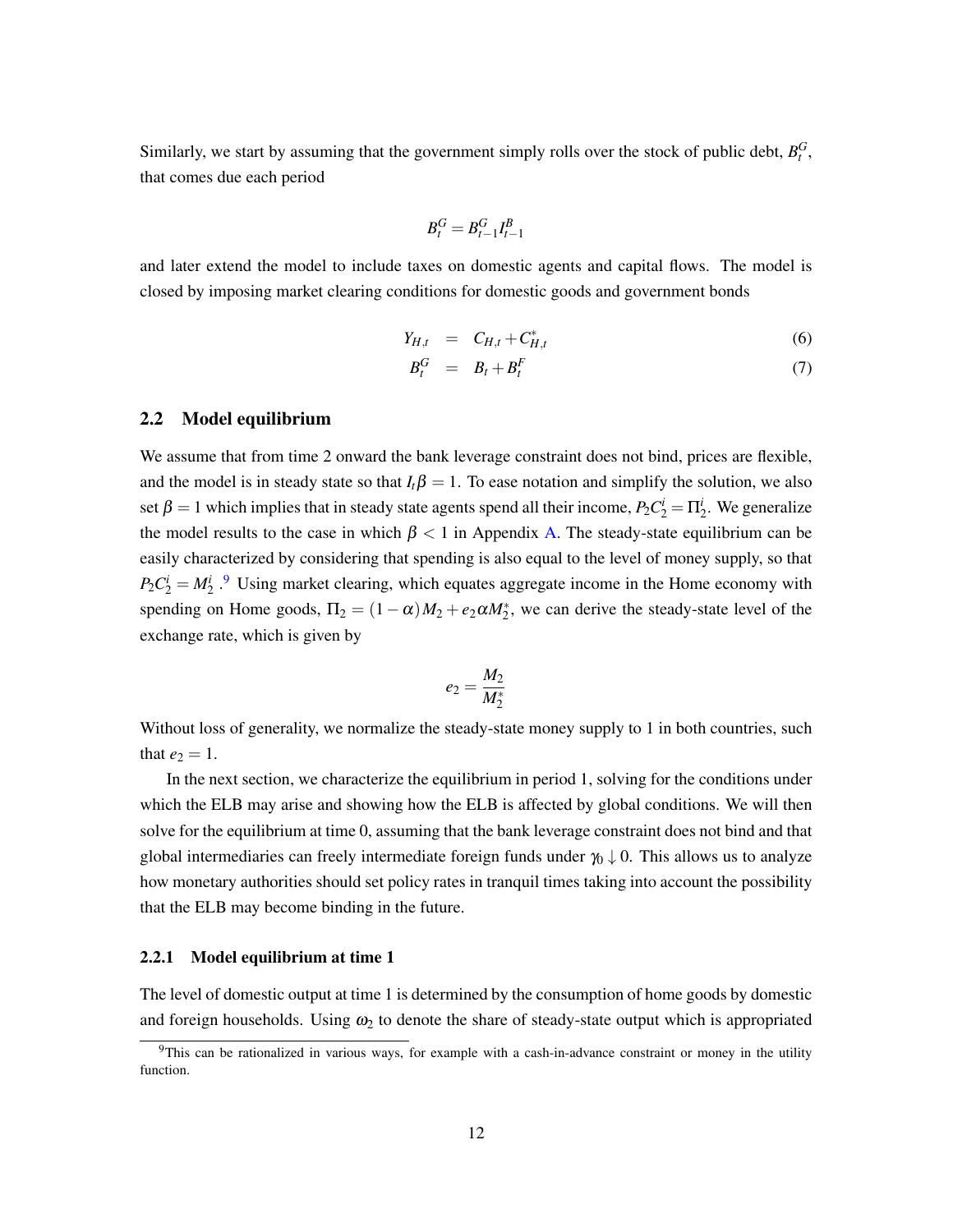by borrowers,  $\omega_2 = \Pi_2^B / \Pi_2$ , output can be expressed as

<span id="page-13-0"></span>
$$
Y_{H,1} = (1 - \alpha) \left( \frac{\omega_2}{I_1^L} + \frac{1 - \omega_2}{I_1} \right) + \frac{\alpha}{I_1^*}
$$
 (8)

The first term on the right-hand side captures the consumption of domestic households, where the lending and deposit rates control the consumption of borrowers and savers, respectively. The second term on the right-hand side represents foreign demand which is not affected by the domestic policy rate because export prices are sticky in foreign currency.

Consider first the model implications if the bank leverage constraint does not bind, so that the lending rate is equal to the policy rate  $I_1^L = I_1$ . In this case, a policy rate cut not only increases savers' consumption by lowering deposit rates, but it also stimulates borrowers' consumption by reducing lending rates. Hence, monetary easing is expansionary, as it raises domestic demand and output.

The effect of a reduction in the policy rate on capital flows is less clear-cut. On the one hand, monetary easing boosts import consumption, thus leading to an increase in the demand for foreign funds holding the exchange rate constant. On the other hand, monetary accommodation reduces bond yields since  $I_1^B = I_1$  and thus curbs the supply of foreign capital for a given level of the exchange rate. To restore equilibrium in the market for foreign funds, the exchange rate must necessarily depreciate. The effect on capital flows depends on the magnitude of the depreciation or, more specifically, on the elasticity of the exchange rate with respect to the policy rate. If the elasticity is larger than one, a reduction in the policy rate causes a proportionally larger depreciation of the exchange rate which increases the expected excess return on domestic bonds and attracts more inflows. If instead the elasticity is lower than one, a policy rate cut reduces the return of domestic bonds and therefore triggers capital outflows.

If the bank leverage constraint does not bind, the elasticity of the exchange rate with respect to the policy rate is given by

$$
\varepsilon_I^e = 1 - \gamma_1 \frac{\mathbb{B}_1^F - B_1^F}{I_1 + \alpha \gamma_1} \frac{I_1^*}{e_1} \tag{9}
$$

where  $\mathbb{B}_1^F = B_0^F I_0$  are the government's foreign liabilities at the beginning of time 1. This expression shows that in our model, that assumes unitary elasticities of inter and intra-temporal substitution, the effect of monetary policy on capital flows depends on the sign of the current account which is equal to the net repayment of foreign debt,  $\mathbb{B}_1^F - B_1^F$ . If the country is running a current account deficit, the elasticity of the exchange rate is larger than one. In this case, monetary easing generates capital inflows, as it leads to a further deterioration of the current account. If the current account is instead in surplus, a reduction in the policy rate triggers capital outflows.

In turn, the current account crucially depends on global financial conditions captured by  $\gamma_1$ . Provided that the country enters period 1 with foreign debt,  $\mathbb{B}_1^F > 0$ , a higher  $\gamma_1$  raises international borrowing costs and induces the country to deleverage by running a current account surplus. This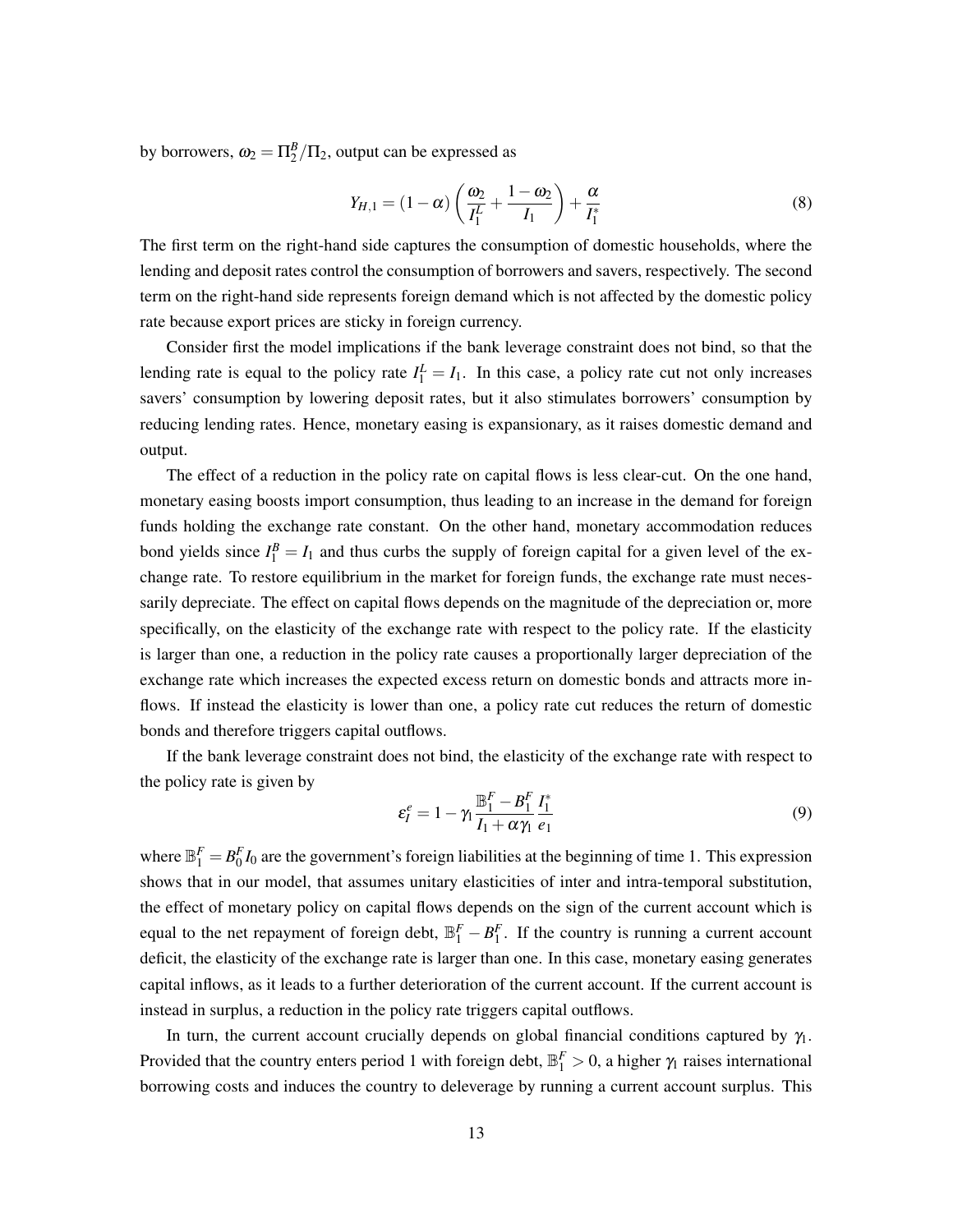lowers the elasticity of the exchange rate to the domestic policy rate, so that monetary easing generates capital outflows. The effects of  $\gamma_1$  on the current account and thus on the elasticity are reversed if the country is a net debtor,  $\mathbb{B}^F_1 < 0$ .<sup>[10](#page-14-0)</sup>

The model can transparently illustrate the impact of monetary policy on capital flows since it allows for a closed-form solution of foreign bond holdings at the end of period 1. By equating demand and supply of foreign capital, we obtain:

<span id="page-14-1"></span>
$$
B_1^F = \frac{\mathbb{B}_1^F}{1 + \gamma_1 \alpha / I_1} \tag{10}
$$

Equation [10](#page-14-1) shows that, in our setting, monetary easing increases capital outflows, i.e. it reduces  $B_1^F$ , as long as the country is a net debtor and  $\gamma_1$  is strictly positive. As explained above, this is because in equilibrium a reduction in the domestic interest rate reduces the foreign-currency return of domestic bonds.

If banks are unconstrained, the capital outflows triggered by monetary easing do not impair monetary transmission. Domestic banks absorb the bonds sold by foreigners by increasing leverage without crowding out lending to the private sector. Banks finance the higher leverage by collecting more domestic deposits. This is possible since in equilibrium the deposit supply increases thanks to the expansionary effects of monetary policy on output and the increase in export revenues associated with the depreciation of the exchange rate. Therefore, when the leverage constraint does not bind, foreign financing can be freely substituted with domestic financing without impairing the transmission of monetary policy.

However, monetary easing can eventually push banks against their leverage constraint as they continue to increase their holdings of government bonds while foreigners pull out. The speed at which bank leverage increases in response to a reduction in the domestic policy rate depends not only on the size of capital outflows, but also on the effect of monetary easing on loan demand, which

$$
B^{F}(Ie) = \mathbb{B}^{F} + \iota(I,e) - \xi(e)
$$

$$
\varepsilon_{I}^{e} = 1 - \frac{\left(\mathbb{B}^{F} - B^{F}\right)\varepsilon_{e}^{\xi} + i\left(\varepsilon_{e}^{\xi} - \varepsilon_{I}^{1} - \varepsilon_{e}^{1}\right)}{B^{F}\varepsilon_{e}^{B^{F}} + \xi\varepsilon_{e}^{\xi} - i\varepsilon_{e}^{1}}
$$

<span id="page-14-0"></span> $10$ While in our setting the effect of monetary policy on capital flows depends on the sign of the current account, this result and the underlying intuition for the role played by [\(5\)](#page-11-0) hold more generally. Consider the following generalization of the model. Let the equilibrium in the foreign funds market be described by the equation

where  $B^F$  is the supply function, which depends positively on the foreign-currency return of the domestic bond, proxied by *Ie* , B the beginning-of-period debt of the country, ι the value of imports, and ξ the value of exports, both measured in domestic currency. Then we can use the implicit function theorem to show that

where  $\varepsilon_z^x$  is the elasticity of *x* with respect to *z* (in absolute value, except for  $\varepsilon_e^1$  whose sign can be positive or negative). Assume the elasticities of import and export are constant. Then the elasticity of the exchange rate with respect to the policy rate is decreasing in the current account. If  $\mathbb{B}^F > 0$ , a decrease in the desire of foreign investors to hold domestic bonds, that is an increase in  $\gamma$  in our model, reduces  $B^F$  and depreciates the exchange rate, reducing its elasticity.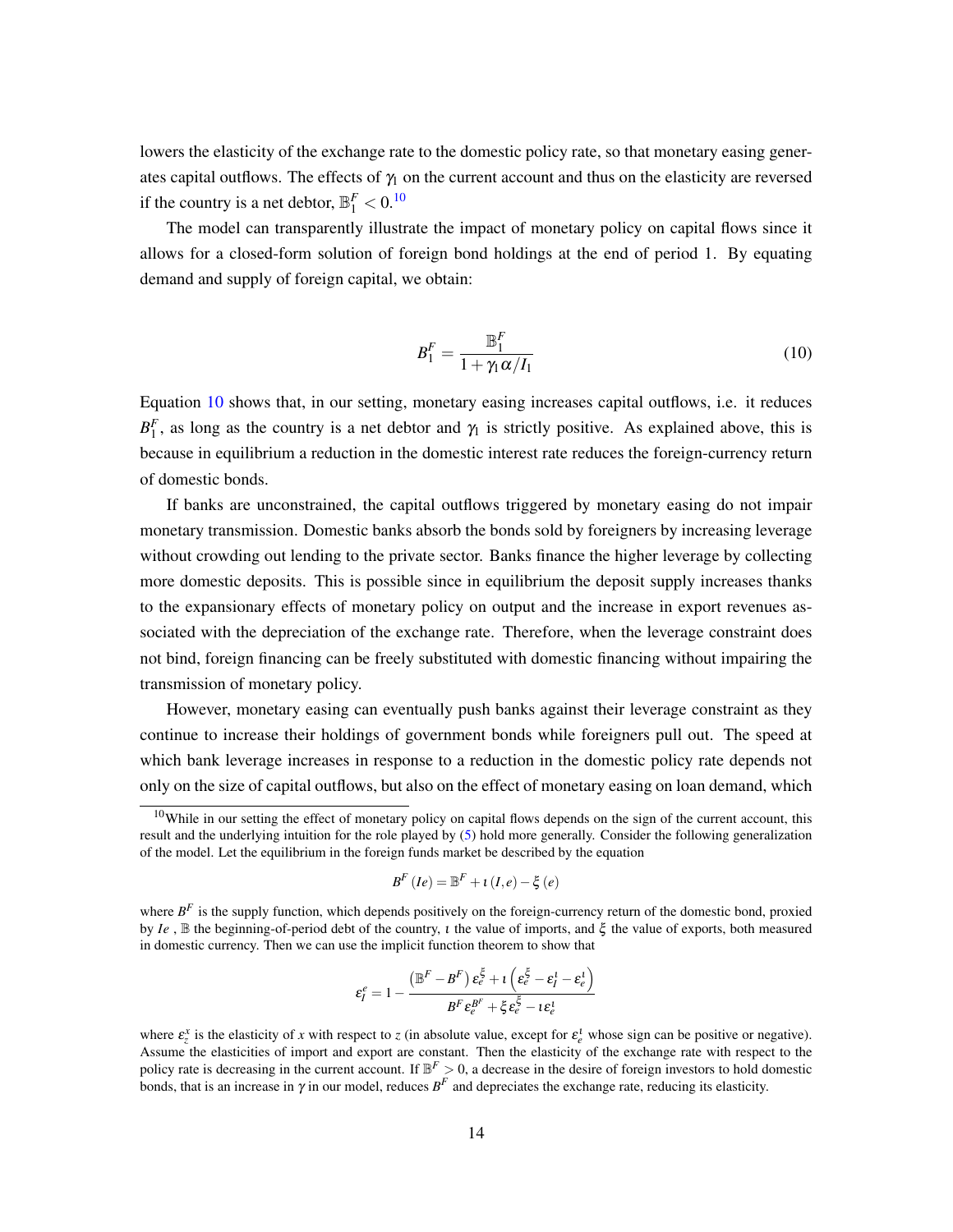is equal to

<span id="page-15-1"></span>
$$
L_1 = \mathbb{L}_1 + \frac{\omega_2}{I_1^L} - \Pi_1^B
$$
\n(11)

where  $\mathbb{L}_1 = L_0 I_0^L$  is the outstanding stock of loans at the beginning of time 1. Monetary easing has ambiguous effects on loan demand. On the one hand, it stimulates borrowers' consumption,  $\omega_2/I_1^L$ , by lowering lending rates. On the other hand, it raises borrowers' income,  $\Pi_1^B$ , by boosting output and export revenues. If the former effect is stronger, monetary easing raises loan demand which in turn accelerates the increase in bank leverage. If instead, borrowers' income increases faster than consumption, monetary easing reduces the equilibrium level of lending, slowing down the increase in leverage. $11$ 

To focus on the role of capital flows in affecting bank leverage and to allow for an analytical solution of the model, we assume that monetary policy has neutral effects on loan demand by setting  $\Pi_1^B = \omega_2/I_1$ . This ensures that borrowers have a constant discounted value of income over time so that they simply roll over their outstanding debt. Hence, their demand for credit does not respond to monetary policy. Under this assumption, monetary easing moves banks towards their leverage constraint by increasing their holdings of government bonds while lending to the private sector remains constant,  $L_1 = \mathbb{L}_1$ .

Using equations [7,](#page-12-1) [11,](#page-15-1) and [3,](#page-9-2) we can show that the leverage constraint is slack if and only foreigners purchase a sufficiently high level of domestic bonds

$$
B_1^F \geq \underline{B}_1^F
$$

where the variable  $\underline{B}_1^F \equiv \mathbb{B}_1^G - (\phi N_1 - \mathbb{L}_1)/\lambda$  is the country's capital shortfall. This is the minimum amount of foreign capital which is needed to satisfy the domestic demand for credit by the private and public sectors,  $\mathbb{L}_1 + \mathbb{B}_1^G$  at the prevailing policy rate. The bank leverage constraint limits the financial capacity of the country, that is its ability to collect deposits and transform them into credit. Thus, the country needs to attract foreign capital to absorb part of the public debt so that banks can supply enough credit to the private sector. Foreign capital is crucial because of the imperfect substitutability between domestic deposits and foreign funds. Deposits absorb financial capacity since they need to be intermediated by banks before they can be used to finance loans or government bonds. Foreign capital can instead directly fund government bonds without requiring domestic financial intermediation. We assume that the country's capital shortfall,  $\underline{B}_1^F$ , is bounded between

banks against their leverage constraint is  $\omega_1 < \omega_2 - (\omega_2 - \lambda) \alpha \gamma_1 \mathbb{B}_0^F I_1^2 \left( (I_1 + \alpha \gamma_1)^2 + \alpha \gamma_1 \mathbb{B}_0^F I_1^2 \right)^{-1}$ .

<span id="page-15-0"></span> $11$ If monetary easing leads to a decline in loan demand, it still determines an increase in bank leverage as long as borrowers' income at time 1 is not too large relative to income at time 2. This is consistent with the narrative that borrowers want to borrow to smooth consumption because their income is expected to growth over time. Formally, if we assume that borrowers receive a fraction  $\omega_1$  of aggregate income at time 1, the condition for monetary easing to push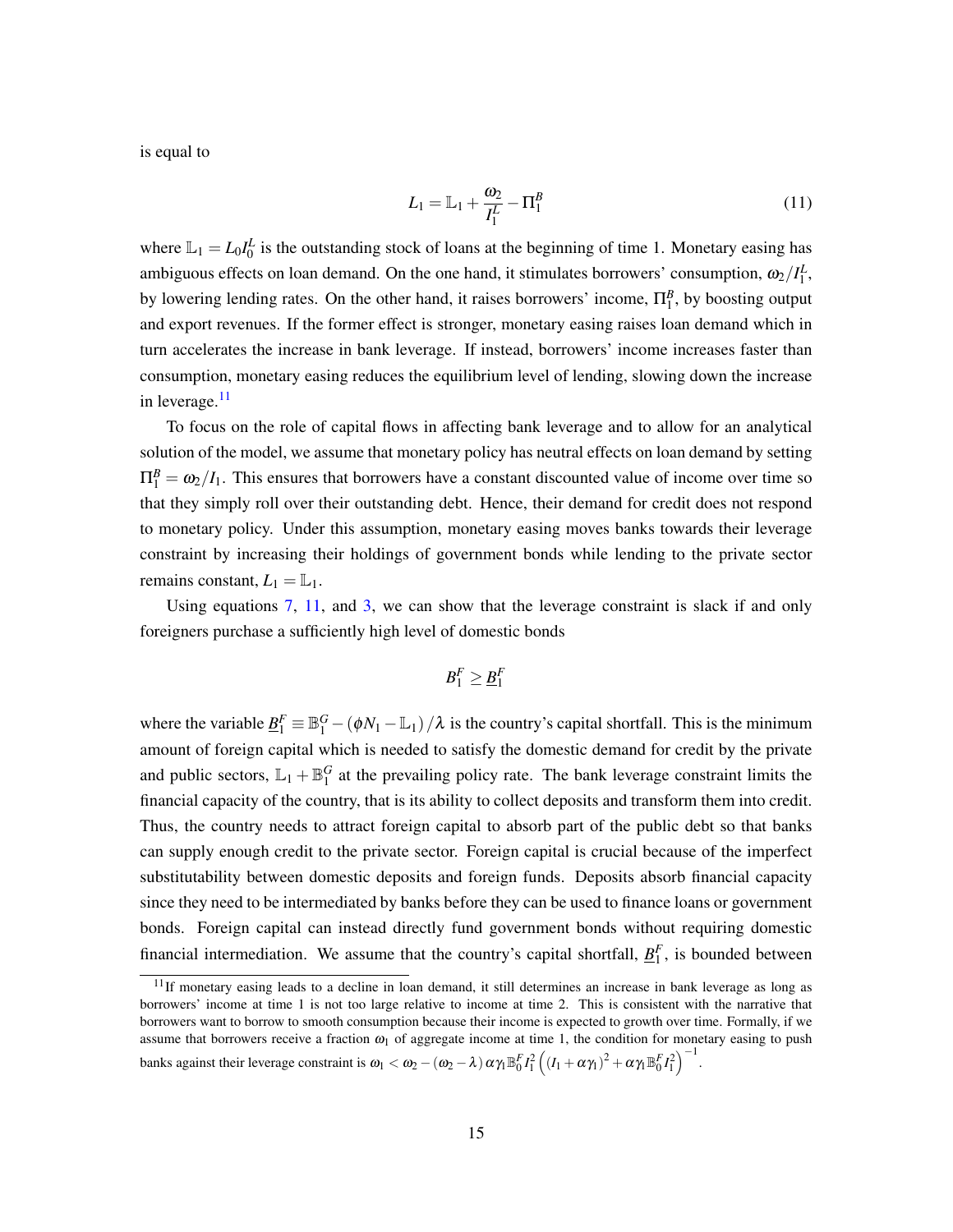$(0, \mathbb{B}_1^F)$  which is required for the leverage constraint not to be always or never binding, irrespective of monetary policy.

By generating capital outflows and thus forcing a replacement of foreign funds with domestic funds, monetary easing moves banks towards their leverage constraint. The policy rate level at which the leverage constraint becomes binding is given by

<span id="page-16-0"></span>
$$
I_1^{ELB} = \frac{\gamma_1 \alpha}{\mathbb{B}_1^F / \underline{B}_1^F - 1} \tag{12}
$$

We refer to this interest rate threshold as the Expansionary Lower Bound. The higher the country's capital shortfall, the higher is the ELB since bonds have to pay a higher yield to attract sufficient capital inflows. The ELB is also increasing in the tightness of global financial conditions, captured by  $\gamma_1$ , as foreigners demand higher compensation to hold government bonds. In fact, if global financial conditions are tight enough, the ELB occurs at positive interest rates,  $I_1^{ELB} > 1$ , thus acting as a stronger constraint to monetary policy than the Zero Lower Bound. The ELB is instead declining in the foreign holdings of bonds at the beginning of time 1,  $\mathbb{B}_1^F$ . This is because a higher level of external debt depreciates the exchange rate which raises the foreign-currency return on domestic bonds and increases capital inflows.

If monetary easing continues below  $I_1^{ELB}$ , the economy experiences a credit crunch. Capital inflows are insufficient for banks to satisfy the domestic credit demand at the prevailing policy rate. Therefore, lending rates and bond yields have to increase above the policy rate, undermining the transmission of monetary policy. Their behavior can be characterized by considering the following equation which ensures that the level of foreign bond holdings, on the left-hand side, is consistent with the domestic leverage constraint, on the right-hand side:

$$
\frac{1}{1+\gamma_1\alpha/I_1^B}\left[\mathbb{B}_1^F + \alpha\frac{I_1^L - I_1}{I_1^B}\left(\frac{\lambda(1-\omega_2)}{I_1} - \frac{\omega_2(1-\lambda)}{I_1^L}\right)\right] = \underline{B}_1^F + \frac{\omega_2}{\lambda}\left(\frac{1}{I_1^L} - \frac{1}{I_1}\right)
$$

with  $I_1^B = \lambda I_1^L + (1 - \lambda) I_1$ .

Using the implicit function theorem, the left derivative of the lending rate, evaluated at  $I_1^{ELB}$ , can be expresses as

$$
\left. \frac{\partial I_1^L}{\partial I_1} \right|_{I_1 = \bar{I}_1}^{\bar{I}_1} = 1 - \frac{1}{\lambda + \frac{\omega_2 \left[ \mathbb{B}_1^F / (\alpha \lambda \underline{B}_1^F) - 1 \right] + \lambda}{\gamma_1 \underline{B}_1^F}}
$$
(13)

This derivative is less than one, capturing the fact that, when banks are constrained, the lending rate rises above the policy rate. In fact, if global financial conditions are sufficiently tight, the derivative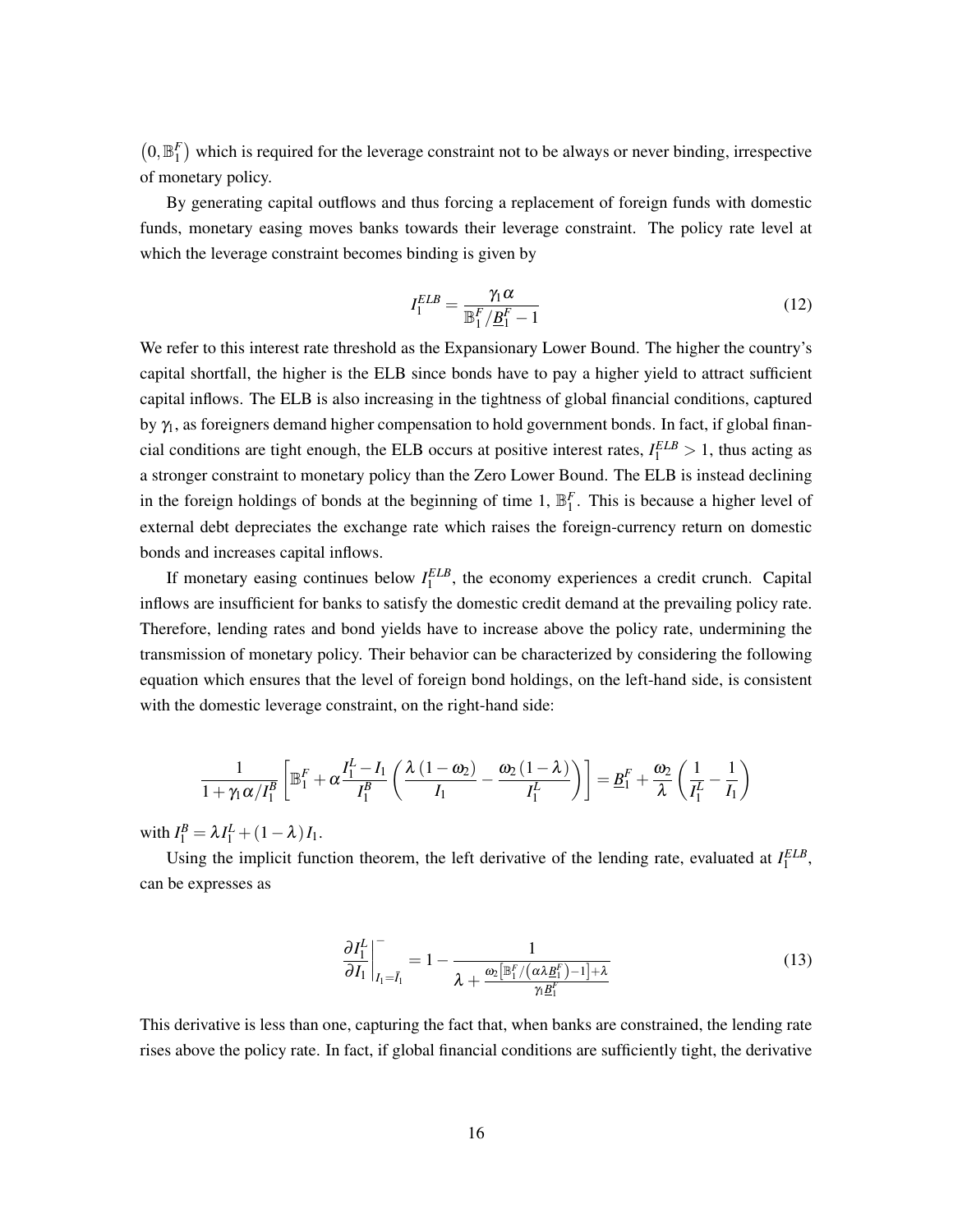turns negative.<sup>[12](#page-17-0)</sup> In this case, monetary easing leads to an increase in the lending rate, as illustrated in the left chart of Figure [1.](#page-17-1) Bond yields also increase above the policy rate because of the no-arbitrage condition between loans and bonds. However, monetary easing continues to reduce bond yields and trigger capital outflows even below the  $ELB$ .<sup>[13](#page-17-2)</sup> In turn, capital outflows lead to the crowding out of domestic credit as lending rates increase. As previously discussed, this is because the leverage constraint creates a segmentation in financial markets that prevents the domestic economy from substituting foreign financing with domestic savings. The imperfect substitutability between domestic and foreign funds is the fundamental force that undermines monetary transmission and generates the ELB.



<span id="page-17-1"></span>Figure 1: Monetary policy and the ELB.

By leading to an increase in lending rates once banks are constrained, monetary easing reduces borrowers' consumption. Nonetheless, monetary easing continues to stimulate savers' consumption since deposit rates decline in line with the policy rate. The ELB exists when the former effect prevails, so that monetary easing generates a contraction in aggregate demand and output. Formally, by differentiating equation [\(8\)](#page-13-0), we can show that, once banks are constrained, monetary easing becomes contractionary if

<span id="page-17-3"></span>
$$
-\omega_2 \left. \frac{\partial I_1^L}{\partial I_1} \right|_{I_1 = I_1^{ELB}}^{\top} > 1 - \omega_2 \tag{14}
$$

Intuitively, this condition requires that the increase in lending rates in response to monetary easing, which is controlled by global financial conditions  $\gamma_1$ , should be sufficiently strong relative to the share of aggregate demand arising from savers,  $1-\omega_2$ .

<span id="page-17-0"></span>
$$
^{12}\text{This happens when }\gamma_1>\frac{\omega_2[\mathbb{B}_1^F/(\alpha\lambda\underline{B}_1^F)-1]+\lambda}{B_1^F(1-\lambda)}
$$

.

<span id="page-17-2"></span><sup>&</sup>lt;sup>13</sup>Despite the emergence of a bond spread, the foreign-currency excess return on government bonds continues to <sup>13</sup>Despite the emergence of a bond spread, the foreign-currency excess return on government bonds continues decline because the exchange rate does not depreciate enough. This is because the contraction in import demand due to the increase in lending rates raises the current account and further reduces the elasticity of the exchange rate to policy rates.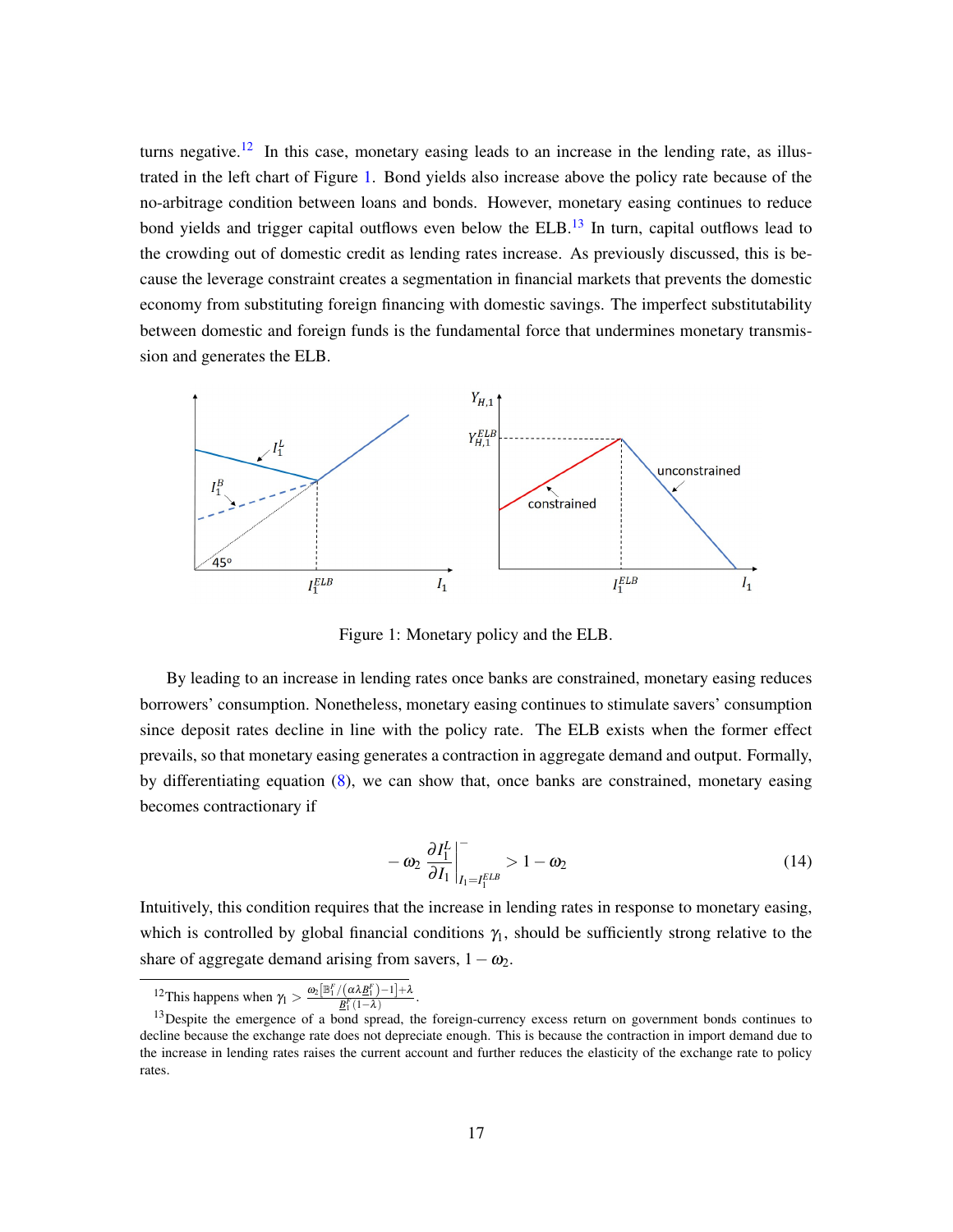If condition [14](#page-17-3) is satisfied, the relationship between the domestic policy rate and output is nonmonotonic, as shown in the right chart of Figure [1.](#page-17-1) The central bank is thus unable to raise output above the level associated with the ELB, which is given by

<span id="page-18-2"></span>
$$
Y_{H,1}^{ELB} = \frac{1-\alpha}{I_1^{ELB}} + \frac{\alpha}{I_1^*}
$$
\n
$$
(15)
$$

as both a reduction and an increase in the policy rate around *I ELB* 1 leads to a contraction in aggregate demand. The ELB limits the ability of the central bank to stimulate aggregate demand and constrains the conduct of monetary policy. If the level of output targeted by the central bank is below  $Y_{H,1}^{ELB}$ , the ELB is not binding.<sup>[14](#page-18-0)</sup> However, if the desired level of output is above  $Y_{H,1}^{ELB}$ , the optimal policy is to set the interest rate at  $I_1^{ELB}$  to stimulate output as much as possible. The central bank would never want to lower the policy rate below  $I_1^{ELB}$  since this would reduce output.

The existence of the ELB generates crucial departures from Mundell's trilemma since it can prevent monetary authorities from stabilizing output in response to global financial and monetary shocks. This is illustrated in Figure [2.](#page-18-1) The left chart considers the implications of changes in global financial conditions. In line with Mundell's trilemma, if banks are unconstrained, an increase in  $\gamma_1$ does not affect output since the shock is entirely absorbed through a depreciation of the exchange rate. However, by triggering capital outflows an increase in  $\gamma_1$  raises the ELB and lowers the max-imum attainable level of output, as shown respectively in equations [\(12\)](#page-16-0) and [\(15\)](#page-18-2). If  $Y_{H,1}^{ELB}$  falls below the desired level of output, the ELB becomes a binding constraint, forcing the central bank to increase rates and accept a decline in output. This result is consistent with the empirical evidence provided in Table [1,](#page-3-0) whereby emerging markets tend to hike rates when the VIX increases.



<span id="page-18-1"></span>Figure 2: Global financial and monetary shocks in the presence of carry traders.

The ELB raises concerns also in reference to global monetary shocks, as illustrated in the right

<span id="page-18-0"></span><sup>&</sup>lt;sup>14</sup>We do not characterize the optimal level of output since it would depend on the labor supply that we leave unrestricted. The model can be extended to incorporate different labor market structures without altering the results pertaining the ELB.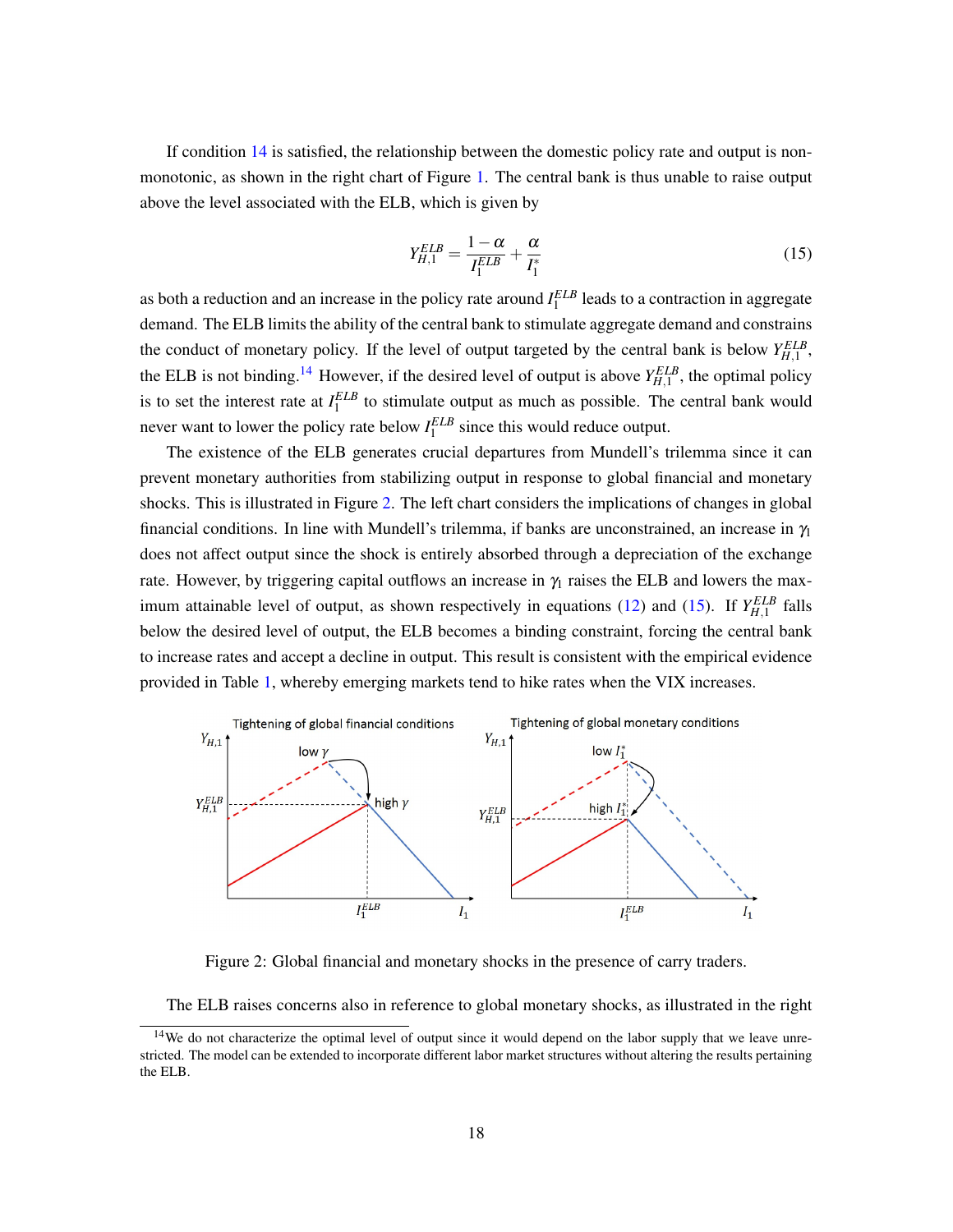chart of Figure [2.](#page-18-1) Since export prices are sticky in foreign currency, an increase in the foreign policy rate *I*<sup>\*</sup><sub>1</sub> reduces foreign demand for home goods. This does not affect the level of the ELB which, as shown in equation [\(12\)](#page-16-0), is not a function of  $I_1^*$ . However, it does reduce the maximum output level that can be achieved through monetary policy, thus potentially pushing the domestic economy into recession. In the next model where the ELB emerges because of currency mismatches, a foreign monetary tightening will also increase the ELB, thus accounting for the positive correlation between the policy rates in the US and emerging markets documented in Table [1.](#page-3-0)

#### 2.2.2 Model equilibrium at time 0

In this section, we characterize the model equilibrium at time 0 to analyze the implications of the ELB for the ex-ante conduct of monetary policy. More specifically, we want to explore if and how the possibility that the ELB may arise in the future affects monetary policy decisions in earlier periods. We assume that at time 0 domestic and international financial conditions are favorable so that monetary policy operates in a conventional manner. Formally, we assume that the bank leverage constraint does not bind and we take the limit for  $\gamma_0 \downarrow 0$ . In this case, UIP holds and foreign investors are willing to supply any amount of capital that the country requires.

We assume that the only stochastic element at time 1 is the realization of the parameter $\gamma_1$  which follows a binary distribution. With probability  $\rho$ ,  $\gamma_1$  is sufficiently high to make the ELB a binding constraint for the central bank, thus forcing the monetary authority to set  $I_1 = I_1^{ELB}$ . With probability  $1-\rho$  the realization of  $\gamma_1$  is low, zero for simplicity, in which case the central bank is unconstrained and sets the time-1 policy rate at a certain optimal level  $I_1^{opt}$  $1<sup>opt</sup>$ . We also assume that borrowers have no income at time  $0, \Pi_0^B = 0$ , so that they necessarily accumulate debt in this period.

How does monetary policy at time 0 affect monetary space at time 1, i.e. the level of the ELB? To answer this question, we need to understand how the policy rate  $I_0$  affects the ratio  $\mathbb{B}_1^F/\underline{B}_1^F$ , which determines the ELB according to equation  $(12)$ . By diving both terms by  $I_0$ , the ratio can be written as

$$
\frac{\mathbb{B}_1^F}{\underline{B}_1^F} = \frac{B_0^F}{B_0^G - \left(\phi N_0 - L_0\right)/\lambda}
$$

where we used  $\mathbb{B}_1^G = B_0^G I_0$  and  $N_1 = N_0 I_0$  since the bank leverage constraint does not bind at time 0. Therefore, time-0 monetary policy affects the ELB through the impact on capital inflows,  $B_0^F$ , and domestic lending, *L*0, which are given by

$$
B_0^F = \mathbb{B}_0^F + \frac{\alpha}{I_0} \left( \frac{1}{\mathbb{E}_0 I_1} - \frac{1}{\mathbb{E}_0 I_2} \right)
$$
  

$$
L_0 = \mathbb{L}_0 + \frac{\omega_2}{I_0 \mathbb{E}_0 I_1}
$$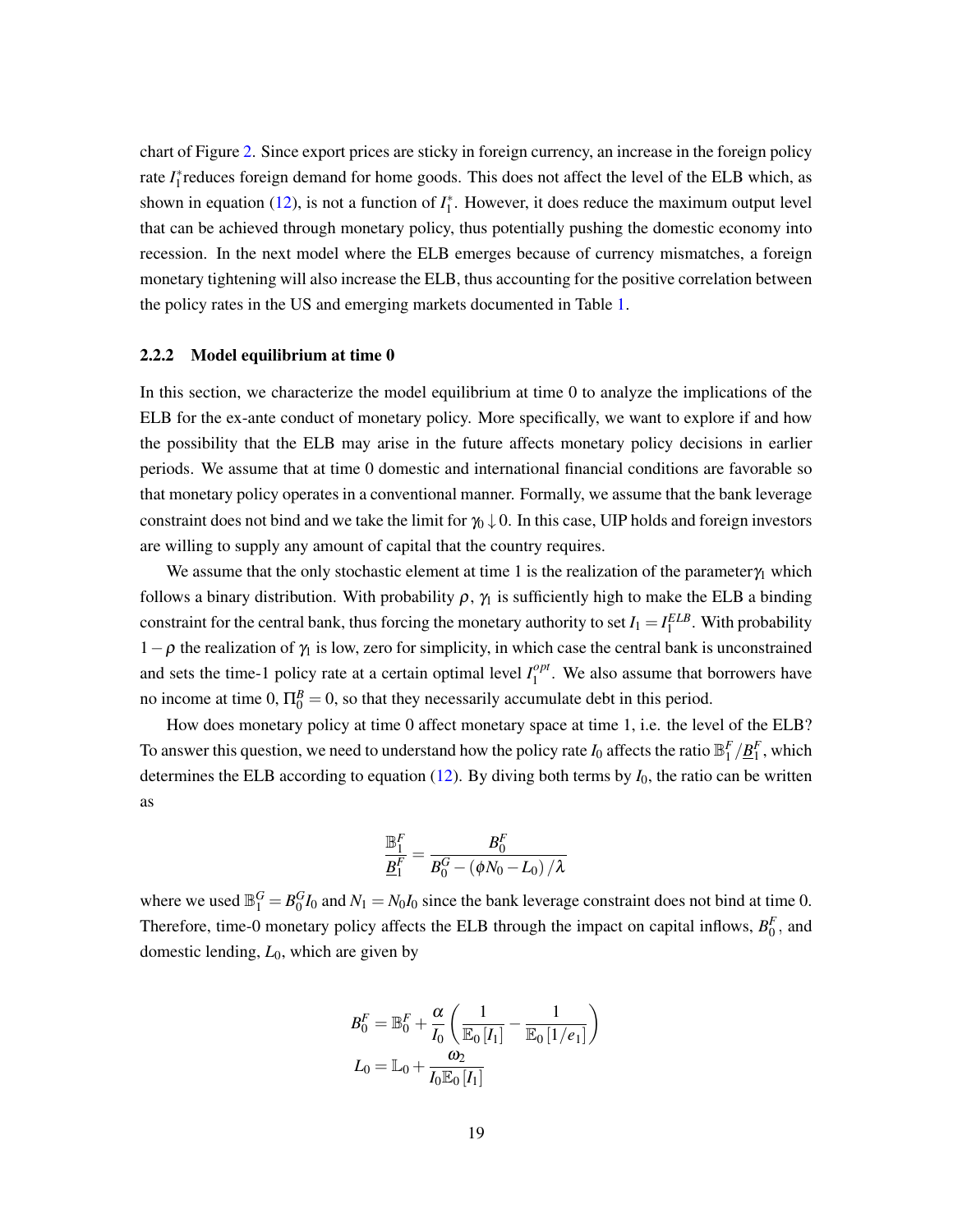To understand the impact of time-0 monetary policy on  $B_0^F$  and  $L_0$ , start by holding constant the expected policy rate and exchange rate at time 1. It is then easy to see that a tightening in monetary policy at time 0 reduces both capital inflows and domestic lending.<sup>[15](#page-20-0)</sup> The reduction in capital inflows tends to raise the ELB since it implies a lower stock of external debt at time 1 and thus a more appreciated exchange rate which reduces foreign demand for government bonds. On the contrary, the reduction in domestic lending tends to lower the ELB since it allows banks to absorb more government bonds at time 1 given their leverage constraint. The overall impact on the ELB thus depends on the balance between these two effects.

Taking now into account also the effects that time-0 monetary policy has on the expected policy rate and exchange rate at time 1, the overall impact of *I*<sup>0</sup> on the ELB is proportional to the following expression

$$
\frac{\partial I_1^{ELB}}{\partial I_0} \propto \left[\mathbb{B}_0^F + \frac{\rho \alpha \bar{\gamma}_l \underline{B}_1^F I_1^{ELB}}{\mathbb{E}_0\left[\left(1 + \bar{\gamma}_l \underline{B}_1^F\right) / e_1\right]^2}\right] \frac{\partial L_0}{\partial I_0} - \lambda \underline{B}_1^F \frac{\partial B_0^F}{\partial I_0} < 0
$$

As shown in Appendix [A,](#page-35-0) the above expression implies that a monetary tightening at time 0 lowers the ELB at time  $1<sup>16</sup>$  $1<sup>16</sup>$  $1<sup>16</sup>$  The policy rate at time 0 is thus negatively correlated with the level of the ELB at time 1> This gives rise to a novel inter-temporal trade-off for monetary policy since when choosing policy rates at a given time, monetary authorities should be mindful about the implications for the ELB in the future. More specifically, the negative association between the ELB and ex-ante policy rates calls for keeping a somewhat tighter monetary stance when financial conditions are supportive – thus running the economy below potential – to lower the ELB and generate more monetary space in the future.

The negative association between  $I_0$  and the ELB has also important implications for the effectiveness of monetary policy in periods when the ELB does not bind. In particular, monetary policy at time 0 becomes less powerful in stimulating output which is equal to

$$
Y_{H,0} = \frac{1-\alpha}{I_0 \mathbb{E}_0 [I_1]} + \frac{\alpha}{I_0^* I_1^*}
$$

This is because a reduction in *I*0, by raising the ELB, generates an expected tighter monetary stance in the future,  $\mathbb{E}_0[I_1]$ , which weakens the impact on output. Therefore, the ELB not only constraints monetary policy when it binds, but it also hinders monetary transmission when global financial conditions are supportive and banks are unconstrained.

<span id="page-20-0"></span><sup>&</sup>lt;sup>15</sup>Monetary tightening reduces capital flows since the term in parenthesis is positive. To see this, note that  $\mathbb{E}_0[I_1] =$  $\rho I_1^{ELB} + (1-\rho)I_1^{opt},$  while  $\mathbb{E}_0\left[1/e_1\right] = \rho I_1^{ELB}/\left(1-\gamma_1 I_0\frac{\phi N_0-L_0+\lambda B_0^G}{\lambda}\right) + (1-\rho)I_1^{opt}.$  Thus  $\mathbb{E}_0\left[1/e_1\right] > \mathbb{E}_0\left[I_1\right].$ 

<span id="page-20-1"></span><sup>&</sup>lt;sup>16</sup>Note that if we were to assume that  $\gamma_0 > 0$ , monetary tightening would lower the ELB even further. This is because an increase in *I*<sup>0</sup> would increase, rather than reduce, capital inflows because of carry-trade effects.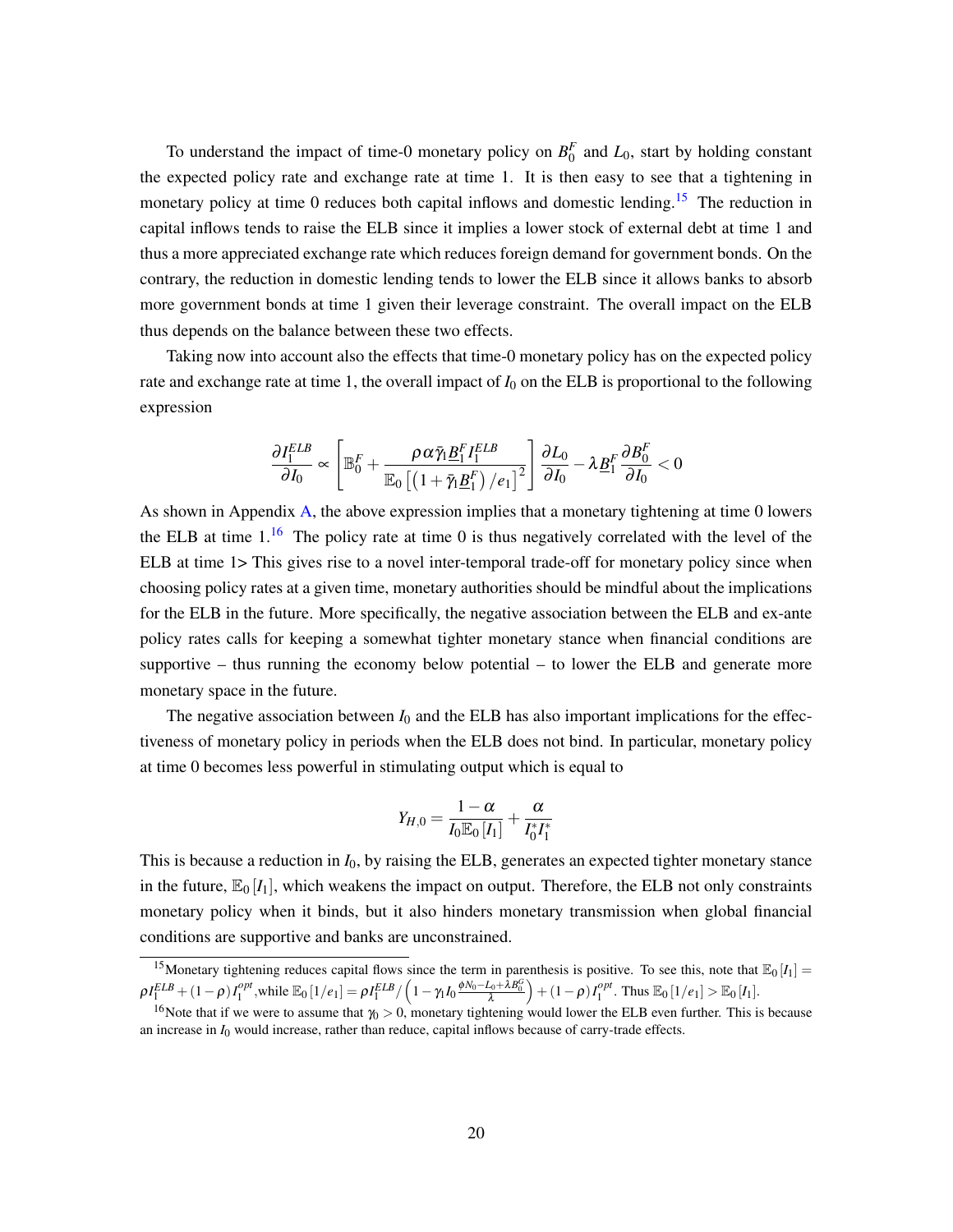#### <span id="page-21-0"></span>2.3 Policies to escape the ELB

In this section we expand the model to include a broad range of policy tools that may help overcome the ELB. We consider both fiscal policy and capital controls that imply the following budget constraint for the government

$$
B_t^G = \mathbb{B}_t^G - T_t - \chi_t B_t^F
$$

where  $T_t$  are lump-sum taxes on domestic households and  $\chi_t$  is a tax on foreign capital inflows. Furthermore, we analyze the effects of changes in the balance sheet of the central bank which is given by

$$
N_t^{CB} + R_t = B_t^{CB} + e_t X_t
$$

where  $N_t^{CB}$  is networth,  $R_t$  are domestic reserves,  $B_t^{CB}$  are holdings of government bonds, and  $X_t$  are foreign reserves. Finally, we consider the impact of a recapitalization of the banking sector and of forward guidance, captured in the model through changes in the steady-state level of money supply *M*2. We analyze primarily the effects of these tools at time 1 when the ELB binds, but also consider how some of them can be used preemptively at time 0. We discuss the results in intuitive terms referring the reader to Appendix [A](#page-35-0) for formal derivations.

Regarding fiscal policy, since the ELB arises because public debt crowds out private lending, it may seem obvious that an increase in government taxes to reduce debt should alleviate the ELB. However, this is not necessarily the case since a tax-based fiscal consolidation has two effects. On the one hand, the reduction in public debt relaxes the bank leverage constraint in proportion to the capital requirement  $\lambda$ . On the other, a tax increase raises loan demand because of a Ricardian equivalence effect: despite higher taxes at time 1, borrowers want to maintain the same level of consumption by borrowing more. The aggregate demand for loans thus increases by the tax burden imposed on borrowers,  $T_t^B/T_t$ , for each unit of additional tax revenues. If  $T_t^B/T_t > \lambda$ , a tax-based fiscal consolidation ends up tightening collateral constraints, raising the ELB, and lowering output.

Fiscal consolidation can also be undertaken by taxing foreigners with a levy on capital inflows,  $\chi_t$ . However, this reduces foreign holdings of government bonds, forcing banks to further curtail private lending to finance public debt. To lower the ELB, it is instead optimal to subsidize capital inflows, setting  $\chi_1 < 0$ . This entails an increase in public debt, but the effect is overall positive, lowering the ELB.

The model has also rich implications for the role of balance-sheet operations by the central bank. The need to relax bank leverage constraints provides a rationale for quantitative easing which involves the purchase of government bonds by the central bank  $B_1^{CB}$  against the increase in central bank reserves  $R_1$ . By doing so, the central bank acts as a financial intermediary for government bonds, thus releasing liquidity to the banking sector that can be used to extend credit to the private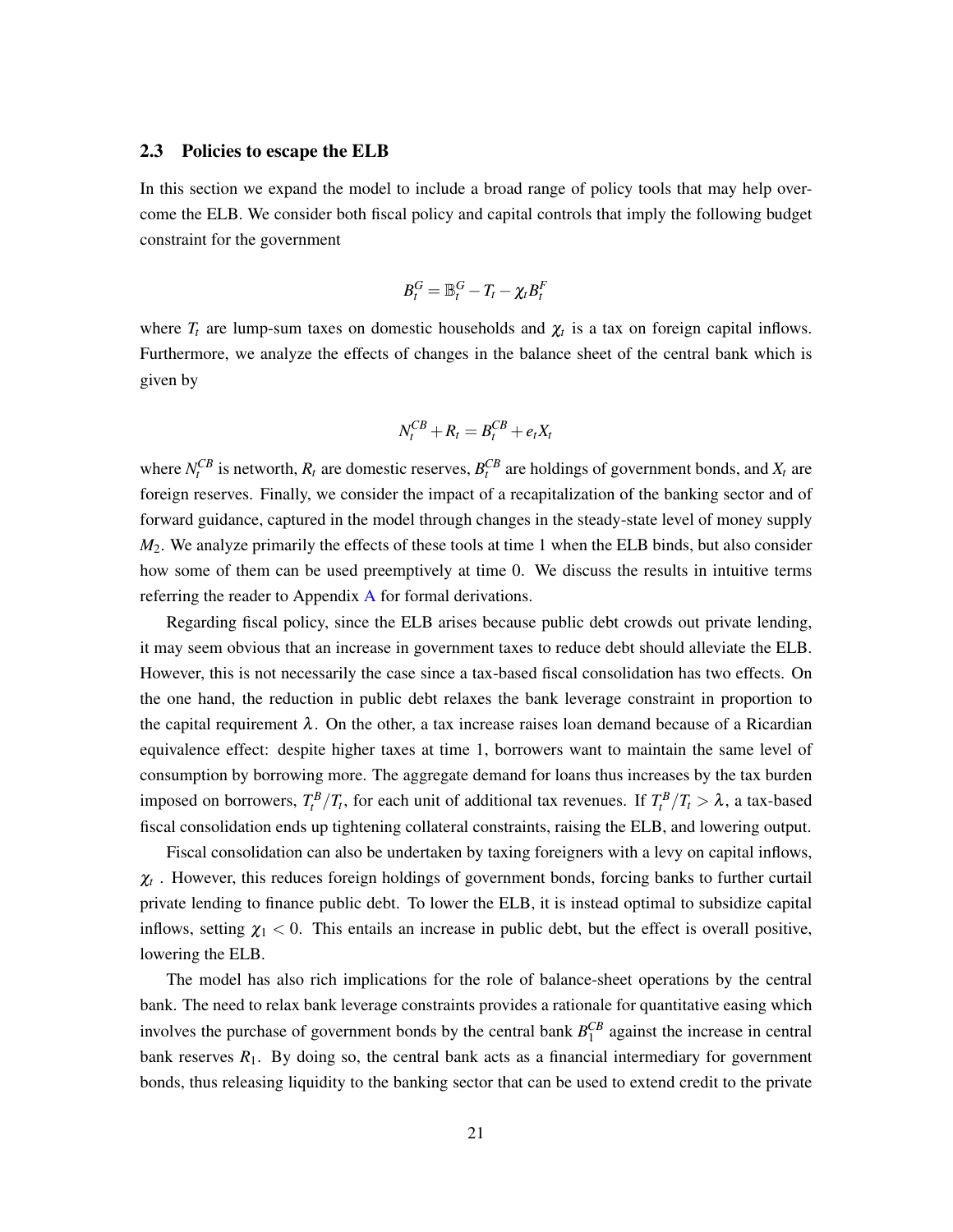sector. Quantitative easing is thus an effective tool to lower the ELB and stimulate output. Note that this is the case even if part of the gains from quantitative easing are eroded by the actions of carry traders, since by lowering yields on government bonds, quantitative easing exacerbates capital outflows.

The central bank can also alleviate the ELB by engaging in unsterilized foreign exchange intervention. By purchasing foreign reserves  $X_1$  against domestic reserves  $R_1$ , the central bank can depreciate the exchange rate, increase the expected return of government bonds for foreigners, and thus stimulate capital inflows. Finally, the central bank can also intervene through sterilized foreign exchange intervention, by selling foreign reserves and buying government bonds in line with [Cavallino](#page-32-11) [\(2016\)](#page-32-11). This operation can be seen as combining unsterilized intervention (selling FX reserves to reduce domestic reserves) with quantitative easing (increasing domestic reserves to buy bonds). In equilibrium, the latter effect prevails, so that sterilized intervention relaxes the ELB if the central bank reduces foreign reserves, despite the appreciation of the exchange rate.

Turning to forward guidance, this tool is quite effective in providing stimulus when the economy is at the ZLB, as for example discussed by [\(Krugman, Dominquez and Rogoff,](#page-33-11) [1998;](#page-33-11) [Svensson,](#page-34-9) [2003;](#page-34-9) [Eggertsson and Woodford,](#page-32-12) [2003\)](#page-32-12). A pledge by the central bank to provide stronger monetary stimulus in the future can indeed increase current domestic spending. Does this logic apply also to the ELB? The answer is no because, unlike the ZLB, the ELB is an endogenous interest rate threshold that moves itself with forward guidance. An increase in *M*<sup>2</sup> does increase time-1 spending for a given policy rate  $I_1$ , but it also increases the ELB. This is because higher  $M_2$  leads to a stronger depreciation of the exchange rate at time 2 than at time 1, thus reducing the foreign-currency return on domestic bonds and generating capital outflows. In the model, the overall effect of forward guidance is to increase the ELB, while leaving the level of output at the ELB unchanged.

A policy tool that is instead very effective in overcoming the ELB is the recapitalization of the banking sector, as also analyzed in [Kollmann, Roeger and in't Veld](#page-33-12) [\(2012\)](#page-33-12) and [Sandri and Valencia](#page-34-10)  $(2013).<sup>17</sup>$  $(2013).<sup>17</sup>$  $(2013).<sup>17</sup>$  $(2013).<sup>17</sup>$  This is true even if the recapitalization is financed with lump-sum taxes on borrowers which can be captured in the model through an increase in loan repayments at the beginning of period 1,  $\mathbb{L}_1$ . This is because while lump-sum taxes increase one-to-one loan demand by borrowers, they increase lending supply by a greater factor thanks to bank leverage, i.e.  $\phi > 1$ . A bank recapitalization can thus lower the ELB and allow for greater monetary space.

For what concerns preemptive intervention at time 0, fiscal consolidation has similar effects than at time 1. In particular, fiscal consolidation can lower a future ELB only if the tax burden imposed on borrowers is smaller than the capital charge on government bonds, i.e.  $T_0^B/T_0 < \lambda$ . Taxes on capital inflows have instead ambiguous effects. On the one hand, they reduce public debt, thus lowering the ELB. On the other hand, they reduce capital inflows, thus raising the ELB. The overall

<span id="page-22-0"></span><sup>&</sup>lt;sup>17</sup>We could also consider credit easing policies, whereby the government provides lending subsidies or operates as a financial intermediary as in [Gertler and Karadi](#page-32-13) [\(2011\)](#page-32-13), [Gertler, Kiyotaki and Queralto](#page-33-13) [\(2012\)](#page-33-13) and [Negro et al.](#page-34-11) [\(2011\)](#page-34-11). These measures would also help to relax lending constraints and stimulate aggregate demand.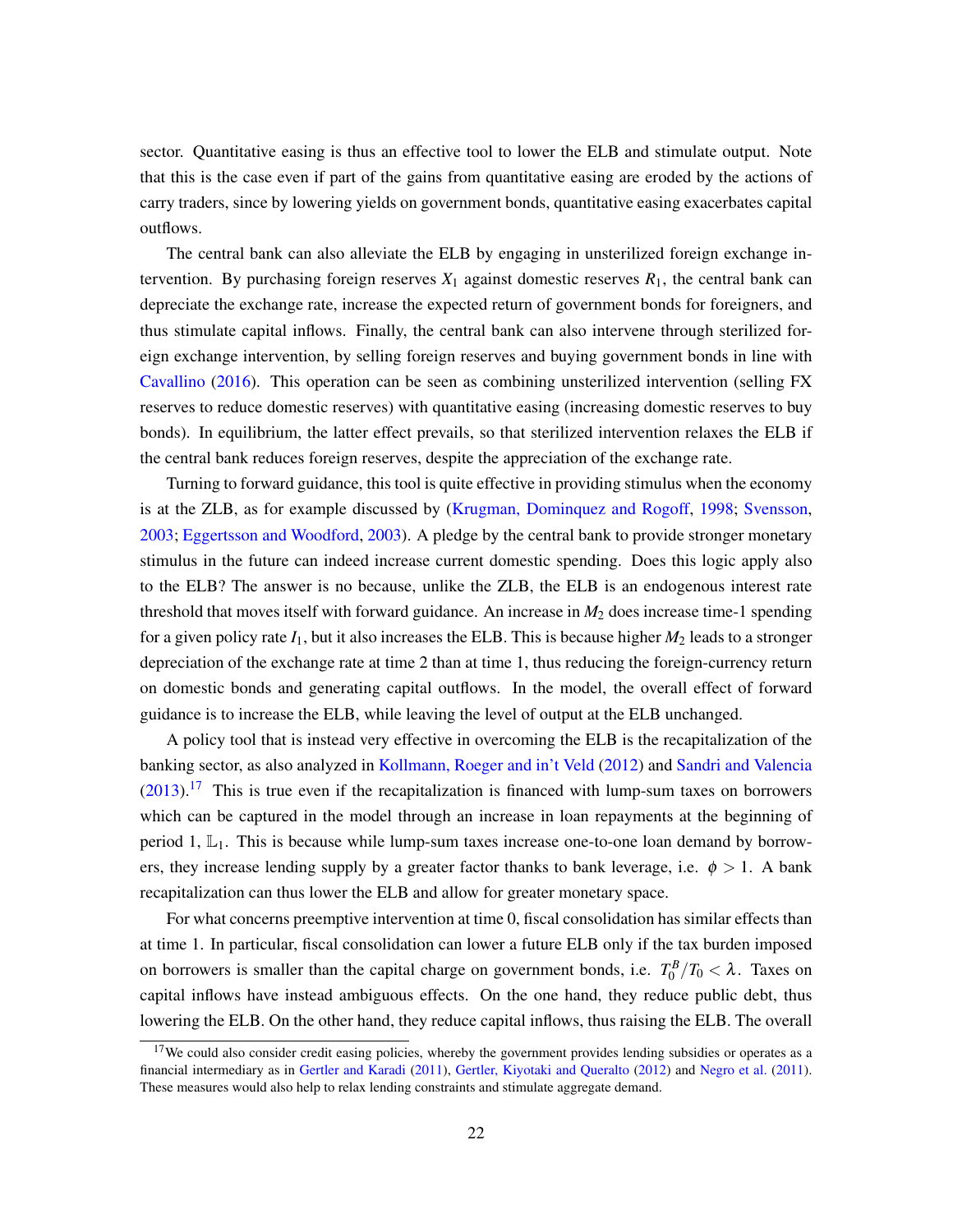effect depends on the parameters of the model and in particular on the probability that the ELB may bind in the future. Finally, if  $\gamma_0 > 0$  as in Appendix [A,](#page-35-0) foreign exchange intervention can also be helpful at time 0 since it can lower the ELB by depreciating the exchange rate and attracting more inflows.

# <span id="page-23-0"></span>3 The ELB and currency mismatches

In this section we present a second model to show that the ELB can also emerge because of the expo-sure of the domestic financial sector to currency mismatches.<sup>[18](#page-23-1)</sup> By depreciating the exchange rate, monetary easing reduces bank networth and tightens leverage constraints, possibly leading to a domestic credit crunch and output contraction. As in the previous model, this gives rise to an ELB that places an upper bound on the level of output achievable through monetary accommodation. Others papers, in particular [Céspedes, Chang and Velasco](#page-32-0) [\(2004\)](#page-32-0), [Christiano, Gust and Roldos](#page-32-1) [\(2004\)](#page-32-1), and more recently [Gourinchas](#page-33-3) [\(2018\)](#page-33-3), already developed models in which collateral constraints associated with currency mismatches can generate contractionary effects from monetary easing. However, in those models monetary policy can still achieve any level of output since it does not affect whether constraints are binding or not. When constraints bind, monetary policy can indeed increase output without bounds by simply raising policy rates as much as needed. This is no longer possible in our framework, since monetary policy affects whether constraints bind or not. In particular, raising rates eventually makes leverage constraints no longer binding, at which point further interest rate hikes become contractionary.

#### 3.1 Model setup

We consider again a small open economy in which households consume domestic and foreign goods. All households are now borrowers and raise domestic currency loans from local banks as described in the previous model. The corporate sector also mirrors the previous model, except that we now assume that foreign prices are sticky in local currency in period 0 and 1,  $P_{H,t}^* = \bar{P}_H/e_t$  for  $t = \{0, 1\}$ . This leads to an additional expenditure-switching channel through which monetary policy stimulates demand for home goods by depreciating the exchange rate.

Unlike the previous model, we dispense from carry-trade capital flows by ruling out frictions in international financial markets so that UIP holds. Furthermore, we assume that banks finance

<span id="page-23-1"></span><sup>&</sup>lt;sup>18</sup>We could also assume that unhedged exposures are actually borne by domestic non-financial firms. Emerging markets firms have indeed increased considerably the issuance of dollar bonds since the global financial crisis, as for example documented in [Acharya et al.](#page-31-2) [\(2015\)](#page-31-2) and [McCauley, McGuire and Sushko](#page-33-1) [\(2015\)](#page-33-1). We prefer our interpretation based on financial intermediaries for two reasons. First, even if currency mismatches are concentrated in the non-financial corporate sector, an exchange rate depreciation tends to ultimately generate losses in the financial sector, as firms default on their loans. Second, there is compelling empirical evidence [\(Caballero, Panizza and Powell,](#page-32-14) [2015;](#page-32-14) [Bruno and Shin,](#page-32-6) [2015\)](#page-32-6) that non-financial firms in emerging markets have behaved recently like financial intermediaries, by issuing dollar debt at low rates while holding large positions in domestically denominated financial assets.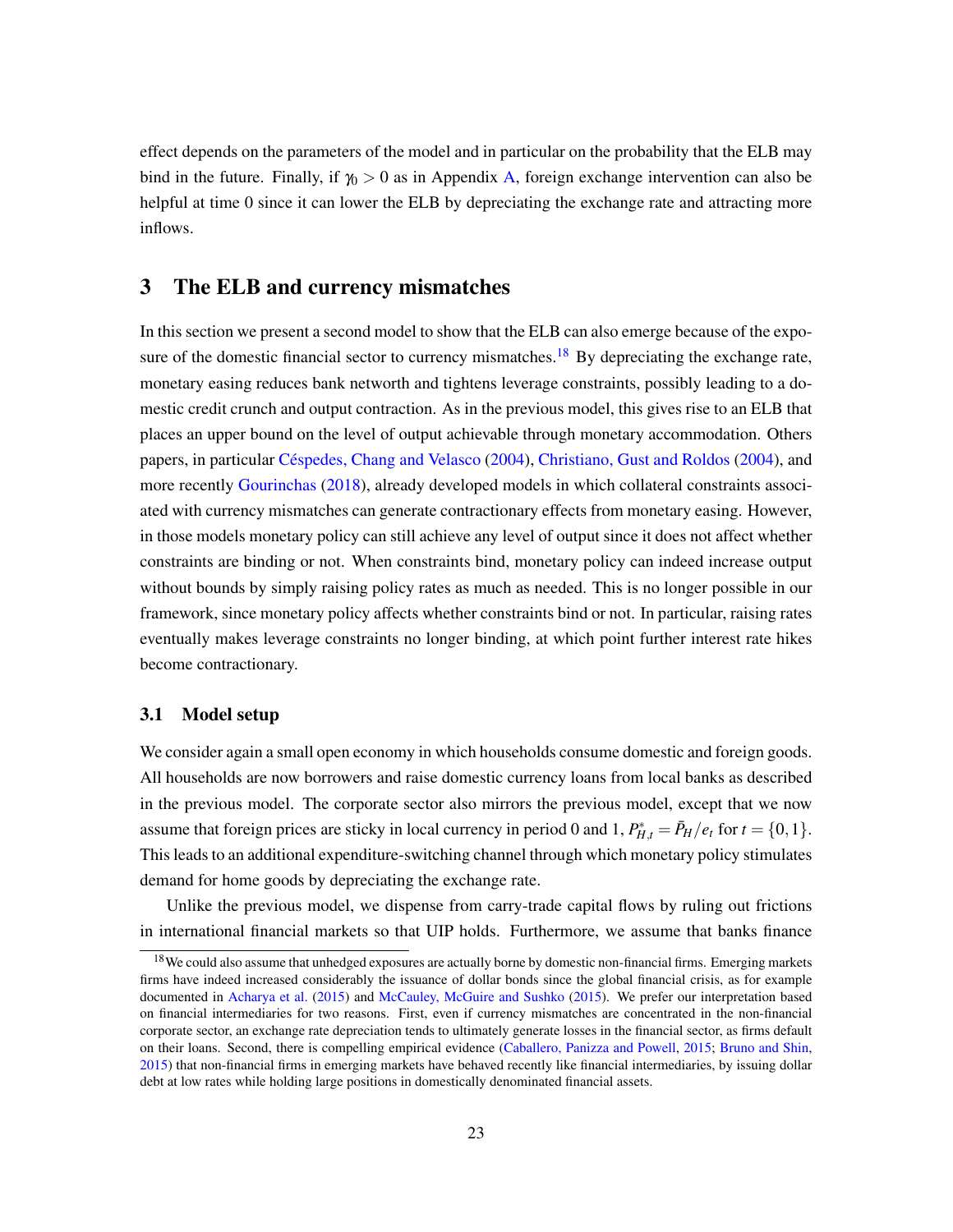themselves internationally by issuing foreign-currency debt. The balance sheet of the banking sector is thus given by

$$
N_t + e_t D_t^* = L_t + R_t
$$

where  $D_t^*$  is foreign-currency debt and the other variables are defined as in the previous model. Bank networth evolves according to

$$
N_{t+1} = L_t I_t^L + R_t I_t - e_{t+1} D_t^* I_t^*
$$

As before, banks are subject to a leverage constraint that limits lending to a certain multiple of networth:

<span id="page-24-0"></span>
$$
L_t \leq \phi N_t \tag{16}
$$

with  $\phi \geq 1$ . We abstract from the role of government debt by assuming that  $\lambda = 0$ .

Banks take interest rates as given and choose assets and liabilities to maximize networth. No arbitrage between central bank reserves and foreign currency debt implies the UIP condition,  $\mathbb{E}_t \left[ \left( e_t I_t - e_{t+1} I_t^* \right) (I_{t+1} + \phi \mu_{t+1}) \right] = 0$ , where  $\mu_{t+1}$  is the shadow cost of the leverage constraint. Furthermore, the first order condition with respect to domestic lending implies  $I_{t+1}^L \geq I_t$ . If the leverage constraint is not binding, the domestic lending rate is equal to the policy rate. If instead the constraint binds, the lending rate has to increase above the policy rate to equalize the demand for loans with the constrained supply level. The central bank conducts monetary policy by setting the interest rate on reserves. As in the previous model, we first abstract from the central bank's balance sheet by considering the limit of the model for  $R_t \downarrow 0$ .

#### 3.2 Model equilibrium

The solution approach follows the one in the previous model. We assume that the economy is in steady-state from time 2 onward and that nominal spending is equal to money supply, in which case the exchange rate is pinned down by domestic and foreign money supply,  $e_2 = M_2/M_2^*$ . We first characterize the conditions for the existence of the ELB at time 1 and then analyze the implications for monetary policy at time 0.

#### 3.2.1 Model equilibrium at time 1

The level of output at time 1 is equal to

<span id="page-24-1"></span>
$$
Y_{H,1} = \frac{1 - \alpha}{I_1^L} + e_1 \frac{\alpha}{I_1^*}
$$
 (17)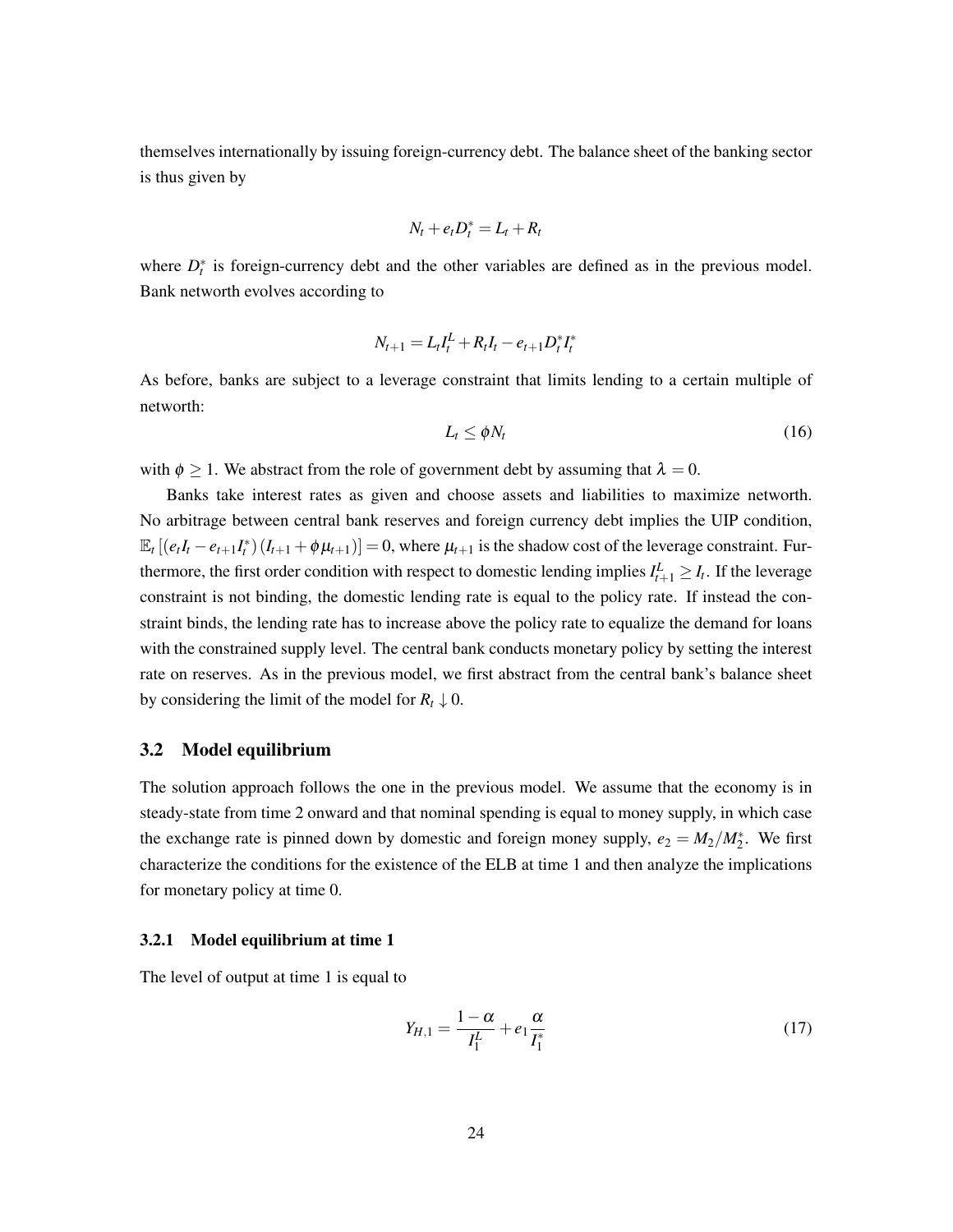The first and second terms on the right-hand side capture nominal spending on home goods by domestic and foreign households, respectively. If banks are unconstrained, so that the lending rate is equal to the policy rate,  $I_1^L = I_1$ , monetary easing stimulates output through two channels. First, it boosts spending by domestic households by reducing lending rates. Second, it raises foreign demand through the depreciation of the exchange rate which is equal to  $e_1 = I_1^*/I_1$ .

Because of currency mismatches, the exchange rate depreciation caused by monetary easing leads to an erosion of bank networth which is given by

$$
N_1=\mathbb{L}_1-e_1\mathbb{D}_1^*
$$

where  $\mathbb{L}_1 \equiv L_0 I_0$  and  $\mathbb{D}_1^* \equiv D_0 I_0^*$  are the loans and foreign-currency liabilities of the banking sector at the beginning of time 1. The networth loss leads to a tightening of the collateral constraint [\(16\)](#page-24-0) that becomes binding for a sufficiently low domestic policy rate. Once the leverage constraint binds, banks lose the ability to freely intermediate foreign capital into domestic lending. Indeed, further monetary easing forces banks to reduce domestic lending as the economy experiences capital outflows. To preserve equilibrium in the credit market, the lending rate has to increase above the policy rate to satisfy

<span id="page-25-0"></span>
$$
I_1^L = \frac{\alpha}{(\phi - 1)\mathbb{L}_1 - e_1\left(\phi \mathbb{D}_1^* - \frac{\alpha}{I_1^*}\right)}
$$
(18)

The expression above shows that, when banks are constrained, monetary easing by depreciating the exchange rate may lead to an increase, rather than a decline, of the lending rate. On the one hand, the depreciation reduces credit supply through its impact on bank networth. On the other hand, it reduces credit demand by raising export revenues. If the former effect prevails, which occurs when foreign-currency debt is high enough to satisfy  $\phi \mathbb{D}_1^* > \alpha / I_1^*$ , the lending rate has to increase with monetary easing to preserve market clearing.

The increase in the lending rate, in turn, leads to a contraction in domestic spending. This negative effect on domestic demand has to be compared with the positive effect that monetary easing retains on foreign demand through the depreciation of the exchange rate. By plugging equation [18](#page-25-0) into equation [17](#page-24-1) we can show that the contractionary effect on domestic spending outweighs the expansionary effect on foreign demand if foreign-currency debt is sufficiently high to satisfy

<span id="page-25-1"></span>
$$
\phi \mathbb{D}_1^* > \frac{\alpha}{(1-\alpha)I_1^*} \tag{19}
$$

When this condition is satisfied, once the leverage constraint binds, monetary easing becomes contractionary giving rise to the following ELB

<span id="page-25-2"></span>
$$
I_1^{ELB} = \frac{\phi \mathbb{D}_1^* I_1^*}{(\phi - 1)\mathbb{L}_1} \tag{20}
$$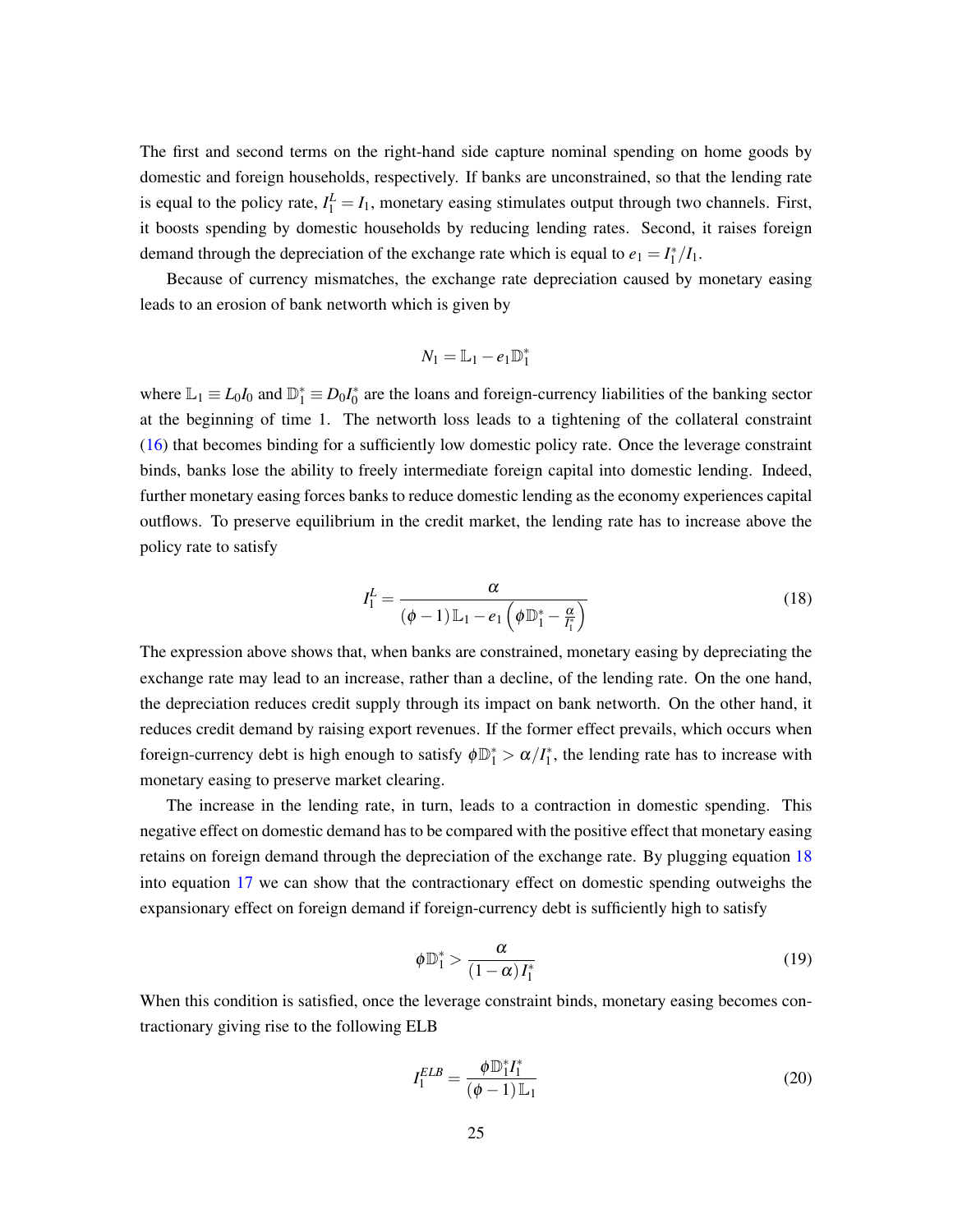which prevents the central bank from increasing output above  $Y_{H,1}^{ELB} = 1/I_1^{ELB}$ .

The level of ELB depends on the extent of currency mismatches on banks' balance sheets, captured by the proportion of foreign-currency debt relative to domestic-currency loans. If mismatches are severe enough, the ELB can occur at positive interest rates, thus acting as a stronger constraint for monetary policy than the ZLB. Unlike the previous model, the level of ELB is now affected by global monetary conditions. An increase in the foreign policy rate depreciates the domestic currency, rises the ELB, and reduces the maximum level of output that monetary policy can achieve. This is illustrated in Figure [3.](#page-26-0) If collateral constraints are not binding, changes in foreign monetary policy do not affect domestic output since they are offset by exchange rate movements.<sup>[19](#page-26-1)</sup> This is an implication of Mundell's trilemma whereby exchange rate flexibility insulates the country from foreign monetary conditions. Note that this is true even in the presence of currency mismatches, but only as long as constraints do not bind. However, by depreciating the domestic currency, an increase in foreign policy rates leads to an erosion in bank networth that tightens collateral constraints and raises the ELB. Therefore, for a large enough increase of the foreign policy rate, the ELB becomes binding and forces the domestic central bank to raise policy rates in line with the empirical evidence presented in Table [1.](#page-3-0)



<span id="page-26-0"></span>Figure 3: Foreign monetary shocks under currency mismatches.

#### 3.2.2 Model equilibrium at time 0

We now analyze the model equilibrium at time 0 under the assumption that the bank leverage constraint does not bind. This allows us to analyze how the possibility that the ELB may bind in the future affects monetary policy when financial conditions are favorable. In doing so, we assume that the only stochastic element at time 1 is the foreign monetary policy rate  $I_1^*$  whose probability distri-bution can be left unspecified for the purpose of our analysis.<sup>[20](#page-26-2)</sup> If the realization of  $I_1^*$  is sufficiently

<span id="page-26-1"></span><sup>&</sup>lt;sup>19</sup>As shown in Appendix [B,](#page-42-0) changes in foreign monetary policy can have effects on the domestic economy even when constraints are not binding if we allow for wealth effects by assuming  $\beta$  < 1. However, as long as constraints do not bind, the effects on domestic output can be offset with appropriate changes of the domestic policy rate.

<span id="page-26-2"></span> $20$ The narrative below only assumes that the ELB binds at time 1 with positive probability. This requires that in some instances the foreign monetary policy rates  $I_1^*$  is sufficiently high so that the ELB exists, thus satisfying condition [\(19\)](#page-25-1),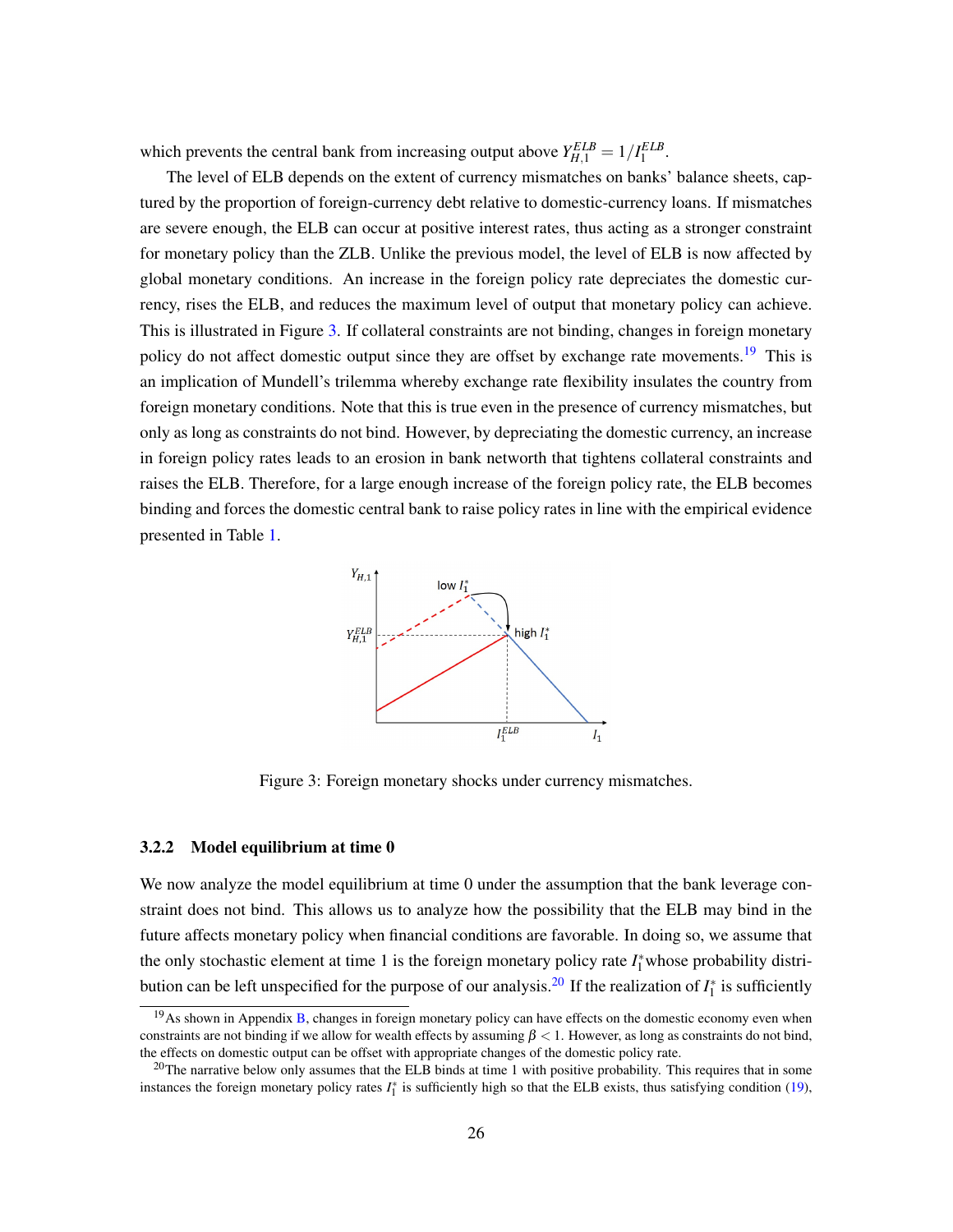low that the ELB does not bind, the domestic monetary authority can maintain output at a certain optimal level, *Y opt*  $H_{H,1}^{opt}$ , by setting the policy rate at  $I_1^{opt} = 1/Y_{H,1}^{opt}$  $H_{H,1}^{opt}$ . If instead  $I_1^*$  is high enough that the ELB increases above  $I_1^{opt}$  $_{1}^{\text{opt}}$ , the central bank finds it optimal to set the policy rate at the ELB,  $I_1^{ELB}$ . As shown below, to account for important transmission channels of monetary policy linked to currency mismatches, we allow the domestic inter-temporal discount factor at time 0,  $\beta_0$ , to possibly differ from one.

Consider first how monetary policy at time 0 affects the ELB at time 1. To do so, we need to understand the impact on the balance sheets of the banking sector at time 1. The equilibrium levels of foreign-currency debt and domestic-currency loans at the beginning of time 1 are given by

<span id="page-27-1"></span>
$$
\mathbb{D}_1^* = \mathbb{D}_0^* I_0^* + \frac{\delta \alpha}{\mathbb{E}_0 [I_1^*]} \tag{21}
$$

$$
\mathbb{L}_1 = \mathbb{L}_0 I_0 + \frac{\delta \alpha}{\mathbb{E}_0 [I_1]}
$$
 (22)

where the parameter  $\delta \equiv 1/\beta_0 - 1$  captures the impatience of domestic households relative to foreign agents. To understand the impact of time-0 monetary policy, start by holding constant the expected domestic interest rate at time 1,  $\mathbb{E}_0[I_1]$ . In this case, a domestic monetary tightening at time 0 increases the loan repayments for banks at time 1,  $\mathbb{L}_1$ , since it leads to higher lending rates. At the same it does not generate an increase in foreign-currency debt,  $\mathbb{D}_1^*$ , which is insensitive to movements in the domestic policy rate.<sup>[21](#page-27-0)</sup> Therefore, monetary tightening at time 0 leads to a reduc-tion in the time-1 ELB as defined in equation [\(20\)](#page-25-2). If  $\delta > 0$ , the impact on the ELB is magnified once we take into account the effects that monetary policy at time 0 has on  $\mathbb{E}_0[I_1]$ . The first-round reduction in the ELB leads indeed to a decline in the expected level of the time 1 interest rate,  $\mathbb{E}_{0}[I_1]$  which in turn increases loan demand at time 0 as shown in equation [\(22\)](#page-27-1). This raises loan repayments at the beginning of time 1 and further lowers the ELB.

As in the model with carry-trade capital flows, the negative correlation between the time-0 policy rate and the time-1 ELB generates an inter-temporal trade-off for monetary policy. Greater easing at time 0 reduces the space for monetary stimulus in the future by raising the ELB. This calls for keeping a tight domestic monetary stance when global monetary conditions are favorable to have more monetary space to absorb a future foreign monetary tightening. Furthermore, the negative correlation between ex-ante monetary policy and the ELB tends to weaken the transmission of monetary policy even when the ELB does not bind. To see this, note that time-0 output is given by

and is binding, i.e. the ELB is above the interest rate level  $I_1^{opt}$  which would bring output at a given optimal level.

<span id="page-27-0"></span> $21$ Changes in loan demand are accommodated through changes in the domestic-currency value of foreign-currency debt. For example, a monetary tightening leads to an appreciate of the domestic currency which reduces the domesticcurrency value of foreign -currency debt in line with the contraction in domestic credit demand.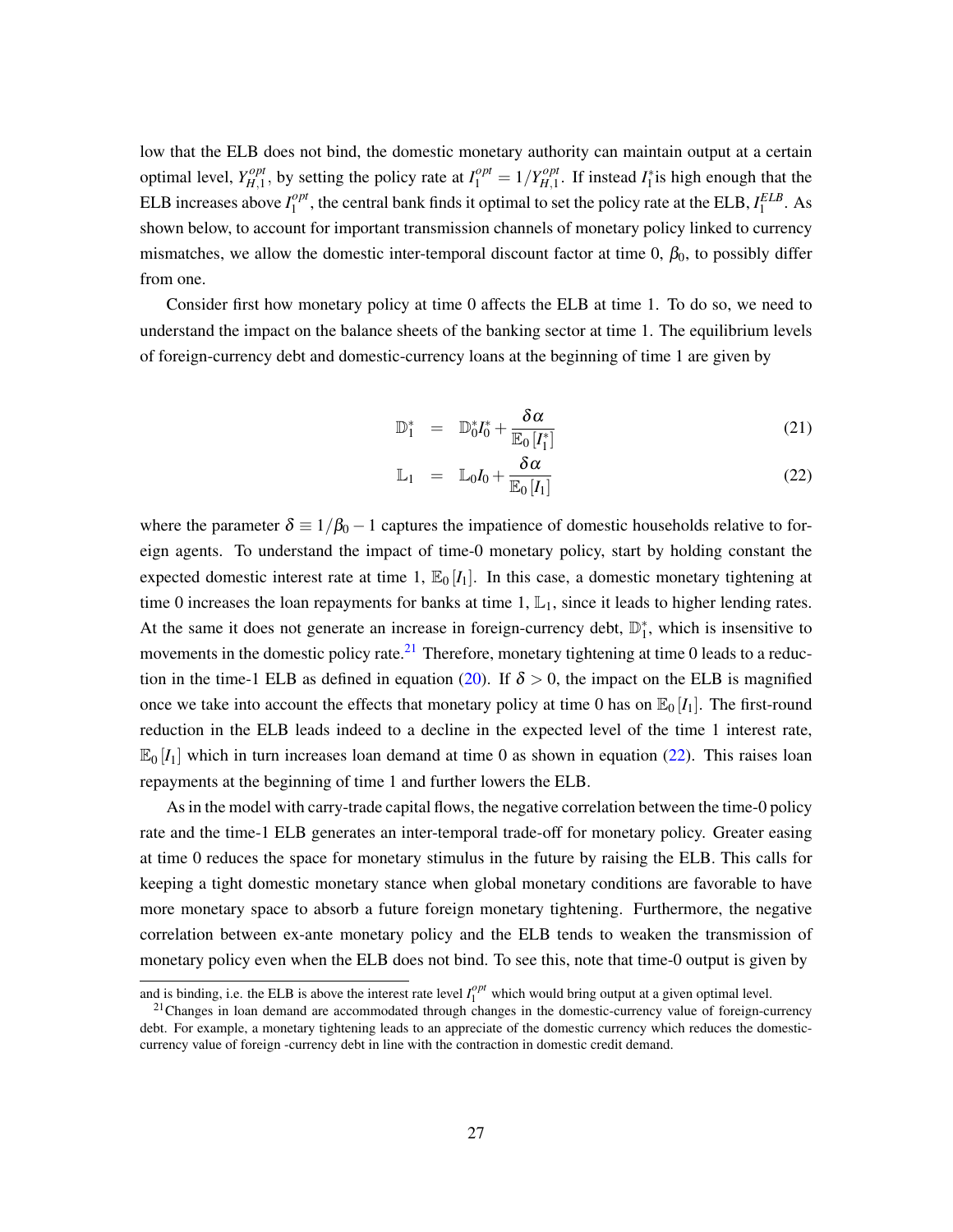$$
Y_{H,0}=\frac{1-\alpha}{\beta_0 I_0 \mathbb{E}_0\left[I_1\right]}+e_0\frac{\alpha}{I_0^*\mathbb{E}_0\left[I_1^*\right]}
$$

where the exchange rate is  $e_0 = I_0^* \mathbb{E}_0[I_1^*]/(I_0 \mathbb{E}_0[I_1])$ . The stimulative effect of a policy rate cut at time 0 is partially offset by an expected tightening of future monetary policy  $\mathbb{E}_0[I_1]$  due to the increase in the ELB. This weakens the impact on domestic demand since current consumption depends not only on the current interest rate, but also on the expected future monetary stance. Furthermore, the increase in  $\mathbb{E}_0[I_1]$  reduces foreign demand since it limits the depreciation of the time-0 exchange rate  $e_0$ .

The current model where the ELB is due to currency mismatches rather than carry-trade flows, provides also interesting insights about the ongoing debate on whether central banks in major advanced economies, notably the Fed, should internalize the effects of their monetary policy decisions on EMs. As shown in Figure [\(3\)](#page-26-0), a tightening in the foreign policy rate increases the ELB and can push EMs into a recession. This seems to suggest that if foreign central banks care about global welfare, they should refrain from increasing rates sharply when the ELB binds in EMs. For example, if currency mismatches are associated with US dollars, the Fed should accept some overheating in the US to limit the adverse effects that a sharp monetary tightening would impose on EMs.

Note, however, that if the Fed is expected to follow this course of action, EMs have a perverse incentive to accumulate more foreign-currency debt. As shown in equation [\(21\)](#page-27-1), foreign liabilities are indeed inversely proportional to the expected tightness of foreign monetary policy  $\mathbb{E}_0[I_1^*]$  if EMs are relatively impatient, so that  $\delta > 0$ . The model can therefore rationalize the growing concerns that EMs may be unable to insulate themselves from US monetary conditions, even if they have flexible exchange rates. However, it also shows that any commitment by the Fed to refrain from sharp policy rate increases to help EMs would be partially ineffective because it would led to an endogenous increase in foreign-currency borrowing.

There are two ways to limit this accumulation of additional foreign-currency debt. First, the expectation of a looser US monetary stance if the ELB binds in EMs could be offset with the promise of a tighter US monetary stance if the ELB does not bind. Doing so would prevent a reduction in the expected tightness of future US monetary policy  $\mathbb{E}_0[I_1^*]$  and thus avoid incentives for additional borrowing. Note that this policy implies a commitment by the Fed to keep a more stable US dollar, hiking policy rates by less when the US economy overheats and cutting them more moderately when the economy contracts. Second, policy makers in EMs can avoid additional foreign-currency debt by adopting macro-prudential regulations. The role of these tools and other policies is analyzed in the following section.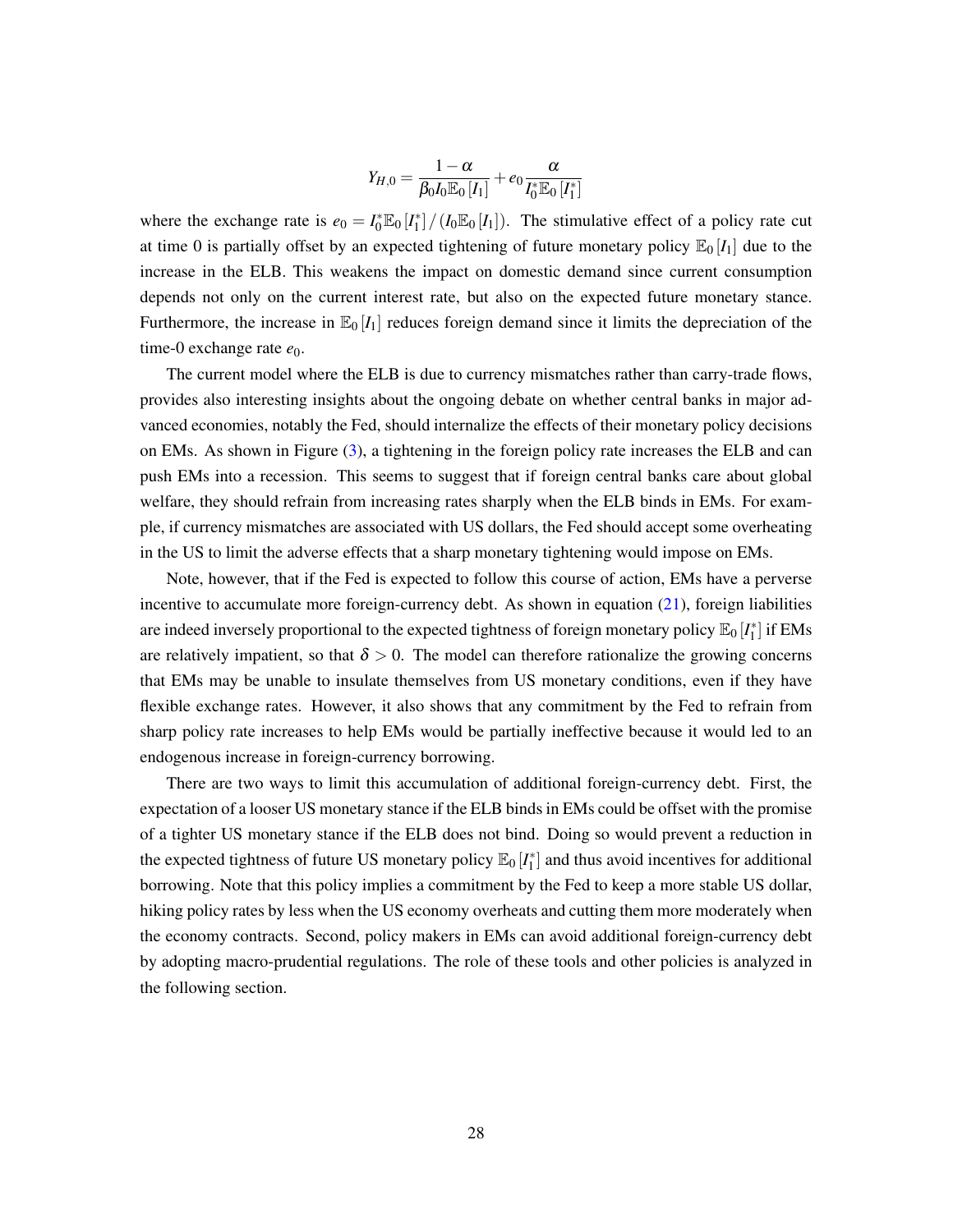#### 3.3 Policies to escape the ELB

In this section, we consider several policy tools that can be used to escape the ELB. As in the model with carry-trade capital flows, forward guidance is unable to deal with the ELB even it arises from currency mismatches. This is because the promise of a looser future monetary stance leads to an immediate depreciation of the exchange rate that tightens the bank leverage constraint. Formally, an increase in  $M_2$  through forward guidance raises the ELB, while leaving the upper bound on the level of output attainable through monetary policy,  $Y_{H,1}^{ELB}$ , unchanged. Balance-sheet operations by the central bank are also ineffective in this model since the exchange rate is pinned down by the UIP condition and not by quantity conditions.

The relax the ELB in the presence of currency mismatches, policy markers can rely on the recapitalization of the banking sector which relaxes collateral constraints. Capital controls can also be effective since they can sever the link between the exchange rate and domestic monetary conditions. In particular, the government can stimulate capital inflows and support the domestic exchange rate by providing banks with a subsidy  $\chi_1$  on foreign currency debt. This places a wedge in the UIP condition,  $e_1 = e_2(1 - \chi_1)I_1^*/I_1$ , that leads to an appreciate of the exchange rate, relaxes the ELB, and allows for greater monetary stimulus. The model provides also a rationale for macroprudential capital controls that can be put in place in anticipation of the ELB becoming binding. As shown in Appendix [B,](#page-42-0) by taxing capital inflows at time 0, policy makers can effectively reduce the amount of foreign currency debt carried into period 1. This lowers the time-1 ELB,  $I_1^{ELB}$ , and allows for a higher level of output.

### 4 Conclusion

In this paper, we provided a theory of the limits to monetary policy independence in open economies arising from the interaction between international capital flows and domestic collateral constraints. The key insight is that monetary policy can be constrained in its ability to stimulate output because of the existence of an Expansionary Lower Bound (ELB) which is an interest rate below which monetary easing becomes contractionary. The ELB places an upper bound on the level of output achievable through monetary policy and can thus prevent monetary authorities from responding effectively to global shocks. A tightening in global liquidity or monetary conditions may indeed raise the ELB and push emerging markets into a recession while central banks are forced to raise policy rates in line with the empirical evidence. Crucially, this is the case even in countries with flexible exchange rates, thus leading to crucial departures from Mundell's trilemma.

We showed that the conditions for existence of the ELB can be met under various circumstances, whenever monetary easing leads to a negative interaction between capital flows and collateral constraints. The ELB can for example arise because of carry-trade capital flows. In this case, monetary easing determines an outflow of capital which requires the domestic banking sector to absorb the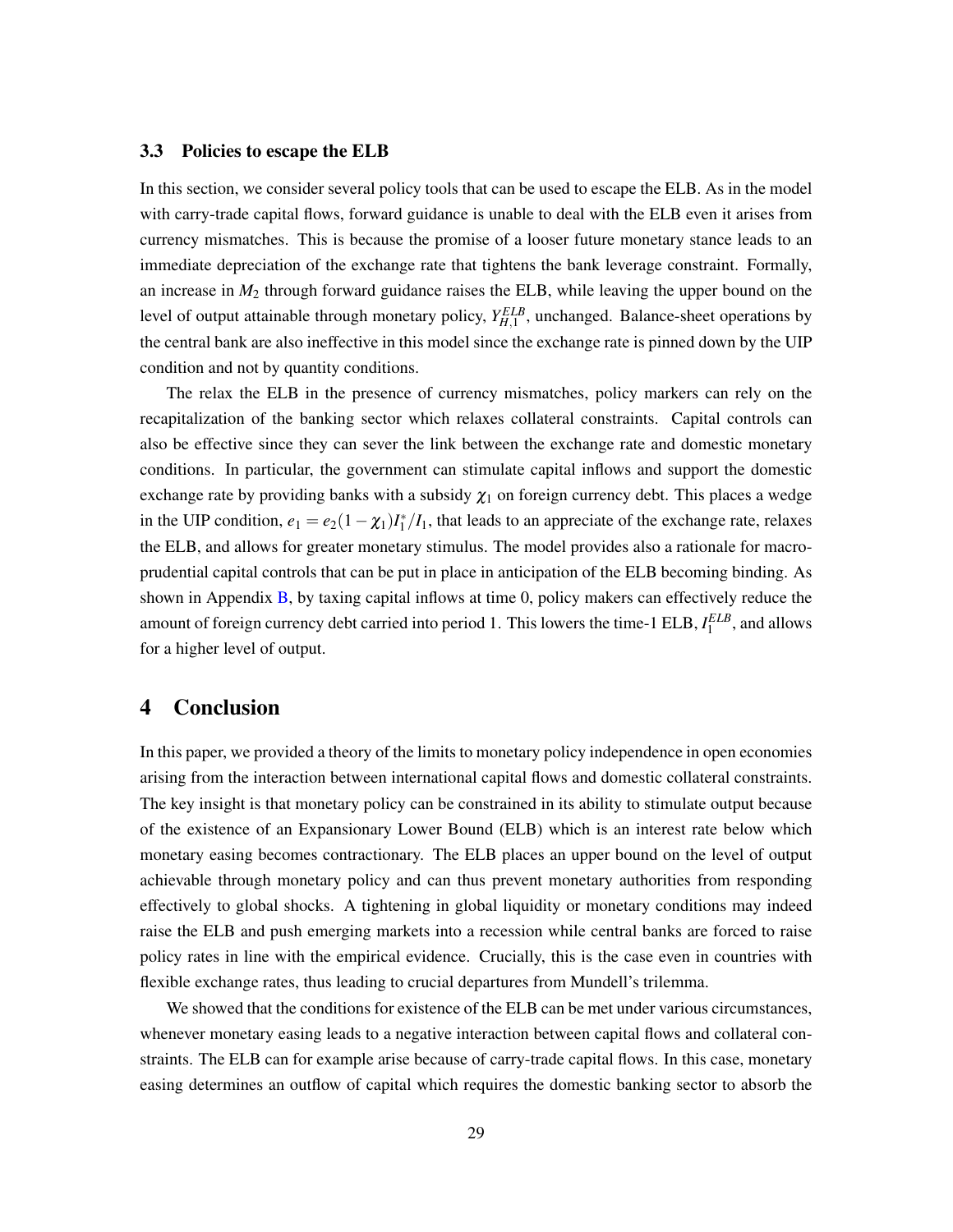bonds liquidated by foreign investors. This pushes banks against their leverage constraints and eventually forces them to reduce domestic credit. If the elasticity of capital flows to the domestic interest rate is sufficiently high, the credit crunch is so severe that monetary easing becomes contractionary, giving rise to the ELB.

Monetary policy can face an ELB also in the presence of currency mismatches. If the banking sector borrows abroad in foreign currency and lends domestically in local currency, monetary easing reduces bank networth and moves banks closer to their leverage constraint. Once the constraint binds, further monetary easing forces banks to reduce domestic credit and becomes contractionary if currency mismatches are sufficiently severe.

The models highlight a novel inter-temporal trade-off for monetary policy since the level of the ELB is affected by the past monetary stance. Tighter ex-ante monetary conditions tend to lower the ELB and thus create more monetary space to offset possible shocks. This observation has important normative implications since it calls for keeping a somewhat tighter monetary stance when global conditions are supportive to lower the ELB in the future.

Finally, the models have rich implications for the use of alternative policy tools that can be deployed to overcome the ELB and restore monetary transmission. In particular, the presence of the ELB calls for an active use of the central bank's balance sheet, for example through quantitative easing and foreign exchange intervention. Furthermore, the ELB provides a new rationale for capital controls and macro-prudential policies, as they can be successfully used to relax the tensions between domestic collateral constraints and capital flows. Fiscal policy can also help to overcome the ELB, while forward guidance is ineffective since the ELB increases with the expectation of looser future monetary conditions.

Looking ahead, the paper calls for more research along two fronts. First, it would be helpful to provide additional empirical evidence about the existence of the ELB. In principle, this would require showing that monetary easing is contractionary when domestic or international financial conditions are tight, for example as many argued during the Asian financial crisis. However, similar episodes are likely to be quite limited since, as described in the model, central banks do not have reasons to lower rates below the ELB when monetary easing becomes contractionary. It may thus be preferable to focus on how the ELB distorts the response of monetary policy to shocks in line with the suggestive evidence presented in the introduction. Second, future research can analyze the implications of the ELB using quantitative DSGE models. This would shed light on the exact circumstances under which the ELB may arise, on its level, and the extent to which monetary authorities should keep the economy below potential when the ELB is expected to bind in the near feature.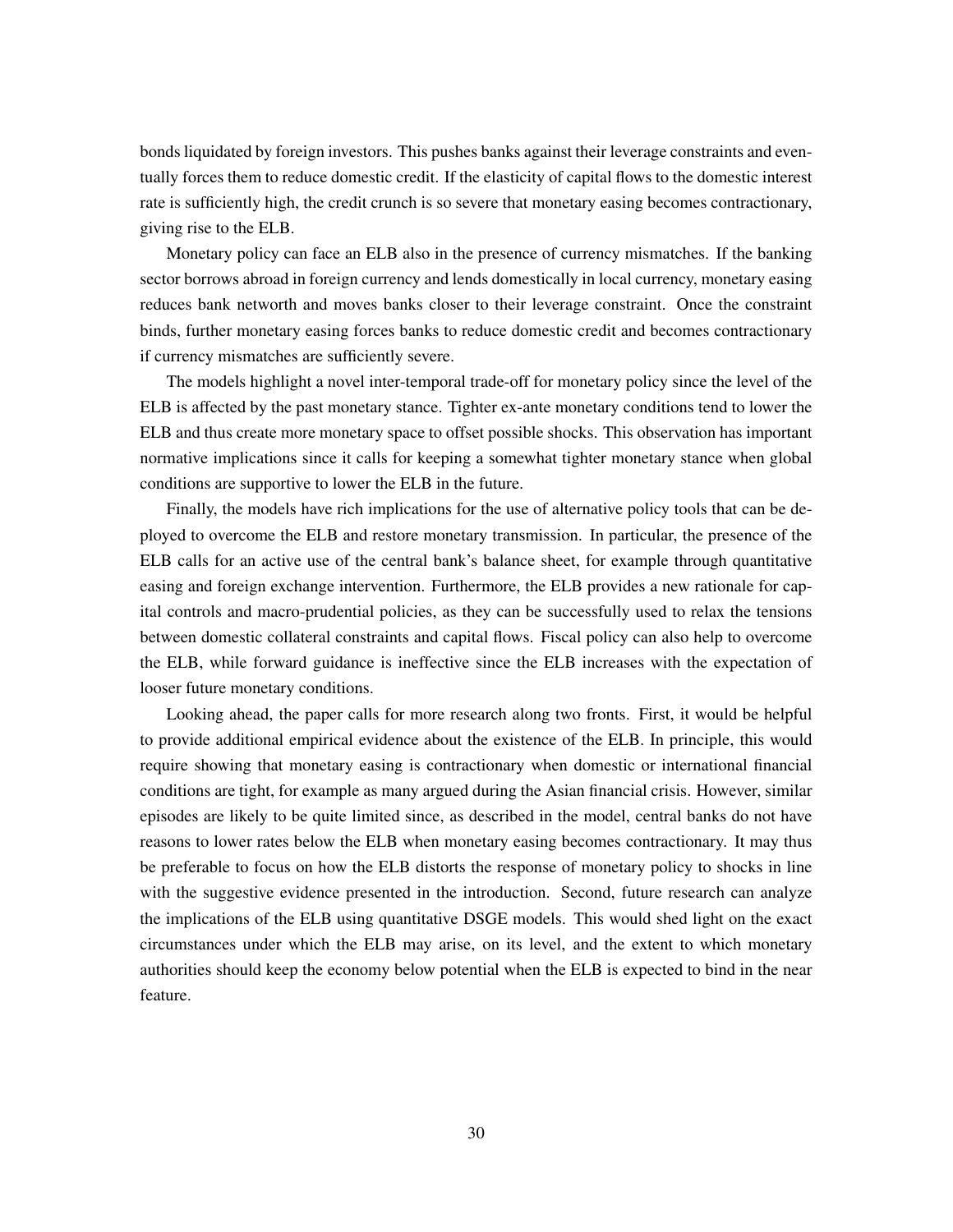# References

- <span id="page-31-2"></span>Acharya, Viral, Stephen Cecchetti, José De Gregorio, Sebnem Kalemli-Ozcan, Philip R. Lane, and Ugo Panizza. 2015. "Corporate Debt in Emerging Economies: A Threat to Financial Stability?" *Committee on International Economic Policy and Reform*.
- <span id="page-31-3"></span>Aghion, Philippe, Philippe Bacchetta, and Abhijit Banerjee. 2000. "A Simple Model of Monetary Policy and Currency Crises." *European Economic Review*, 44(4-6): 728 – 738.
- <span id="page-31-4"></span>Aghion, Philippe, Philippe Bacchetta, and Abhijit Banerjee. 2001. "Currency Crises and Monetary Policy in an Economy with Credit Constraints." *European Economic Review*, 45(7): 1121– 1150.
- <span id="page-31-9"></span>Aoki, Kosuke, Gianluca Benigno, and Nobuhiro Kiyotaki. 2016. "Monetary and financial policies in emerging markets." *Unpublished paper, London School of Economics*.
- <span id="page-31-1"></span>Arregui, Nicolas, Selim Elekdag, Gaston Gelos, Romain Lafarguette, and Dulani Seneviratne. 2018. "Can Countries Manage Their Financial Conditions Amid Globalization?" *IMF Working Paper No. 18/15*.
- <span id="page-31-10"></span>Auclert, Adrien. 2016. "Monetary Policy and the Redistribution Channel." *Manuscript*.
- <span id="page-31-12"></span>Avdjiev, Stefan, and Galina Hale. 2017. "U.S. monetary policy and fluctuations of international bank lending." *Manuscript*.
- <span id="page-31-11"></span>Baskaya, Yusuf Soner, Julian di Giovanni, Sebnem Kalemli-Ozcan, and Mehmet Fatih Ulu. 2017. "International spillovers and local credit cycles." *NBER Working Paper No. 23149*.
- <span id="page-31-7"></span>Benigno, Gianluca, Huigang Chen, Christopher Otrok, Alessandro Rebucci, and Eric R Young. 2013. "Financial crises and macro-prudential policies." *Journal of International Economics*, 89(2): 453–470.
- <span id="page-31-8"></span>Benigno, Gianluca, Huigang Chen, Christopher Otrok, Alessandro Rebucci, and Eric R Young. 2016. "Optimal capital controls and real exchange rate policies: A pecuniary externality perspective." *Journal of Monetary Economics*, 84: 147–165.
- <span id="page-31-6"></span>Bianchi, Javier. 2011. "Overborrowing and Systemic Externalities in the Business Cycle." *American Economic Review*, 101(7): 3400–3426.
- <span id="page-31-0"></span>Blanchard, Olivier, Jonathan D. Ostry, Atish R. Ghosh, and Marcos Chamon. 2016. "Capital Flows: Expansionary or Contractionary?" *American Economic Review*, 106(6): 565–69.
- <span id="page-31-5"></span>Brunnermeier, Markus K., and Yann Koby. 2016. "The "Reversal Interest Rate": An Effective Lower Bound on Monetary Policy." *Manuscript*.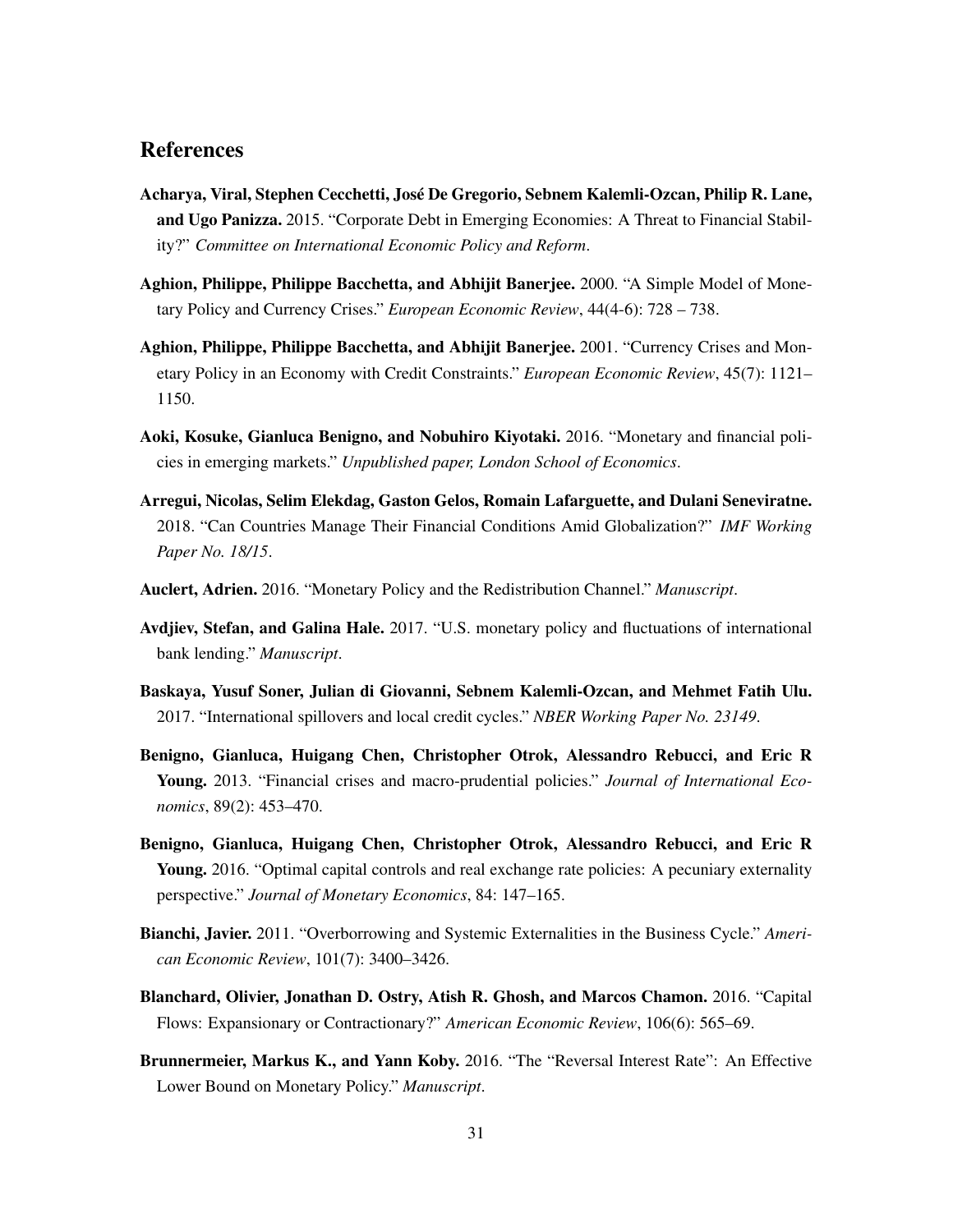- <span id="page-32-8"></span>Brunnermeier, Markus K, Stefan Nagel, and Lasse H Pedersen. 2008. "Carry trades and currency crashes." *NBER macroeconomics annual*, 23(1): 313–348.
- <span id="page-32-6"></span>Bruno, Valentina, and Hyun Song Shin. 2015. "Capital flows and the risk-taking channel of monetary policy." *Journal of Monetary Economics*, 71: 119–132.
- <span id="page-32-7"></span>Bruno, Valentina, and Hyun Song Shin. 2017. "Global dollar credit and carry trades: a firm-level analysis." *The Review of Financial Studies*, 30(3): 703–749.
- <span id="page-32-14"></span>Caballero, Julian, Ugo Panizza, and Andrew Powell. 2015. "The Second Wave of Global Liquidity: Why are Firms Acting like Financial Intermediaries?" *CEPR Working Paper 10926*.
- <span id="page-32-5"></span>Calvo, Guillermo A, and Carmen M Reinhart. 2002. "Fear of floating." *The Quarterly Journal of Economics*, 117(2): 379–408.
- <span id="page-32-11"></span>Cavallino, Paolo. 2016. "Capital Flows and Foreign Exchange Intervention." *Unpublished Manuscript*.
- <span id="page-32-0"></span>Céspedes, Luis Felipe, Roberto Chang, and Andrés Velasco. 2004. "Balance Sheets and Exchange Rate Policy." *The American Economic Review*, 94(4): 1183–1193.
- <span id="page-32-1"></span>Christiano, Lawrence J., Christopher Gust, and Jorge Roldos. 2004. "Monetary Policy in a Financial Crisis." *Journal of Economic Theory*, 119(1): 64–103.
- <span id="page-32-9"></span>Corte, Pasquale Della, Steven J Riddiough, and Lucio Sarno. 2016. "Currency premia and global imbalances." *The Review of Financial Studies*, 29(8): 2161–2193.
- <span id="page-32-12"></span>Eggertsson, Gauti B., and Michael Woodford. 2003. "The Zero Bound on Interest Rates and Optimal Monetary Policy." *Brookings Papers on Economic Activity*, 2003(1): 139–211.
- <span id="page-32-4"></span>Eggertsson, Gauti B., Ragnar E. Juelsrud, and Ella Getz Wold. 2017. "Are Negative Nominal Interest Rates Expansionary?" *NBER Working Paper No. 24039*.
- <span id="page-32-2"></span>Farhi, Emmanuel, and Ivan Werning. 2016. "A Theory of Macroprudential Policies in the Presence of Nominal Rigidities." *Econometrica*, 84(5): 1645–1704.
- <span id="page-32-3"></span>Fornaro, Luca. 2015. "Financial crises and exchange rate policy." *Journal of International Economics*, 95(2): 202–215.
- <span id="page-32-10"></span>Gabaix, Xavier, and Matteo Maggiori. 2015. "International Liquidity and Exchange Rate Dynamics." *Quarterly Journal of Economics*, 130(3): 1369–1420.
- <span id="page-32-13"></span>Gertler, Mark, and Peter Karadi. 2011. "A model of unconventional monetary policy." *Journal of monetary Economics*, 58(1): 17–34.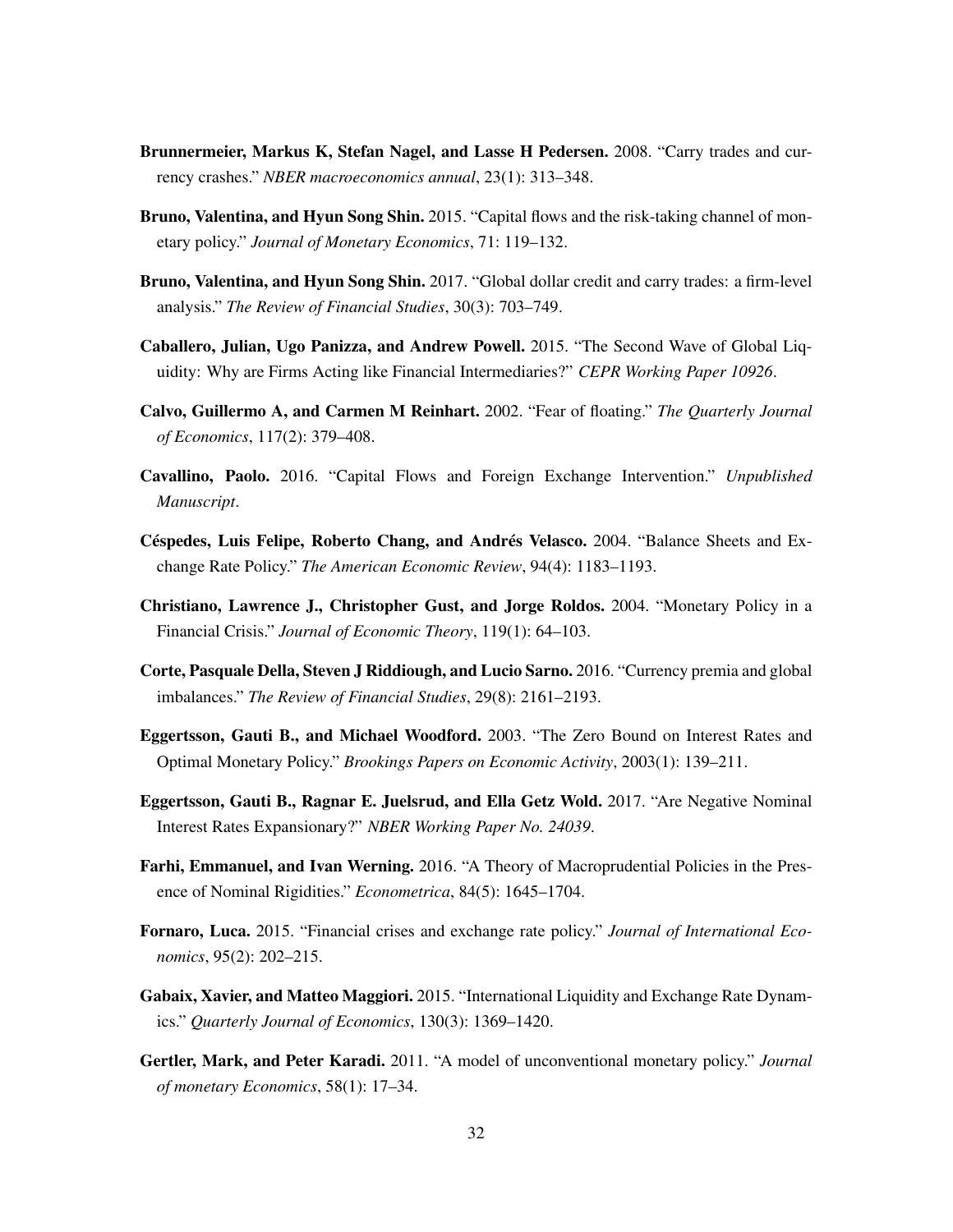- <span id="page-33-13"></span>Gertler, Mark, Nobuhiro Kiyotaki, and Albert Queralto. 2012. "Financial crises, bank risk exposure and government financial policy." *Journal of Monetary Economics*, 59: 17–34.
- <span id="page-33-6"></span>Gornemann, Nils, Keith Kuester, and Makoto Nakajima. 2016. "Doves for the Rich, Hawks for the Poor? Distributional Consequences of Monetary Policy." *International Finance Discussion Papers Number 1167*.
- <span id="page-33-3"></span>Gourinchas, Pierre-Olivier. 2018. "Monetary Policy Transmission in Emerging Markets: An Application to Chile." *Central Banking, Analysis, and Economic Policies Book Series*, 25: 279–324.
- <span id="page-33-8"></span>Guerrieri, Veronica, and Guido Lorenzoni. 2016. "Credit Crises, Precautionary Savings, and the Liquidity Trap." *Manuscript*.
- <span id="page-33-0"></span>IMF. 2012. "The Liberalization and Management of Capital Flows - An Institutional View." *IMF Policy Paper*.
- <span id="page-33-4"></span>**Jeanne, Olivier, and Anton Korinek.** 2010. "Excessive volatility in capital flows: A pigouvian taxation approach." *American Economic Review*, 100(2): 403–07.
- <span id="page-33-7"></span>Kaplan, Greg, Benjamin Moll, and Gianluca L. Violante. 2016. "Monetary Policy According to HANK." *NBER Working Paper No. 21897*.
- <span id="page-33-12"></span>Kollmann, Robert, Werner Roeger, and Jan in't Veld. 2012. "Fiscal Policy in a Financial Crisis: Standard Policy versus Bank Rescue Measures." *The American Economic Review*, 102(3): 77–81.
- <span id="page-33-5"></span>Korinek, Anton, and Damiano Sandri. 2016. "Capital controls or macroprudential regulation?" *Journal of International Economics*, 99: S27–S42.
- <span id="page-33-2"></span>Krugman, Paul. 1999. "Balance Sheets, the Transfer Problem, and Financial Crises." In *International Finance and Financial Crises*. , ed. Peter Isard, Assaf Razin and Andrew K. Rose, 31–55. Springer.
- <span id="page-33-11"></span>Krugman, Paul R., Kathryn M. Dominquez, and Kenneth Rogoff. 1998. "It's baaack: Japan's slump and the return of the liquidity trap." *Brookings Papers on Economic Activity*, 1998(2): 137– 205.
- <span id="page-33-9"></span>Lustig, Hanno, and Adrien Verdelhan. 2007. "The cross section of foreign currency risk premia and consumption growth risk." *American Economic Review*, 97(1): 89–117.
- <span id="page-33-10"></span>Lustig, Hanno, Nikolai Roussanov, and Adrien Verdelhan. 2011. "Common risk factors in currency markets." *The Review of Financial Studies*, 24(11): 3731–3777.
- <span id="page-33-1"></span>McCauley, Robert N., Patrick McGuire, and Vladyslav Sushko. 2015. "Global Dollar Credit: Links to US Monetary Policy and Leverage." *Economic Policy*, 30(82): 187–229.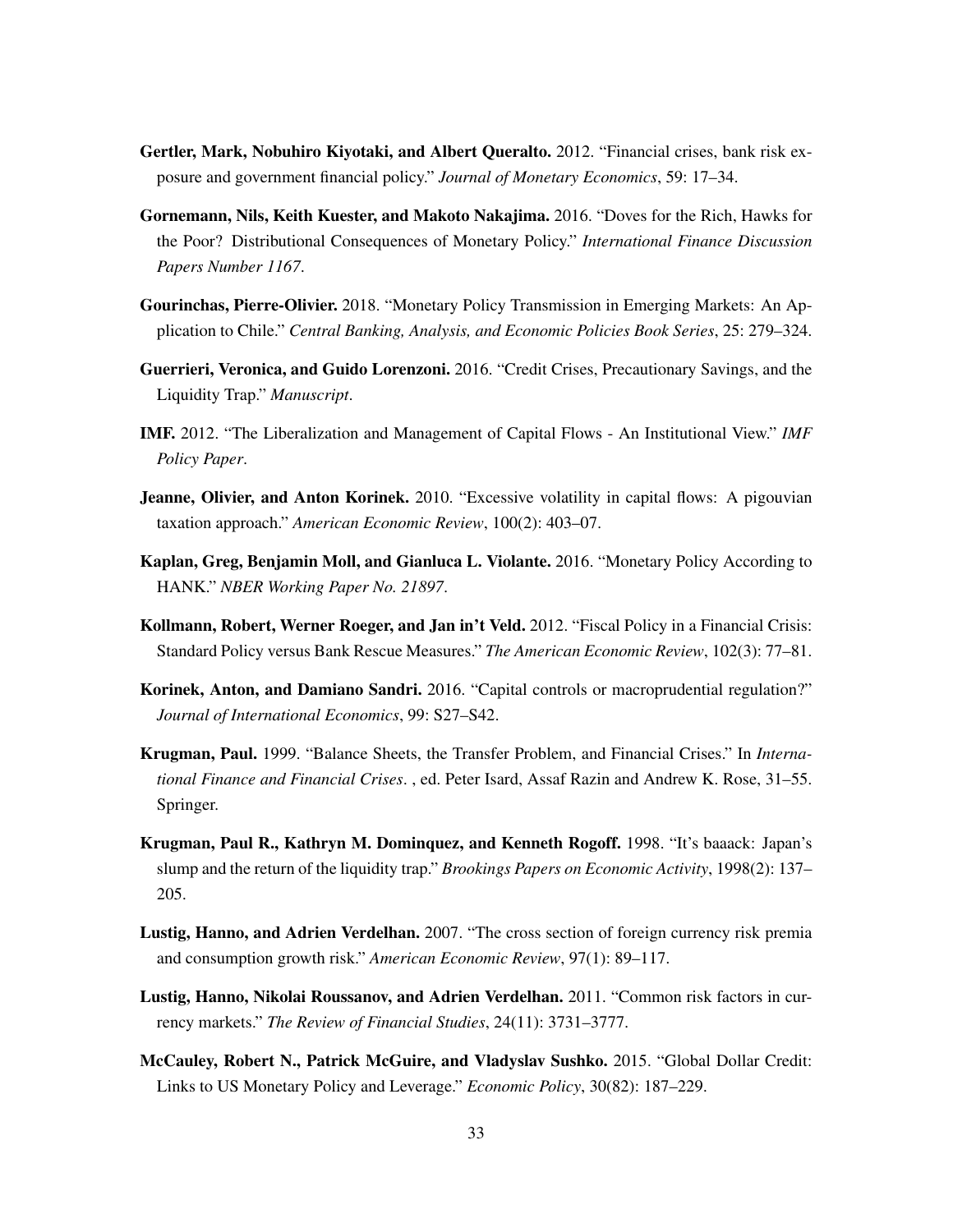- <span id="page-34-6"></span>McKay, Alisdair, Emi Nakamura, and Jón Steinsson. 2016. "The Power of Forward Guidance Revisited." *American Economic Review*, 106(10): 3133–58.
- <span id="page-34-8"></span>Menkhoff, Lukas, Lucio Sarno, Maik Schmeling, and Andreas Schrimpf. 2012. "Carry trades and global foreign exchange volatility." *The Journal of Finance*, 67(2): 681–718.
- <span id="page-34-11"></span>Negro, Marco Del, Gauti Eggertsson, Nubuhiro Kiyotaki, and Andrea Ferrero. 2011. "The Great Escape? A Quantitative Evaluation of the Fed's Non-Standard Policies." *NY FED Staff Report no. 520*.
- <span id="page-34-0"></span>Obstfeld, Maurice. 2015. "Trilemmas and Trade-offs: Living with Financial Globalization." In *Global Liquidity, Spillovers to Emerging Markets and Policy Responses*. , ed. Claudio Raddatz, Diego Saravia and Jaume Ventura, Chapter 2, 13–78. Central Bank of Chile.
- <span id="page-34-5"></span>Ottonello, Pablo. 2015. "Optimal Exchange-Rate Policy Under Collateral Constraints and Wage Rigidities." *Manuscript*.
- <span id="page-34-1"></span>Rajan, Raghuram. 2015. "Competitive Monetary Easing: Is it Yesterday once More?" *Macroeconomics and Finance in Emerging Market Economies*, 8(1-2): 5–16.
- <span id="page-34-2"></span>Rey, Hélène. 2015. "Dilemma not Trilemma: The Global Financial Cycle and Monetary Policy Independence." *NBER Working Paper 21162*.
- <span id="page-34-3"></span>Rey, Hélène. 2016. "International Channels or Transmission of Monetary Policy and the Mundellian Trilemma." *IMF Economic Review*, 64(1): 6–35.
- <span id="page-34-10"></span>Sandri, Damiano, and Fabian Valencia. 2013. "Financial Crises and Recapitalizations." *Journal of Money, Credit and Banking*, 45(s2): 59–86.
- <span id="page-34-9"></span>Svensson, Lars E.O. 2003. "Escaping from a Liquidity Trap and Deflation: The Foolproof Way and Others." *Journal of Economic Perspectives*, 17(4): 145–166.
- <span id="page-34-7"></span>Werning, Iván. 2015. "Incomplete Markets and Aggregate Demand." *NBER Working Paper 21448*.
- <span id="page-34-4"></span>Wu, Jing Cynthia, and Fan Dora Xia. 2016. "Measuring the macroeconomic impact of monetary policy at the zero lower bound." *Journal of Money, Credit and Banking*, 48(2-3): 253–291.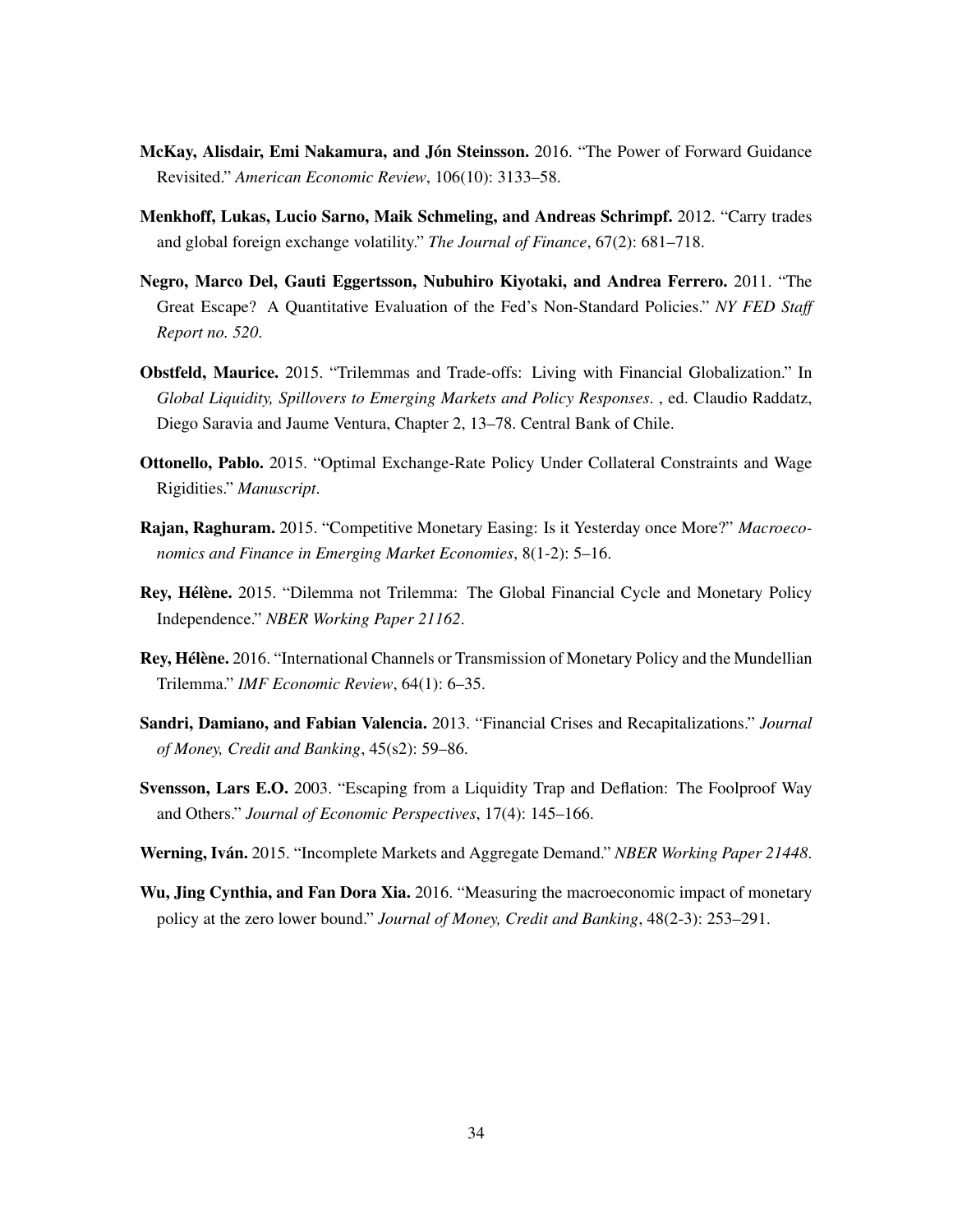# Appendix

# <span id="page-35-0"></span>A Generalization of the model with carry traders

The generalized equations of the carry-trade model are as follows. Borrowers and Savers budget constraints are

$$
P_t C_t^B - \Pi_t^B = L_t - \mathbb{L}_t
$$
  

$$
P_t C_t^S - \Pi_t^S = -D_t + \mathbb{D}_t
$$

where  $\mathbb{L}_t = L_{t-1}I_{t-1}^L$ ,  $\mathbb{D}_t = D_{t-1}I_{t-1}$ , and net incomes are given by

$$
\Pi_{t}^{B} = \omega_{t}^{B} P_{H,t} C_{H,t}^{B} + \omega_{t}^{S} P_{H,t} C_{H,t}^{S} + \omega_{t}^{F} e_{t} P_{H,t}^{*} C_{H,t}^{*} + \omega_{t}^{G} (P_{H,t} G_{H,t} - T_{t}) + \omega_{t}^{N} (\mathbb{N}_{t} - N_{t})
$$
\n
$$
\Pi_{t}^{S} = (1 - \omega_{t}^{B}) P_{H,t} C_{H,t}^{B} + (1 - \omega_{t}^{S}) P_{H,t} C_{H,t}^{S} + (1 - \omega_{t}^{F}) e_{t} P_{H,t}^{*} C_{H,t}^{*}
$$
\n
$$
+ (1 - \omega_{t}^{G}) (P_{H,t} G_{H,t} - T_{t}) + (1 - \omega_{t}^{N}) (\mathbb{N}_{t} - N_{t})
$$

where  $T_t$  are taxes. Their Euler equations are

1 = 
$$
\beta I_t^L \mathbb{E}_t [P_t C_t^B / (P_{t+1} C_{t+1}^B)]
$$
  
1 =  $\beta I_t \mathbb{E}_t [P_t C_t^S / (P_{t+1} C_{t+1}^S)]$ 

while their demand for Home goods is given by  $P_{H,t}^i C_{H,t}^i = (1 - \alpha) P_t^i C_t^i$ . The balance sheet of the domestic banking sector is

$$
N_t + D_t = L_t + B_t + R_t
$$

therefore  $\mathbb{N}_t = \mathbb{L}_t + \mathbb{B}_t + \mathbb{R}_t - \mathbb{D}_t$ , where  $\mathbb{B}_t = B_{t-1}I_{t-1}^B$ ,  $\mathbb{R}_t = R_{t-1}I_{t-1}$ , and  $I_t^B = \lambda I_t^L + (1 - \lambda)I_t$ . Banks are subject to the leverage constraint  $L_t + \lambda B_t \leq \phi N_t$ . Foreign demand for domestic government bonds is

$$
B_t^F = \frac{1}{\gamma_t} \mathbb{E}_t \left[ \frac{e_t}{e_{t+1}} \frac{(1 - \chi_t)I_t^B}{I_t^*} - 1 \right]
$$

where  $\chi_t$  is a tax on capital inflows. The balance sheet of the domestic central bank is

$$
N_t^{CB} + R_t = B_t^{CB} + e_t X_t
$$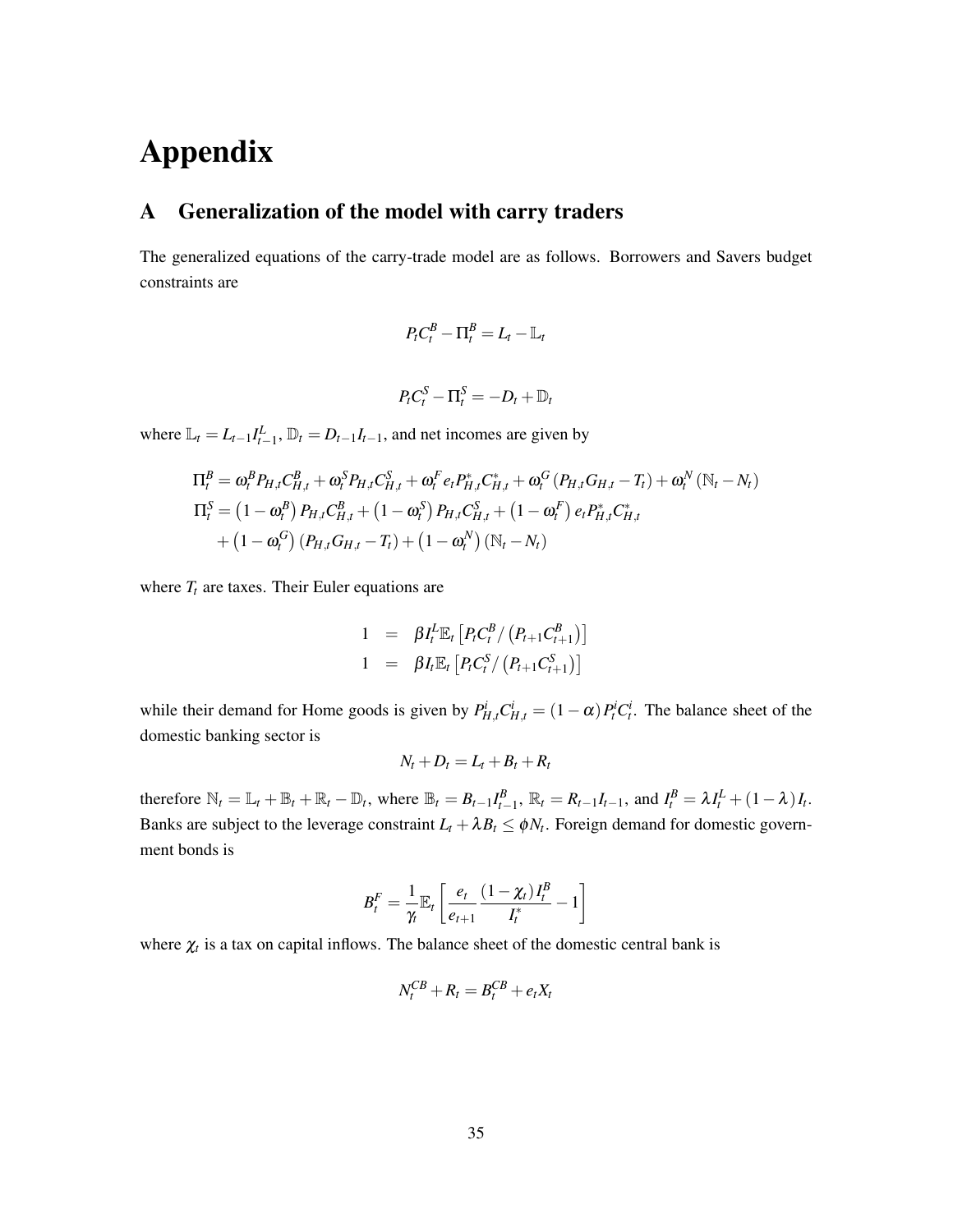therefore  $\mathbb{N}_{t}^{CB} = \mathbb{B}_{t}^{CB} + e_{t+1}\mathbb{X}_{t} - \mathbb{R}_{t}$ , with  $\mathbb{X}_{t} = X_{t-1}I_{t-1}^{*}$ , where  $X_{t}$  are foreign reserves. Finally, the consolidated budget constraint of the public sector is

$$
P_{H,t}G_{H,t} - T_t = B_t^G - \mathbb{B}_{t-1}^G + \chi_t B_t^F + \mathbb{N}_{t-1}^{CB} - N_t^{CB}
$$

where  $G_{H,t}$  is government spending, assumed to consist entirely of domestic goods. Market clearings require

$$
Y_{H,t} = C_{H,t} + C_{H,t}^* + G_{H,t}
$$
  

$$
B_t^G = B_t + B_t^F + B_t^{CB}
$$

The aggregate budget constraint of the country is

$$
\alpha P_t C_t = \alpha e_t P_t^* C_t^* + \left(1 + \chi_t\right) B_t^F - \mathbb{B}_{t-1}^F + e_t \left(\mathbb{X}_{t-1} - X_t\right)
$$

In a steady state with  $\gamma_t = \chi_t = 0$ , we have

$$
e_t = \frac{\alpha \beta P_t C_t + (1 - \beta) B_t^F}{\alpha \beta P_t^* C_t^* + (1 - \beta) X_t}
$$

with  $B_t^F = \beta \mathbb{B}_2^F$  and  $X_t = \beta \mathbb{X}_2$ . Therefore, at time 2 we have

$$
e_2 = \frac{\alpha M_2 + \left(1 - \beta\right) \mathbb{B}_2^F}{\alpha M_2^* + \left(1 - \beta\right) \mathbb{X}_2}
$$

and

$$
\Pi_2 = M_2 + (1 - \beta) (\mathbb{L}_2 - \mathbb{D}_2)
$$
  
\n
$$
P_2 C_2^B = \omega_2 M_2 - (1 - \beta) [(1 - \omega_2) \mathbb{L}_2 + \omega_2 \mathbb{D}_2]
$$
  
\n
$$
P_2 C_2^S = (1 - \omega_2) M_2 + (1 - \beta) [(1 - \omega_2) \mathbb{L}_2 + \omega_2 \mathbb{D}_2]
$$

where we set  $P_2C_2 = M_2$ ,  $P_2^*C_2^* = M_2^*$ , and  $\omega_2^B = \omega_2^S = \omega_2^F = \omega_2^G = \omega_2^N = \omega_2$ .

At time 1, demand and supply for foreign funds are given by

$$
(1 + \chi_1) B_1^F = \mathbb{B}_1^F + \alpha \left( \frac{P_2 C_2^B}{\beta I_1^L} + \frac{P_2 C_2^S}{\beta I_1} \right) + e_1 \left( X_1 - \mathbb{X}_0 - \alpha \frac{P_2^* C_2^*}{\beta I_1^*} \right)
$$

$$
B_1^F = \frac{1}{\gamma_1} \mathbb{E}_1 \left[ \frac{e_1}{e_2} \frac{(1 - \chi_1) I_1^B}{I_1^*} - 1 \right]
$$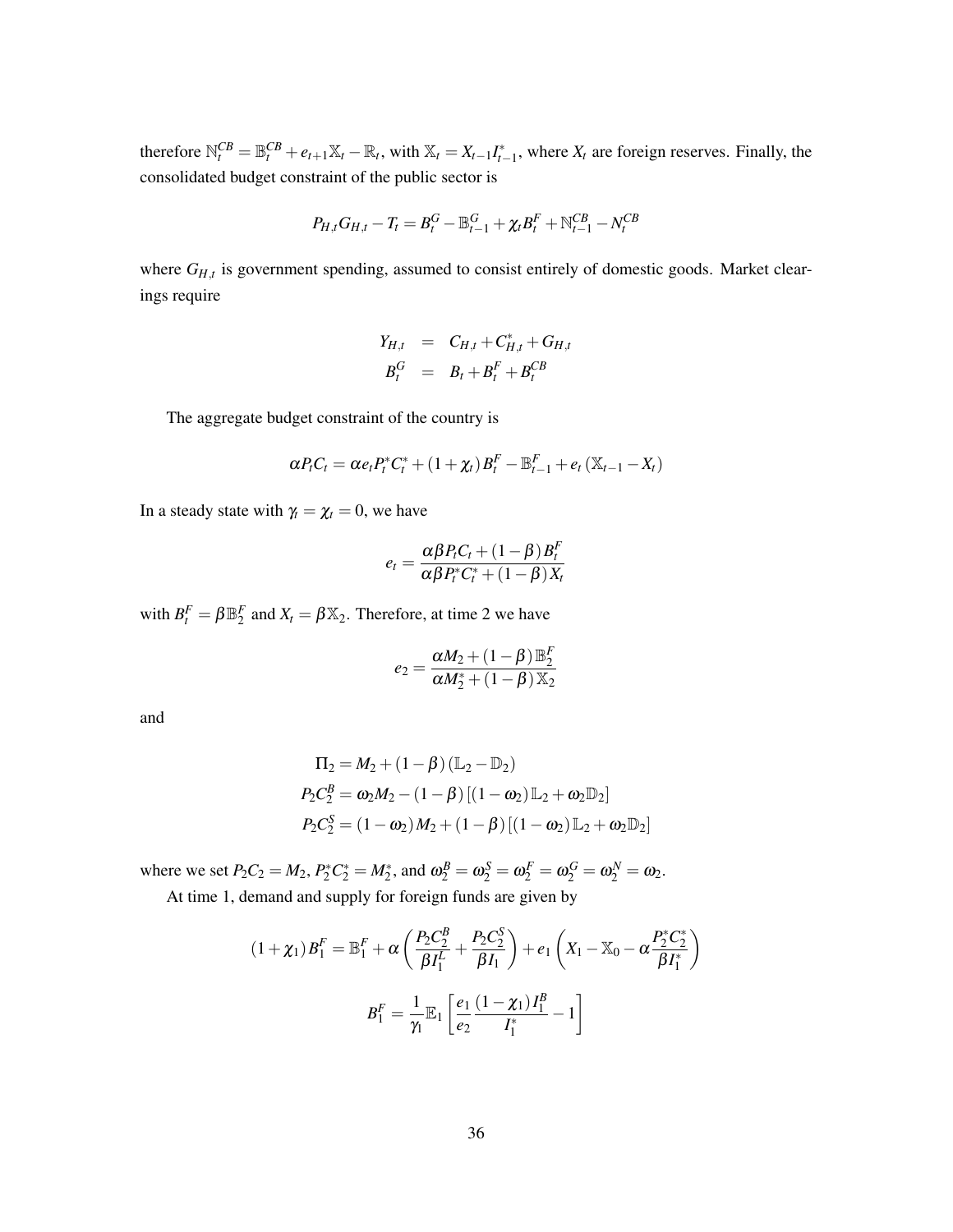while loan demand and deposit supply are

$$
L_{1} = \mathbb{L}_{1} + \frac{P_{2}C_{2}^{B}}{\beta I_{1}^{L}} - (1 - \alpha) \left( \omega_{1}^{B} \frac{P_{2}C_{2}^{B}}{\beta I_{1}^{L}} + \omega_{1}^{S} \frac{P_{2}C_{2}^{S}}{\beta I_{1}} \right) - \omega_{1}^{F} e_{1} \frac{\alpha M_{2}^{*}}{\beta I_{1}^{*}} - \omega_{1}^{G} (P_{H,1}G_{H,1} - T_{1})
$$
  
\n
$$
D_{1} = \mathbb{D}_{1} - \frac{P_{2}C_{2}^{S}}{\beta I_{1}} + (1 - \alpha) \left( (1 - \omega_{1}^{B}) \frac{P_{2}C_{2}^{B}}{\beta I_{1}^{L}} + (1 - \omega_{1}^{S}) \frac{P_{2}C_{2}^{S}}{\beta I_{1}} \right)
$$
  
\n
$$
+ (1 - \omega_{1}^{F}) e_{1} \frac{\alpha M_{2}^{*}}{\beta I_{1}^{*}} + (1 - \omega_{1}^{G}) (P_{H,1}G_{H,1} - T_{1})
$$

and the collateral constraint is

$$
(1+\chi_1)\lambda B_1^F \ge L_1 + \lambda \left( \mathbb{B}_1^G - \mathbb{N}_1^{CB} + P_{H,1}G_{H,1} - T_1 - R_1 + e_1X_1 \right) - \phi \mathbb{N}_1
$$

where we assumed the no-dividend policies  $N_1 = N_1$  and  $N_1^{CB} = N_1^{CB}$ .

At time 0, demand and supply for foreign funds are given by

$$
(1+\chi_0)B_0^F = \mathbb{B}_0^F + \alpha \left( \frac{1}{\beta I_0 \mathbb{E}_0 \left[ \frac{\beta I_1^L}{P_2 C_2^B} \right]} + \frac{1}{\beta I_0 \mathbb{E}_0 \left[ \frac{\beta I_1}{P_2 C_2^S} \right]} \right) + e_0 \left( X_0 - \mathbb{X}_0 - \frac{\alpha M_2^*}{\beta^2 I_0^* I_1^*} \right)
$$

$$
B_0^F = \frac{1}{\gamma_0} \mathbb{E}_0 \left[ \frac{e_0}{e_1} \frac{(1-\chi_0)I_0^B}{I_0^*} - 1 \right]
$$

while loan demand and deposit supply are

$$
L_0 = \mathbb{L}_0 + \frac{1}{\beta I_0 \mathbb{E}_0 \left[ \frac{\beta I_1^L}{P_2 C_2^B} \right]} - (1 - \alpha) \left( \frac{\omega_0^B}{\beta I_0 \mathbb{E}_0 \left[ \frac{\beta I_1^L}{P_2 C_2^B} \right]} + \frac{\omega_0^S}{\beta I_0 \mathbb{E}_0 \left[ \frac{\beta I_1}{P_2 C_2^S} \right]} \right) - \omega_0^F e_0 \frac{\alpha M_2^*}{\beta^2 I_0^* I_1^*} - \omega_0^G (P_{H,0} G_{H,0} - T_0) D_0 = \mathbb{D}_0 - \frac{1}{\beta I_0 \mathbb{E}_0 \left[ \frac{\beta I_1}{P_2 C_2^S} \right]} + (1 - \alpha) \left( \frac{1 - \omega_0^B}{\beta I_0 \mathbb{E}_0 \left[ \frac{\beta I_1^L}{P_2 C_2^S} \right]} + \frac{1 - \omega_0^S}{\beta I_0 \mathbb{E}_0 \left[ \frac{\beta I_1}{P_2 C_2^S} \right]} \right) + (1 - \omega_0^F) e_0 \frac{\alpha M_2^*}{\beta^2 I_0^* I_1^*} + (1 - \omega_0^G) (P_{H,0} G_{H,0} - T_0)
$$

and the collateral constraint is

$$
(1+\chi_0)\lambda B_0^F \ge L_0 + \lambda \left( \mathbb{B}_0^G - \mathbb{N}_0^{CB} + P_{H,0}G_{H,0} - T_0 - R_0 + e_0X_0 \right) - \phi \mathbb{N}_0
$$

where, again, we assumed the no-dividend policies  $N_0 = N_0$  and  $N_0^{CB} = N_0^{CB}$ .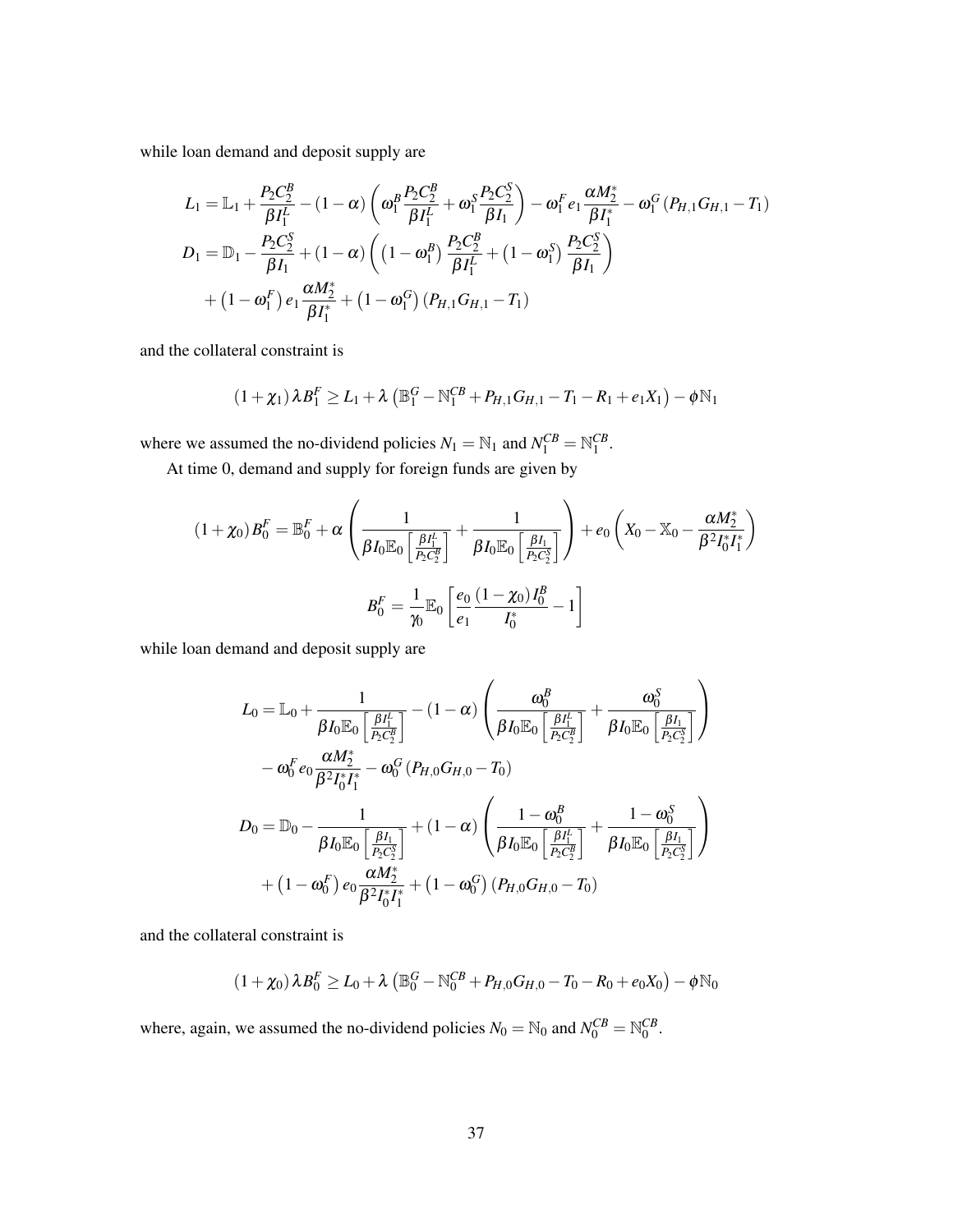Alternative policy tools The baseline version of the model, presented in the main body of the paper, is recovered by setting  $\beta = 1$ ,  $\omega_1^B = \omega_1^F = 0$ , and  $\omega_1^S = \frac{1}{1-\alpha} \frac{\omega_2}{1-\omega_2}$ . Then, we obtain  $e_2 =$  $M_2/M_2^*$  and

$$
P_2C_2^B = \omega_2 M_2
$$
  

$$
P_2C_2^S = (1 - \omega_2)M_2
$$

At time 1 we have

$$
e_{1} = e_{2} \frac{I_{1}^{*}}{I_{1}^{B}} \frac{1 + \chi_{1} + \alpha \gamma_{1} \left[ \frac{\omega_{2} M_{2}}{I_{1}^{L}} + \frac{(1 - \omega_{2}) M_{2}}{I_{1}} \right] + \gamma_{1} \mathbb{B}_{1}^{F}}{1 - \chi_{1}^{2} - \gamma_{1} \frac{M_{2}}{M_{2}^{*}} \frac{I_{1}^{*}}{I_{1}^{B}} \left( X_{1} - \mathbb{X}_{1} - \alpha \frac{M_{2}^{*}}{\beta I_{1}^{*}} \right)}
$$
\n
$$
B_{1}^{F} = (1 - \chi_{1}) \frac{\mathbb{B}_{1}^{F} + \alpha \left[ \frac{\omega_{2} M_{2}}{\beta I_{1}^{L}} + \frac{(1 - \omega_{2}) M_{2}}{\beta I_{1}} \right] + \frac{1 + \chi_{1}}{\gamma_{1}}}{1 - \chi_{1}^{2} - \gamma_{1} \frac{M_{2}}{M_{2}^{*}} \frac{I_{1}^{*}}{I_{1}^{B}} \left( X_{1} - \mathbb{X}_{0} - \alpha \frac{M_{2}^{*}}{\beta I_{1}^{*}} \right)} - \frac{1}{\gamma_{1}}
$$
\n
$$
L_{1} = \mathbb{L}_{0} + \omega_{2} M_{2} \left( \frac{1}{I_{1}^{L}} - \frac{1}{I_{1}} \right) - \omega_{1}^{G} \left( P_{H,1} G_{H,1} - T_{1} \right)
$$

Thus, the ELB is given by

$$
(1 - \chi_1^2) \mathbb{B}_0^F - (1 + \chi_1) \frac{M_2}{I_1^{ELB}} \left( \alpha \chi_1 + \mathbb{X}_0 \frac{I_1^*}{M_2^*} \right) - \gamma_1 X_1 \frac{M_2}{M_2^*} \frac{I_1^*}{I_1^{ELB}} \left( \mathbb{B}_0^F + \frac{\alpha M_2}{I_1^{ELB}} \right) + + \left[ 1 - \chi_1^2 - \gamma_1 \frac{M_2}{M_2^*} \frac{I_1^*}{I_1^{ELB}} \left( X_1 - \mathbb{X}_0 - \frac{\alpha M_2^*}{I_1^*} \right) \right] \left[ \left( 1 - \frac{\omega_1^G}{\lambda} \right) (T_1 - P_{H,1} G_{H,1}) + R_1 - \underline{B}_1^F \right] = 0
$$

We can use the implicit function theorem to prove the following comparative static results

$$
\frac{\partial I_1^{ELB}}{\partial T_1} = \left(\frac{1}{\underline{B}_1^F I_1^{ELB}}\right)^2 \frac{\mathbb{B}_0^F}{\alpha \gamma_1} \frac{\omega_1^G - \lambda}{\lambda}
$$
\n
$$
\frac{\partial I_1^{ELB}}{\partial \chi_1} = \left(\frac{1}{I_1^{ELB}}\right)^3 \frac{1}{\gamma_1 \underline{B}_1^F}
$$
\n
$$
\frac{\partial I_1^{ELB}}{\partial X_1^{Ster}} = \left(\frac{1}{I_1^{ELB}}\right)^4 \frac{1 + \gamma_1 \underline{B}_1^F}{\underline{B}_1^F}
$$
\n
$$
\frac{\partial I_1^{ELB}}{\partial X_1^{Unster}} = -\left(\frac{1}{I_1^{ELB}}\right)^3 \frac{1 + \gamma_1 \underline{B}_1^F}{\alpha \gamma_1 \underline{B}_1^F}
$$
\n
$$
\frac{\partial I_1^{ELB}}{\partial R_1} = -\left(\frac{1}{I_1^{ELB}}\right)^4 \frac{\alpha \gamma_1 \mathbb{B}_0^F}{(\mathbb{B}_0^F - \underline{B}_1^F)^2}
$$
\n
$$
\frac{\partial I_1^{ELB}}{\partial M_2} = \frac{M_2}{I_1^{ELB}}
$$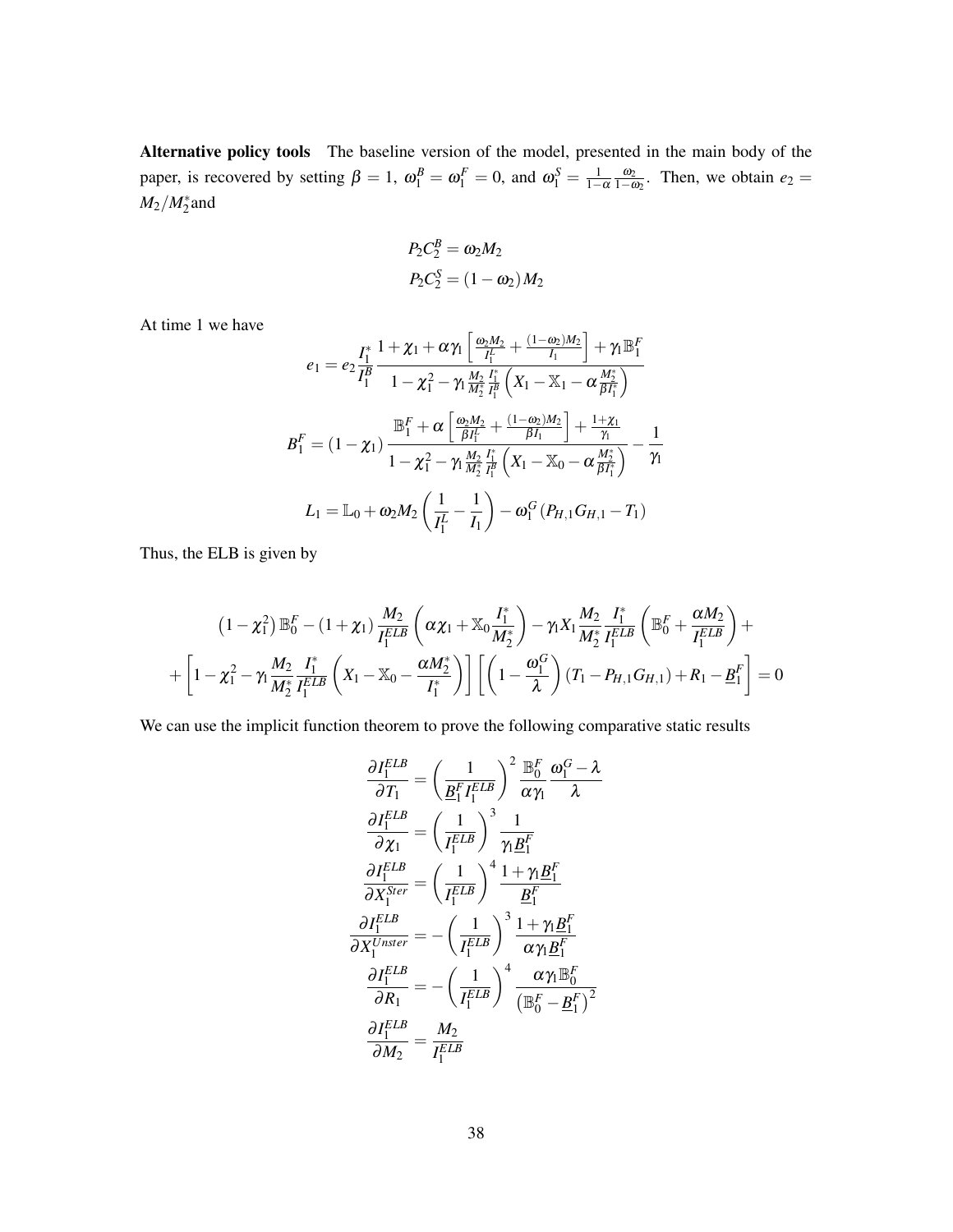Now assume that all unconventional tools are set to zero at time 1 and  $M_2 = M_2^* = 1$ , such that  $I_1^{ELB} = \alpha \bar{\gamma}_1 / \left( \frac{\lambda B_0^F}{\lambda B_0^G + L_0 - \phi N_0} - 1 \right)$ . At time 0 we have

$$
L_0 = \mathbb{L}_{-1} + \frac{\omega_2}{I_0 \mathbb{E}_0[I_1]} + \omega_0^G P B_0
$$
  
\n
$$
B_0^F = \frac{\mathbb{B}_{-1}^F}{1 + \chi_0} + \frac{\alpha}{1 + \chi_0} \frac{1}{I_0 \mathbb{E}_0[I_1]} + \frac{1}{I_0 \mathbb{E}_0\left[\frac{1}{e_1}\right]} \frac{X_0 - \alpha}{1 - \chi_0^2}
$$
  
\n
$$
B_0^G = \mathbb{B}_{-1}^G - \chi_0 B_0^F - PB_0
$$

with  $\mathbb{E}_0 \left[ \frac{1}{e_1} \right]$  $\big] = \rho \frac{I_1^{ELB}}{I_0 + \lambda}$  $\frac{I_1^{ELA}}{1+\gamma_1I_0\frac{L_0+\lambda B_0^C-\phi N_0}{\lambda}} + (1-\rho)\tilde{I}_1$  and *PB*<sub>0</sub> is the government's primary balance. We can use the implicit function theorem to show that, for any policy variable *z* we have

$$
\frac{{\partial I_1^{ELB}}}{{\partial z}} = \frac{{\left[ {\rho \left( {\frac{{I_1^{ELB}}}{{1 + {\tilde \gamma _1 }{B^F}}}} \right)^2 {\frac{{\mathbb{B}_0^F - {\underline{B}^F}}}{{\mathbb{E}_0\left[ {\frac{1}{{e_1 }}} \right]^2}}} + {\mathbb{B}_0^F} } \right]\left( {\frac{{\partial L_0}}{{\partial z}} + \lambda\frac{{\partial B_0^G}}{{\partial z}}} \right) - \lambda \underline{B}^F\frac{{\partial B_0^F}}{{\partial z}}}{{\partial z}}}}{{\lambda\frac{{\left( {\mathbb{B}_0^F - {\underline{B}^F}} \right)^2}}}{{\alpha \bar \gamma _1 I_0}}} + \lambda \underline{B}^F\left( {\mathbb{B}_{ - 1}^F + \frac{\alpha }{{I_0\mathbb{E}_0\left[ {\frac{1}{{e_1 }}} \right]^2}} \frac{\rho }{{1 + {\tilde \gamma _1 }{B^F}}}} \right) + \rho \frac{{\mathbb{B}_0^F}\omega_2 - \alpha \lambda \underline{B}^F}}{{I_0\mathbb{E}_0\left[ {I_1} \right]^2}}}
$$

A sufficient condition for the denominator to be positive is  $\omega_2 > \lambda$ . Therefore we obtain

$$
\frac{\partial I_1^{ELB}}{\partial I_0} \propto -\left[ \left( \frac{I_1^{ELB}}{1 + \bar{\gamma}_1 \underline{B}^F} \right)^2 \frac{\rho \left( \mathbb{B}_0^F - \underline{B}^F \right)}{\mathbb{E}_0 \left[ \frac{1}{e_1} \right]^2} + \mathbb{B}_0^F \right] \frac{\omega_2}{I_0^2 \mathbb{E}_0 [I_1]}
$$
  
\n
$$
- \lambda \underline{B}^F \frac{\alpha}{I_0^2 \mathbb{E}_0 \left[ \frac{1}{e_1} \right]^2} \frac{\rho I_1^{ELB} \bar{\gamma}_1 \underline{B}^F}{1 + \bar{\gamma}_1 \underline{B}^F} \left( \frac{\mathbb{E}_0 \left[ \frac{1}{e_1} \right]}{\mathbb{E}_0 [I_1]} + \frac{1}{1 + \bar{\gamma}_1 \underline{B}^F} \right)
$$
  
\n
$$
\frac{\partial I_1^{ELB}}{\partial T_0} \propto \left[ \left( \frac{I_1^{ELB}}{1 + \bar{\gamma}_1 \underline{B}^F} \right)^2 \frac{\rho \left( \mathbb{B}_0^F - \underline{B}^F \right)}{\mathbb{E}_0 \left[ \frac{1}{e_1} \right]^2} + \mathbb{B}_0^F \right] (\omega_0^G - \lambda)
$$
  
\n
$$
\frac{\partial I_1^{ELB}}{\partial \chi_0} \propto -\lambda B_0^F \left[ \left( \frac{I_1^{ELB}}{1 + \bar{\gamma}_1 \underline{B}^F} \right)^2 \frac{\rho \left( \mathbb{B}_0^F - \underline{B}^F \right)}{\mathbb{E}_0 \left[ \frac{1}{e_1} \right]^2} + \mathbb{B}_0^F \right] + \lambda \underline{B}^F \left[ \mathbb{B}_{-1}^F + \frac{\alpha}{I_0 \mathbb{E}_0 [I_1]} \right]
$$
  
\n
$$
\frac{\partial I_1^{ELB}}{\partial \chi_0} \propto -\frac{\lambda \underline{B}^F}{I_0 \mathbb{E}_0 \left[ \frac{1}{e_1} \right]}
$$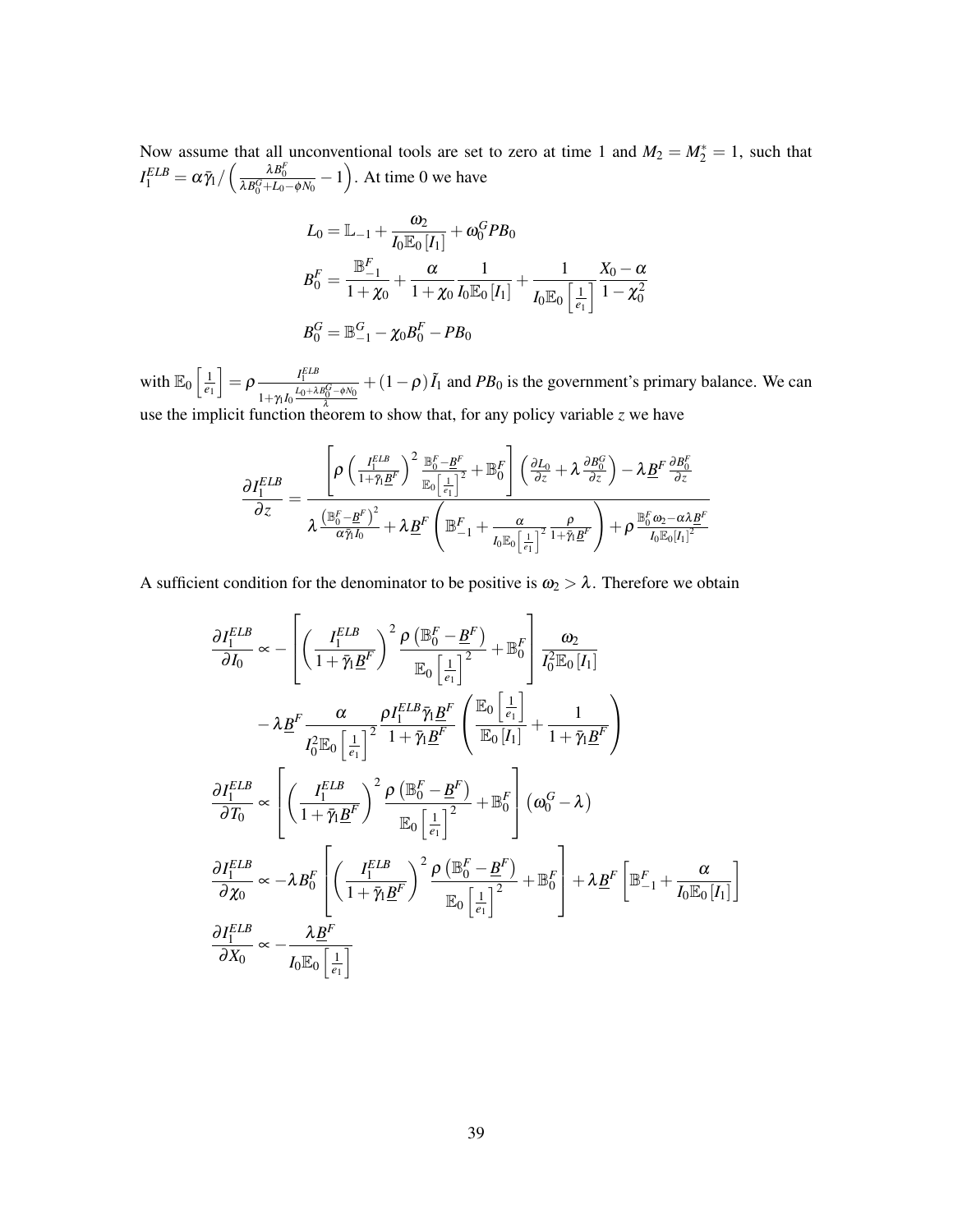**Generalized income profile** Assume  $\omega_1^B = \omega_1^S = \omega_1^F = \omega_1$  and set all the alternative policy tools to zero, with  $M_2 = M_2^* = \beta = 1$ . Then

$$
e_1 = \frac{I_1^*}{I_1^B} \frac{1 + \alpha \gamma_1 \left(\frac{\omega_2}{I_1^L} + \frac{1 - \omega_2}{I_1}\right) + \gamma_1 \mathbb{B}_1^F}{1 + \frac{\alpha \gamma_1}{I_1^B}}
$$
  

$$
B_1^F = \frac{\mathbb{B}_1^F + \alpha \left(\frac{\omega_2}{I_1^L} + \frac{1 - \omega_2}{I_1} - \frac{1}{I_1^B}\right)}{1 + \frac{\alpha \gamma_1}{I_1^B}}
$$
  

$$
L_1 = \mathbb{L}_1 + \frac{\omega_2}{I_1^L} - \omega_1 \left[ (1 - \alpha) \left(\frac{\omega_2}{I_1^L} + \frac{1 - \omega_2}{I_1}\right) + \frac{\alpha e_1}{I_1^*} \right]
$$

while the banks' leverage constraint is  $\lambda B_1^F - L_1 - \lambda \mathbb{B}_1^G + \phi \mathbb{N}_1 \ge 0$ . In the unconstrained region we have

$$
\frac{\partial \left(\lambda \boldsymbol{B}_1^{F}-L_1 \right)}{\partial \boldsymbol{I}_1} = \alpha \gamma_1 \mathbb{B}_1^{F} \frac{\lambda - \omega_1}{\left(\boldsymbol{I}_1 + \alpha \gamma_1 \right)^2} + \frac{\omega_2 - \omega_1}{I_1^2}
$$

which is positive if  $\omega_1$  is small relative to  $\omega_2$ . When the constraint binds, the lending rate solves

$$
\begin{aligned} \left[ \left( \omega_{1} \left( 1 - \alpha \right) - 1 + \alpha \lambda \right) I_{1}^{B} - \alpha \gamma_{1} \left( 1 - \omega_{1} \right) \right] \frac{\omega_{2}}{I_{1}^{L}} + \left[ \left( \omega_{1} \left( 1 - \alpha \right) + \alpha \lambda \right) I_{1}^{B} + \omega_{1} \alpha \gamma_{1} \right] \frac{1 - \omega_{2}}{I_{1}} + \\ + \lambda I_{1}^{B} \left( \mathbb{B}_{1}^{F} - \underline{B}_{1}^{F} \right) - \alpha \left( \lambda - \omega_{1} \right) + \left( \omega_{1} \mathbb{B}_{1}^{F} - \lambda \underline{B}_{1}^{F} \right) \alpha \gamma_{1} = 0 \end{aligned}
$$

with  $I_1^B = \lambda I_1^L + (1 - \lambda) I_1$ . Thus

$$
\frac{\partial I_{1}^{L}}{\partial I_{1}}\bigg|_{I_{1}=I_{1}^{ELB}} = -\frac{\left(\omega_{1}\left(1-\alpha\right)+\alpha\lambda\right)\frac{\omega_{2}-\lambda}{I_{1}}+\left(1-\lambda\right)\left(\omega_{2}-\omega_{1}\right)\frac{\alpha\gamma_{1}}{I_{1}^{2}}+\lambda\left(1-\lambda\right)\underline{B}_{1}^{F}\frac{\alpha\gamma_{1}}{I_{1}}}{\left(1-\alpha\lambda-\omega_{1}\left(1-\alpha\right)\right)\frac{\omega_{2}-\lambda}{I_{1}}+\lambda\frac{1-\omega_{2}}{I_{1}}+\alpha\gamma_{1}\left(1-\omega_{1}\right)\frac{\omega_{2}}{I_{1}^{2}}+\lambda^{2}\left(\mathbb{B}_{1}^{F}-\underline{B}_{1}^{F}\right)}+\frac{\frac{\omega_{1}}{I_{1}}\left[\left(1-\omega_{2}\right)\frac{\alpha\gamma_{1}}{I_{1}}+\left(1-\lambda\right)\left(1+\alpha\gamma_{1}\mathbb{B}_{1}^{F}\right)\right]}{\left(1-\alpha\lambda-\omega_{1}\left(1-\alpha\right)\right)\frac{\omega_{2}-\lambda}{I_{1}}+\lambda\frac{1-\omega_{2}}{I_{1}}+\alpha\gamma_{1}\left(1-\omega_{1}\right)\frac{\omega_{2}}{I_{1}^{2}}+\lambda^{2}\left(\mathbb{B}_{1}^{F}-\underline{B}_{1}^{F}\right)}
$$

which is negative if  $\omega_1$  is small relative to  $\omega_2$ .

**Generalized discount factor**  $\beta$  Assume  $\omega_1^B = \omega_1^F = 0$ ,  $\omega_1^S = \frac{1}{1-\alpha}$  $\frac{P_2 C_2^B}{P_2 C_2^S}$ , and set all the alternative policy tools to zero, with  $M_2 = M_2^* = 1$ . Then

$$
e_1 = \frac{I_1^*}{\alpha} \left( 1 + \gamma_1 B_1^F \right) \left[ \frac{\alpha}{I_1^B} + \left( 1 - \beta \right) B_1^F \right]
$$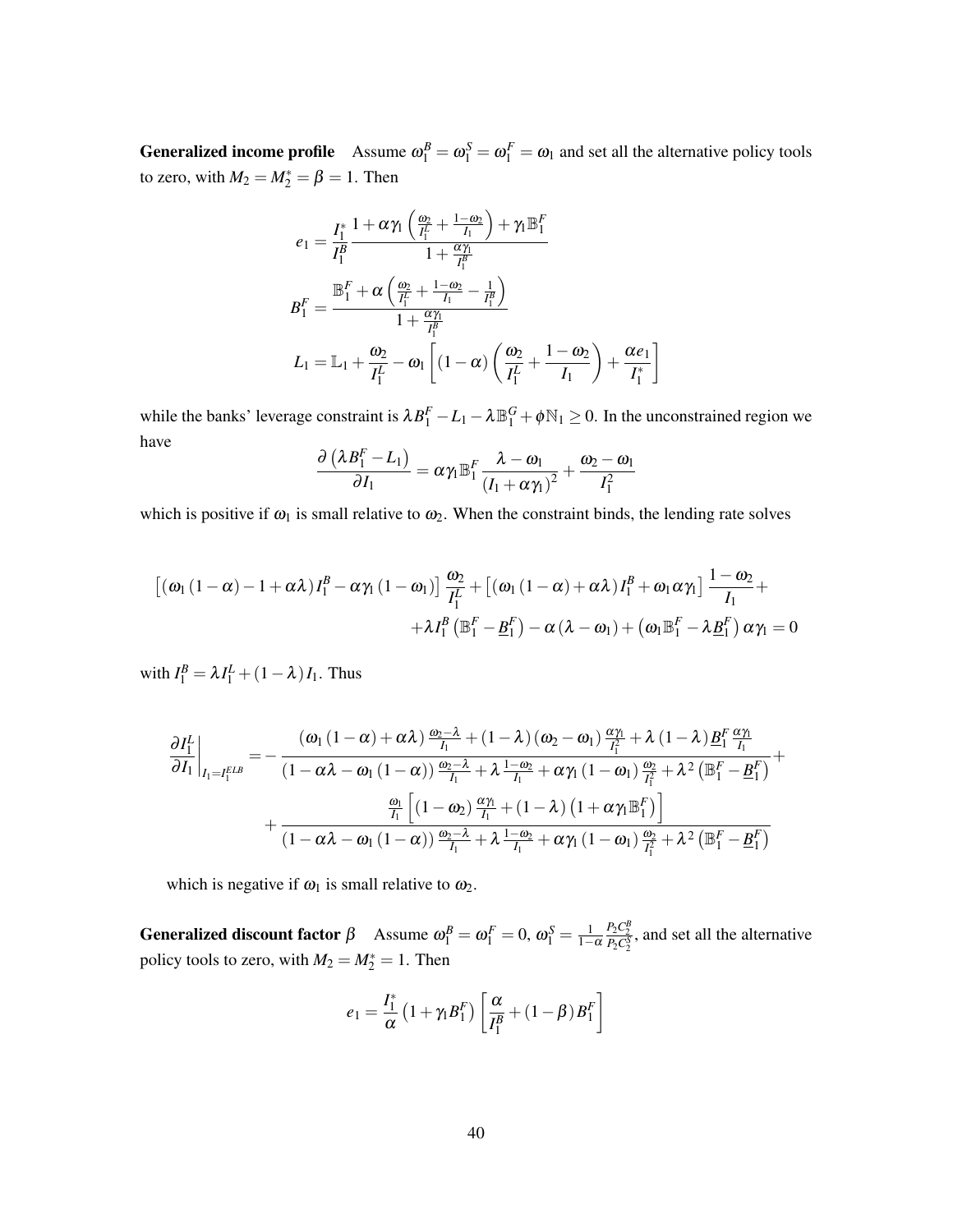and

$$
B_1^F = \mathbb{B}_1^F + \alpha \frac{P_2 C_2^B}{\beta} \left( \frac{1}{I_1^L} - \frac{1}{I_1} \right) + \frac{\alpha}{\beta I_1} - \left( 1 + \gamma_1 B_1^F \right) \left( \frac{\alpha}{\beta I_1^B} + \frac{1 - \beta}{\beta} B_1^F \right)
$$

while loan demand and deposit supply are

$$
L_1 = \mathbb{L}_1 + \frac{P_2 C_2^B}{\beta} \left( \frac{1}{I_1^L} - \frac{1}{I_1} \right)
$$
  
\n
$$
D_1 = \mathbb{D}_1 + (1 - \alpha) \frac{P_2 C_2^B}{\beta} \left( \frac{1}{I_1^L} - \frac{1}{I_1} \right) - \frac{\alpha}{\beta I_1} + (1 + \gamma_1 B_1^F) \left[ \frac{\alpha}{\beta I_1^B} + \frac{1 - \beta}{\beta} B_1^F \right]
$$

with

$$
P_2 C_2^B = \omega_2 - (1 - \beta) \left[ (1 - \omega_2) \mathbb{L}_2 + \omega_2 \mathbb{D}_2 \right]
$$
  
\n
$$
P_2 C_2^S = (1 - \omega_2) + (1 - \beta) \left[ (1 - \omega_2) \mathbb{L}_2 + \omega_2 \mathbb{D}_2 \right]
$$
  
\n
$$
P_2 C_2^B = \omega_2 - (1 - \beta) \left[ (1 - \omega_2) \mathbb{L}_1 + \omega_2 \mathbb{D}_1 + \omega_2 \frac{\alpha \gamma_1}{\beta I_1} B_1^F + \omega_2 \left( 1 + \gamma_1 B_1^F \right) \frac{1 - \beta}{\beta} B_1^F \right] I_1
$$

When the constraint does not bind

$$
B_1^F-\mathbb{B}_1^F+\frac{\alpha\gamma_1}{\beta I_1}B_1^F+\frac{1-\beta}{\beta}B_1^F\left(1+\gamma_1B_1^F\right)=0
$$

and  $L_1 = \mathbb{L}_1$ . Therefore

$$
\frac{\partial B_1^F}{\partial I_1} = \frac{\alpha \gamma_1 B_1^F / I_1^2}{\beta + \gamma_1 \frac{\alpha}{I_1} + \left(1 + 2 \gamma_1 B_1^F\right) \left(1 - \beta\right)}
$$

which is positive. When the constraint binds, the lending rate solves

$$
\lambda B_1^F - \frac{P_2 C_2^B}{\beta} \left( \frac{1}{I_1^L} - \frac{1}{I_1} \right) - \lambda \underline{B}_1^F = 0
$$

where  $B_1^F$  solves

$$
B_1^F - \mathbb{B}_1^F - \alpha \frac{P_2 C_2^B}{\beta} \left( \frac{1}{I_1^L} - \frac{1}{I_1} \right) - \frac{\alpha}{\beta I_1} + \left( 1 + \gamma_1 B_1^F \right) \left( \frac{\alpha}{\beta I_1^B} + \frac{1 - \beta}{\beta} B_1^F \right) = 0
$$

and  $I_1^B = \lambda I_1^L + (1 - \lambda) I_1$ . Thus

$$
\frac{\partial B_1^F}{\partial I_1}\bigg|_{I_1=\bar{I}_1} = -\frac{1}{I_1}\frac{1}{I_1}\alpha \frac{-P_2C_2^B + \lambda - (1-\lambda)\gamma_1B_1^F}{1+\gamma_1\left(\frac{\alpha}{I_1}+2(1-\beta)B_1^F\right)} - \frac{1}{I_1}\frac{1}{I_1}\alpha \frac{P_2C_2^B - \lambda - \lambda\gamma_1B_1^F}{1+\gamma_1\left(\frac{\alpha}{I_1}+2(1-\beta)B_1^F\right)}\frac{\partial I_1^L}{\partial I_1}\bigg|_{I_1=\bar{I}_1}
$$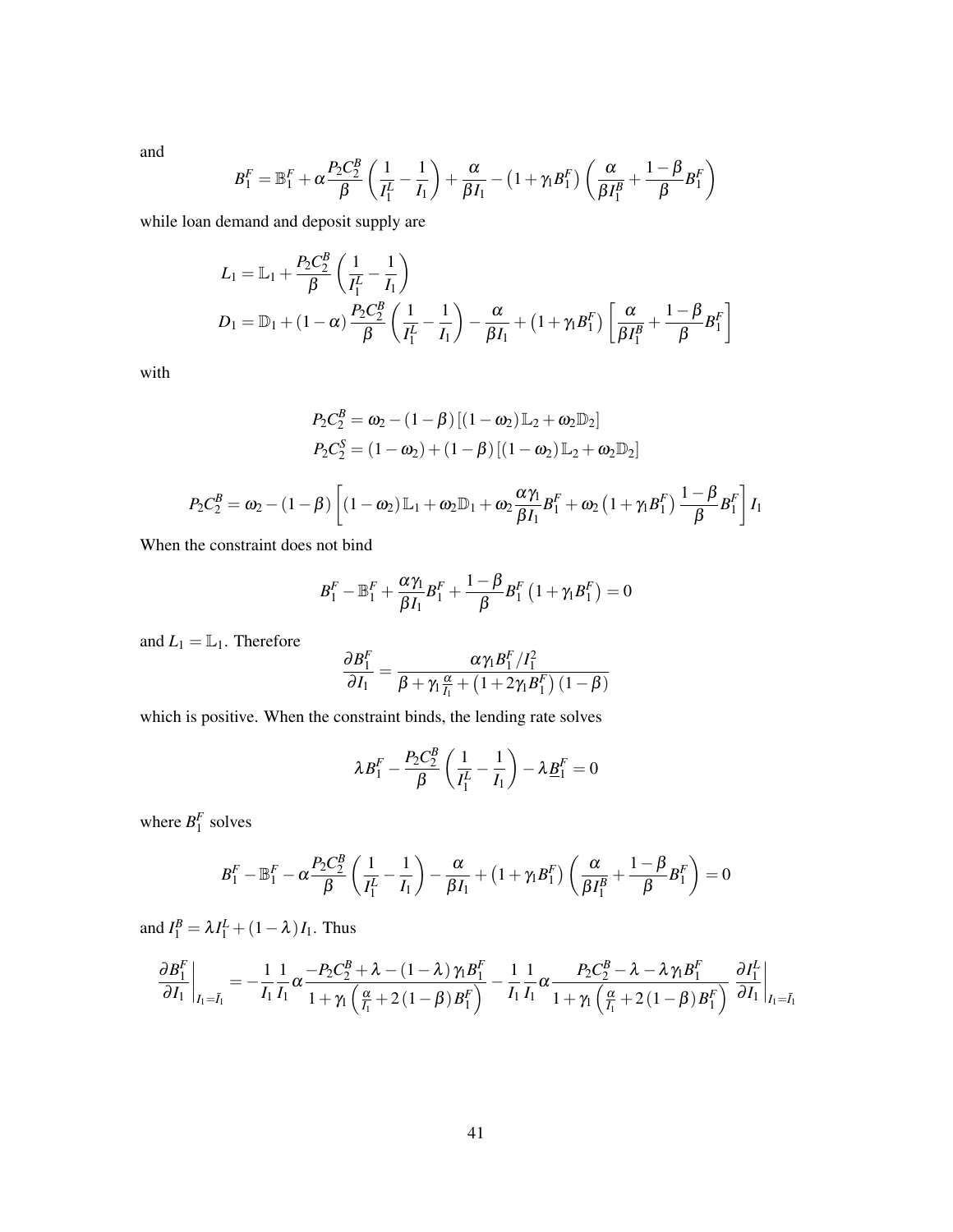and we obtain

$$
\frac{\partial I_1^L}{\partial I_1}\bigg|_{I_1=\bar{I}_1}=1-\frac{\gamma_1B_1^F}{\frac{P_2C_2^B}{\alpha\lambda\beta}\left[\beta\frac{\mathbb{B}_1^F}{B_1^F}-\alpha\lambda\beta+\left(1-\beta\right)\gamma_1B_1^F\right]+\lambda\left(1+\gamma_1B_1^F\right)}
$$

which is negative is  $\gamma_1$  is large enough.

# <span id="page-42-0"></span>B Generalization of the model with currency mismatches

The generalized equations of the carry trade model are as follows. The budget constraint of the representative agent is

$$
P_t C_t - \Pi_t = L_t - \mathbb{L}_t
$$

where  $\mathbb{L}_t = L_{t-1} I_{t-1}^L$  and net income is

$$
\Pi_t = P_{H,t} C_{H,t} + e_t P_{H,t}^* C_{H,t}^* - T_t + N_t - N_t
$$

Its Euler equation is

$$
1 = \beta_t I_t \mathbb{E}_t [P_t C_t / (P_{t+1} C_{t+1})]
$$

while its demand for Home goods is given by  $P_{H,t}C_{H,t} = (1 - \alpha)P_tC_t$ . The balance sheet of the domestic banking sector is

$$
N_t + e_t D_t^* = L_t + R_t
$$

therefore  $\mathbb{N}_t = \mathbb{L}_t + \mathbb{R}_t - e_t \mathbb{D}_t^*$ , where the exchange rate satisfies the modified UIP condition

$$
\mathbb{E}_{t}\left[\left(e_{t}I_{t}-e_{t+1}I_{t}^{*}\left(1-\chi_{t}\right)\right)\left(I_{t+1}+\phi\mu_{t+1}\right)\right]=0
$$

and  $\mu_{t+1}$  is the shadow cost of the collateral constraints. Banks are subject to the leverage constraint  $L_t \leq \phi N_t$ . The balance sheet of the domestic central bank is

$$
N_t^{CB}+R_t=e_tX_t
$$

therefore  $\mathbb{N}_t^{CB} = e_t \mathbb{X}_t - \mathbb{R}_t$ , where  $X_t$  are foreign reserves. Finally, the consolidated budget constraint of the public sector is

$$
T_t = N_t^{CB} - \mathbb{N}_t^{CB} + \chi_t e_t D_t^*
$$

Market clearing requires  $Y_{H,t} = C_{H,t} + C_{H,t}^*$ . The aggregate budget constraint of the country is

$$
\alpha P_t C_t = e_t \left[ \alpha P_t^* C_t^* + (1 - \chi_t) D_t^* - \mathbb{D}_t^* + \mathbb{X}_t - X_t \right]
$$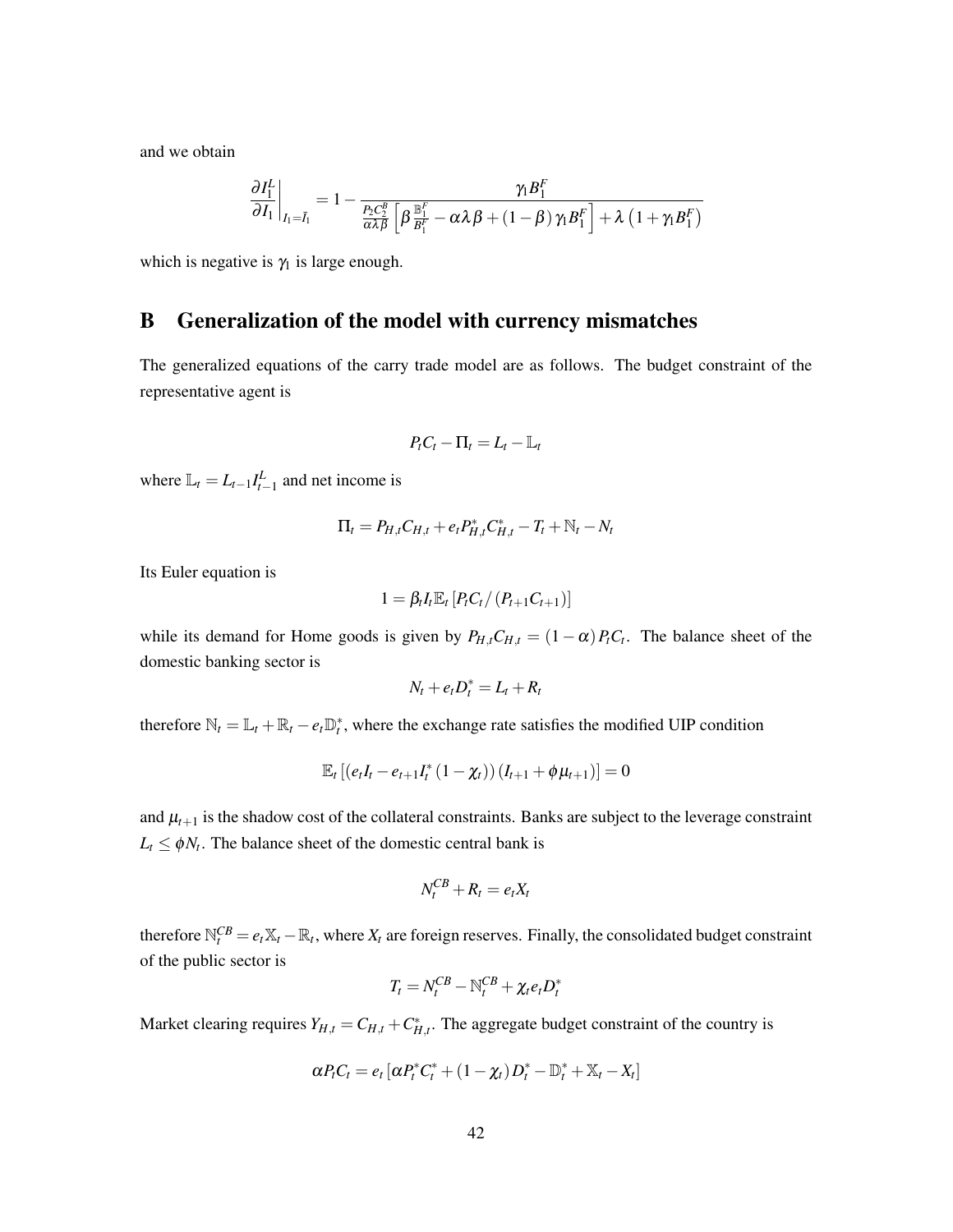In a steady state with  $\chi_t = 0$ , we have

$$
e_t = \frac{\alpha \beta_1 P_t C_t}{\alpha \beta_1^* P_t^* C_t^* + (1 - \beta) (X_t - D_t^*)}
$$

with  $D_t^* = \beta \mathbb{D}_2^*$  and  $X_t = \beta \mathbb{X}_2$ . Therefore, at time 2 we have

$$
e_2 = \frac{\alpha M_2}{\alpha M_2^* + \left(1 - \beta\right)(\mathbb{X}_2 - \mathbb{D}_2^*)}
$$

and  $\Pi_2 = M_2 + (1 - \beta) \mathbb{L}_2$ .

At time 1, loand demand is

$$
L_1 = \frac{1}{1 - \chi_1} \frac{\alpha M_2}{\beta_1 I_1^L} - \frac{e_1}{1 - \chi_1} \left( \frac{\alpha M_2^*}{\beta_1^* I_1^*} - \chi_1 \mathbb{D}_1^* \right) + \mathbb{L}_1 + (N_1 - \mathbb{N}_1) + \frac{\chi_1}{1 - \chi_1} (R_1 - \mathbb{R}_1)
$$

while the collateral constraint is  $L_1 \leq \phi \left( \mathbb{L}_1 + \mathbb{R}_1 - e_1 \mathbb{D}_1^* \right)$ , with

$$
e_1 = (1 - \chi_1) \frac{I_1^*}{I_1} \frac{\alpha M_2}{\alpha M_2^* + (1 - \beta) (\mathbb{X}_2 - \mathbb{D}_2^*)}
$$

At time 0, loand demand is

$$
L_0 = \frac{1}{1 - \chi_0} \frac{1}{\beta_0 I_0} \frac{\alpha M_2}{\beta_1 \mathbb{E}_0\left[I_1^L\right]} - \frac{e_0}{1 - \chi_0} \frac{1}{\beta_0^* I_0^*} \frac{\alpha M_2^*}{\beta_1^* \mathbb{E}_0\left[I_1^* \right]} + N_0 - \mathbb{N}_0
$$

with

$$
e_0 = (1 - \chi_0) \frac{I_0^*}{I_0} \frac{\mathbb{E}_0 [e_1 (I_1 + \phi \mu_1)]}{\mathbb{E}_0 [I_1 + \phi \mu_1]}
$$

Alternative policy tools The baseline version of the model, presented in the main body of the paper, is recovered by setting  $\beta_1 = \beta_2 = \beta_0^* = \beta_1^* = \beta_2^* = 1$ . Then, we obtain  $e_2 = M_2/M_2^*$ . At time 1 we have

$$
e_1 = (1 - \chi_1) \frac{I_1^*}{I_1} \frac{M_2}{M_2^*}
$$

Thus, the ELB is given by

$$
I_1^{ELB}=\frac{M_2}{M_2^*}\frac{\frac{\alpha M_2^*}{1-\chi_1}-\alpha M_2^*+\left[\phi-\chi_1\left(\phi-1\right)\right]\mathbb{D}_1^* \bar{I}_1^*}{\left(\phi-1\right)\left(\mathbb{L}_1+N_1-\mathbb{N}_1\right)-\frac{\chi_1}{1-\chi_1}R_1+\frac{\phi(1-\chi_1)+\chi_1}{1-\chi_1}\mathbb{R}_1}
$$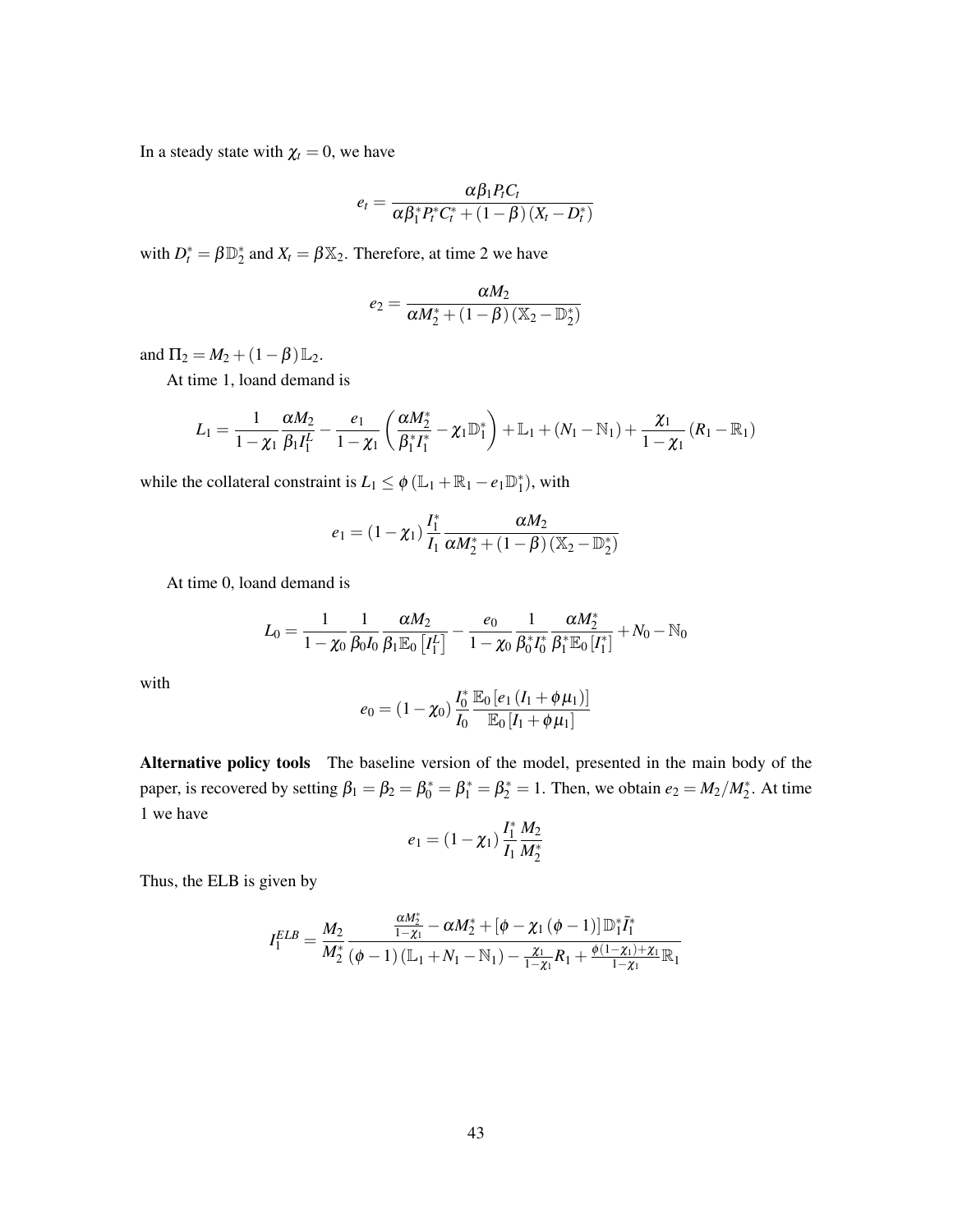and

$$
\frac{\partial I_1^{ELB}}{\partial \chi_1} = -\frac{(\phi - 1) \mathbb{D}_1^* \bar{I}_1^* - \alpha}{(\phi - 1) \mathbb{L}_1}
$$

$$
\frac{\partial I_1^{ELB}}{\partial M_2} = \frac{I_1^{ELB}}{M_2}
$$

$$
\frac{\partial I_1^{ELB}}{\partial N_1} = -\frac{I_1^{ELB}}{\mathbb{L}_1}
$$

Now assume that all unconventional tools are set to zero at time 1 and  $M_2 = M_2^* = 1$ , such that  $I_1^{ELB} = \frac{\phi \mathbb{D}_1^* \bar{I}_1^*}{(\phi - 1)\mathbb{L}_1}$ . At time 0 we have

$$
\mathbb{L}_1 = \frac{\delta + \chi_0}{1 - \chi_0} \frac{\alpha}{\mathbb{E}_0\left[I_1\right]} + N_0 I_0
$$

$$
\mathbb{D}_1^* = \frac{\delta + \chi_0}{\left(1 - \chi_0\right)^2} \frac{\alpha}{\mathbb{E}_0\left[I_1^*\right]}
$$

with  $\mathbb{E}_0[I_1] = \rho I_1^{ELB} + (1-\rho)\tilde{I}_1$ . We can use the implicit function theorem to show that, for any policy variable *z* we have

$$
\frac{\partial I_1^{ELB}}{\partial z} \propto \frac{\phi}{\phi - 1} \frac{\partial \mathbb{D}_1^*}{\partial z} \bar{I}_1^* - \frac{\partial \mathbb{L}_1}{\partial z} I_1^{ELB}
$$

Therefore we obtain

$$
\frac{\partial I_1^{ELB}}{\partial I_0} \propto -(\mathbb{L}_0 + N_0) I_1^{ELB}
$$
\n
$$
\frac{\partial I_1^{ELB}}{\partial \chi_0} \propto \frac{\phi \alpha \bar{I}_1^*}{\phi - 1} \frac{1}{\mathbb{E}_0 [I_1^*]} \left[ \delta + \frac{(1 + \delta) N_0 \mathbb{E}_0 [I_1] I_0}{\alpha \delta + N_0 I_0 \mathbb{E}_0 [I_1]} \right]
$$
\n
$$
\frac{\partial I_1^{ELB}}{\partial \bar{I}_1^*} \propto \frac{\phi \mathbb{D}_1^*}{(\phi - 1) \mathbb{L}_1} - \frac{\phi}{\phi - 1} \frac{\mathbb{D}_1^* \bar{I}_1^*}{\alpha \delta} \rho \mathbb{D}_1^*
$$
\n
$$
\frac{\partial I_1^{ELB}}{\partial \mathbb{E}_0 [I_1^*]} \propto -\frac{\phi}{\phi - 1} \frac{\alpha \delta}{\mathbb{E}_0 [I_1^*]^2} \bar{I}_1^*
$$

Generalized betas Set all the alternative policy tools to zero. Then at time 1 we have

$$
e_{1} = \frac{\alpha \beta_{1}^{*} I_{1}^{*} \left( \frac{1-\beta}{\beta_{1} I_{1}^{\prime}} + \frac{1}{I_{1}} \right)}{\alpha \left( 1 - \beta + \beta_{1}^{*} \right) - \left( 1 - \beta \right) \beta_{1}^{*} \mathbb{D}_{1}^{*} I_{1}^{*}}
$$
\n
$$
L_{1} = \mathbb{L}_{1} - \alpha \frac{\left( 1 - \beta \right) \frac{\beta_{1}^{*}}{\beta_{1}} \frac{\mathbb{D}_{1}^{*} I_{1}^{*}}{I_{1}^{\prime}} + \alpha \left( \frac{1}{I_{1}} - \frac{1}{I_{1}^{\prime}} \frac{\beta_{1}^{*}}{\beta_{1}} \right)}{\alpha \left( 1 - \beta + \beta_{1}^{*} \right) - \left( 1 - \beta \right) \beta_{1}^{*} \mathbb{D}_{1}^{*} I_{1}^{*}}
$$
\n
$$
D_{1}^{*} = \frac{\frac{\alpha}{I_{1}^{*}} \left( I_{1} - \frac{\beta_{1} I_{1}^{\prime}}{\beta_{1}^{*}} \right) + \beta_{1} I_{1}^{\prime} \mathbb{D}_{1}^{*}}{\beta_{1} I_{1}^{\prime} + \left( 1 - \beta \right) I_{1}}
$$